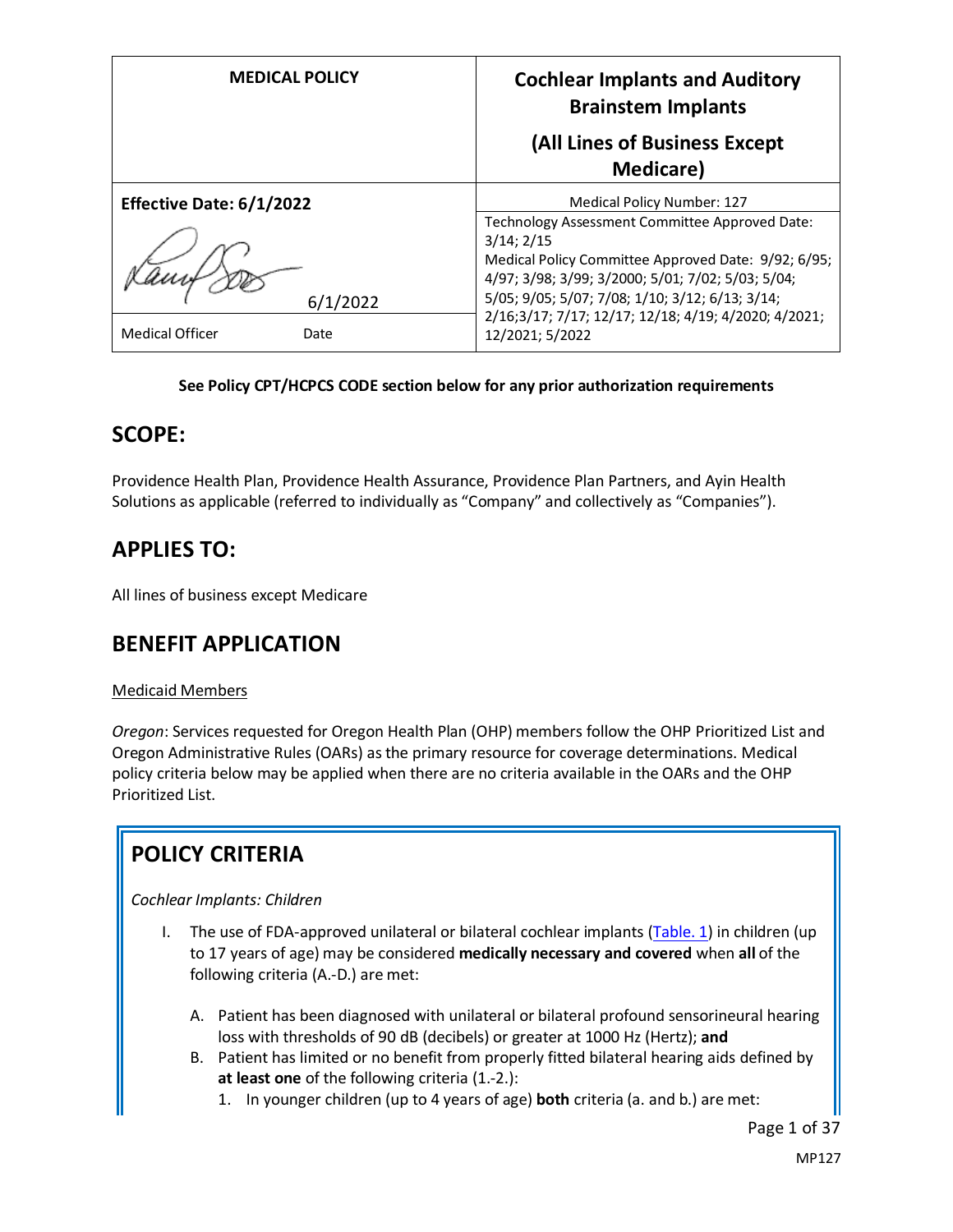- a. Quantifiable lack of progress in the development of simple auditory skills (e.g., Meaningful Auditory Integration Scale or Early Speech Perception Test) in conjunction with appropriate amplification; **and**
- b. Participation in intensive aural habilitation over a three to six month period; **or**
- 2. In older children (5-17 years of age) a ≤30% correct on open-set tests (e.g., Multisyllabic Lexical Neighborhood Test (MLNT) or Lexical Neighborhood Test (LNT), depending upon the child's cognitive and linguistic skills); **and**
- C. Patient and/or caregiver is able to participate in a post-cochlear implant rehabilitation program in order to achieve maximum benefit from the cochlear implant device; **and**
- D. Patient is an appropriate candidate for cochlear implantation and has **none** of the following contraindications (1.-4.):
	- 1. Absent cochlear nerve or cochlear development as evidenced by imaging; **or**
	- 2. Deafness resulting from damage to the acoustic nerve or central auditory pathway; **or**
	- 3. Active or chronic infections of the middle ear or mastoid cavity; **or**
	- 4. Tympanic membrane perforation at the time of procedure.
- II. The use of a unilateral or bilateral cochlear implant in children (up to 17 years of age) is considered **investigational and is not covered** when criterion I. above is not met.

### *Cochlear Implants: Adults*

- III. The use of FDA-approved unilateral or bilateral cochlear implants [\(Table. 1\)](#page-6-0) in adults (18 years of age or older) may be considered **medically necessary and covered** when **all** of the following criteria (A.-D.) are met:
	- A. Patient has been diagnosed with unilateral or bilateral severe-to-profound sensorineural hearing loss determined by a pure tone average of 70 dB (decibels) or greater at 500, 1000, and 2000 Hz (Hertz); **and**
	- B. Patient has limited or no benefit from properly fitted bilateral hearing aids, as defined by scoring ≤50% correct on tape-recorded tests of open-set sentence recognition; **and**
	- C. Patient and/or caregiver is able to participate in a post-cochlear implant rehabilitation program in order to achieve maximum benefit from the cochlear implant device; **and**
	- D. Patient is an appropriate candidate for cochlear implantation and has **none** of the following contraindications (1.-4.):
		- 1. Absent cochlear nerve or cochlear development as evidenced by imaging; **or**
		- 2. Deafness resulting from damage to the acoustic nerve or central auditory pathway; **or**
		- 3. Active or chronic infections of the middle ear or mastoid cavity; **or**
		- 4. Tympanic membrane perforation at time of procedure.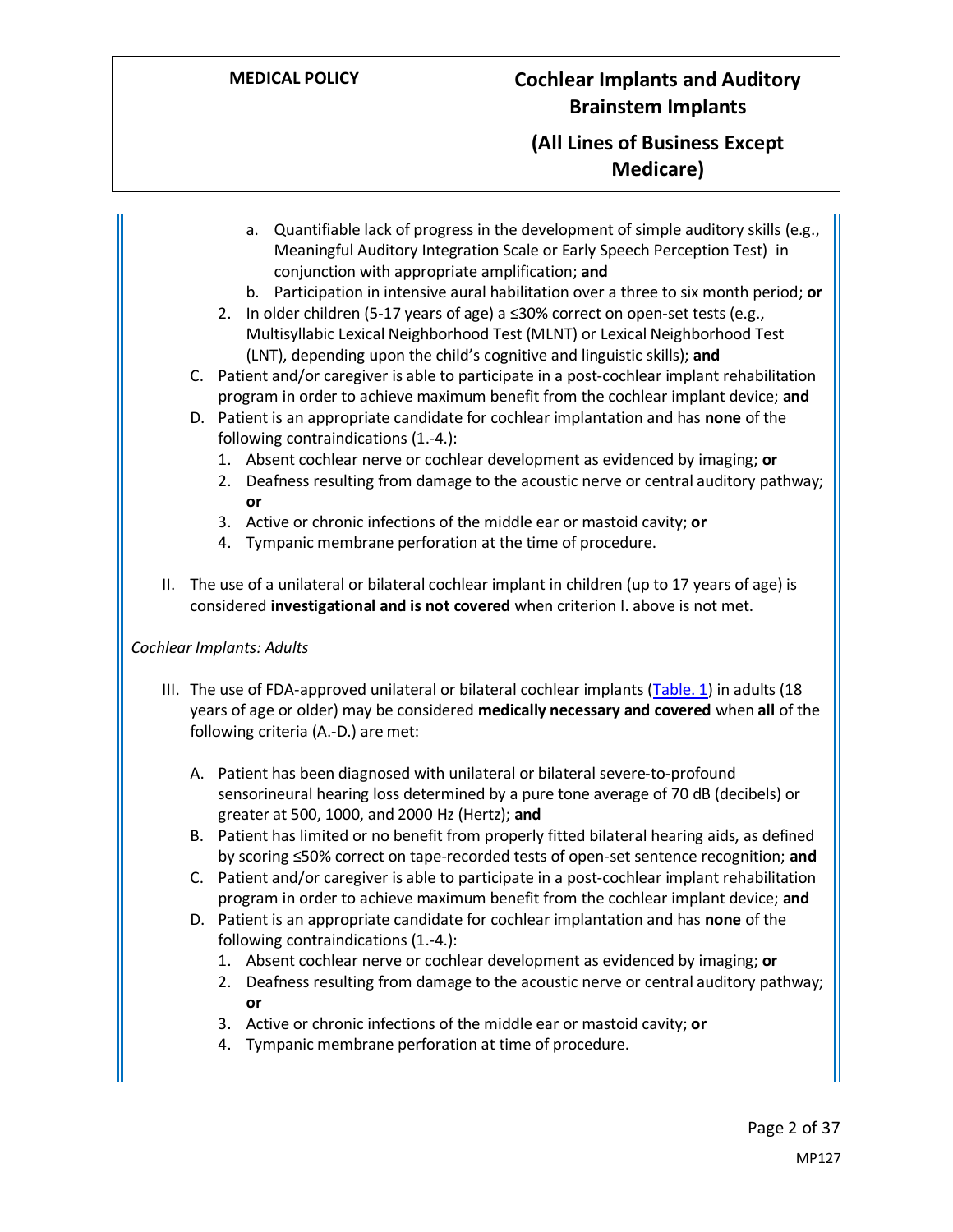IV. The use of a unilateral or bilateral cochlear implant in adults is considered **investigational and is not covered** when criterion III. above is not met.

### *Upgrade/Replacement of Cochlear Implants*

- V. Upgrade or replacement of an existing implant and/or external system (e.g., external receiver, external speech processor) may be considered **medically necessary and covered** when **at least one** of the following criteria (A.-B.) is met:
	- A. There is clinical documentation of quantifiable testing (e.g., pure-tone testing) indicating the patient's auditory response with the existing components is inadequate; **or**
	- B. One or more of the device components is no longer functional and is no longer under warranty and cannot be repaired.
- VI. Upgrade or replacement of an existing implant and/or external system (e.g., external receiver, external speech processor) is considered **not medically necessary and not covered** when criterion V. above is not met.
- VII. Upgrade or replacement of an existing functional implant and/or external system (e.g., external receiver, external speech processor) for convenience or aesthetic purposes (e.g., smaller profile components or switching from a body-worn to a behind-the-ear external sound processor) is considered **cosmetic and is not covered**.

### *Auditory Brainstem Implants*

- VIII. The use of FDA-approved auditory brainstem implants [\(Table. 2\)](#page-9-0) may be considered **medically necessary and covered** when **all** of the following criteria (A.-C.) are met:
	- A. Patient is 12 years of age or older; **and**
	- B. Patient has been diagnosed with Neurofibromatosis Type 2 (NF2); **and**
	- C. The patient meets **at least one** of the following criteria (1.-2.):
		- 1. The patient is completely deaf due to bilateral surgical resection of neurofibromas of the auditory nerve; **or**
		- 2. Bilateral surgical resection of neurofibromas of the auditory nerve is planned and is expected to result in complete bilateral deafness.
- IX. The use of an auditory brainstem implant is **considered investigational and is not covered**  when criterion VIII. above is not met.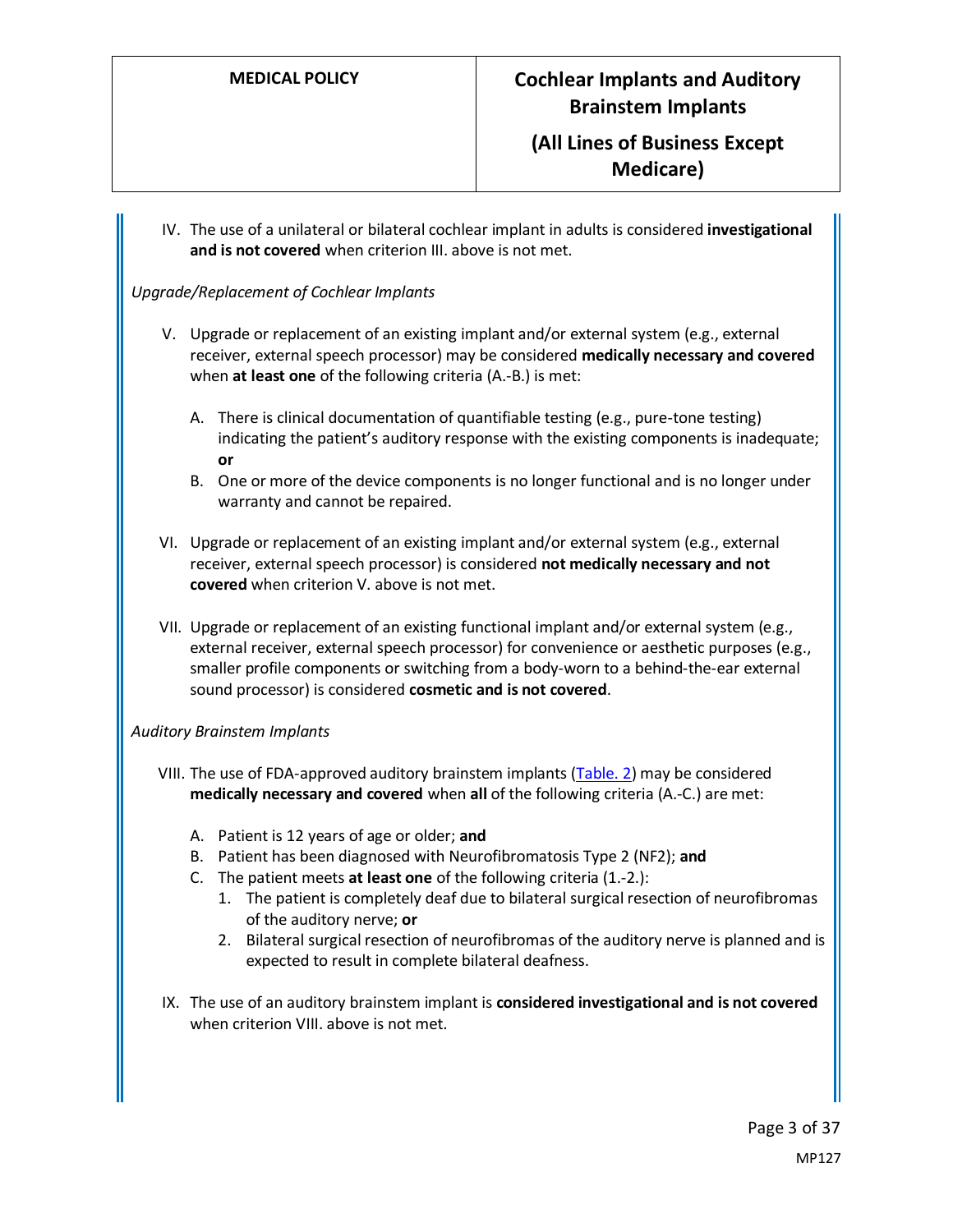### *Hybrid Cochlear Implants*

- X. The use of FDA-approved hybrid cochlear implant (cochlear implant with external hearing aid) [\(Table. 3\)](#page-9-1) may be considered **medically necessary and covered** when **all** of the following criteria (A.-H.) are met:
	- A. Patient is 18 years of age or older; **and**
	- B. Patient has bilateral severe to profound high-frequency sensorineural hearing loss with residual low-frequency hearing sensitivity; **and**
	- C. Patient obtains limited benefit from appropriately fit bilateral hearing aids; **and**
	- D. Patient has normal to moderate hearing loss in the low frequencies (thresholds no poorer than 60 dB HL up to and including 500 Hz) in the ear selected for implantation; **and**
	- E. Patient has severe to profound mid- to high-frequency hearing loss (threshold average of 2000, 3000, and 4000 Hz ≥ 75 dB HL) in the ear to be implanted; **and**
	- F. Patient has moderately severe to profound mid to high-frequency hearing loss (threshold average of 2000, 3000, and 4,000 Hz  $\geq$  60 dB HL) in the contralateral ear; **and**
	- G. Patient's preoperative speech perception is as follows (1.-2.):
		- 1. Consonant-Nucleus-Consonant word recognition score between 10% and 60%, inclusively, in the ear to be implanted; **and**
		- 2. Consonant-Nucleus-Consonant word recognition score in the contralateral ear equal to, or better than that of the ear to be implanted, but not more than 80% in the best-aided condition; **and**
	- H. Patient has none of the following contraindications (1.-4.):
		- 1. Deafness due to lesions of the acoustic nerve or central auditory pathway; **or**
		- 2. Active middle ear disease, with or without tympanic membrane perforation; **or**
		- 3. Absence of cochlear development; **or**
		- 4. Duration of severe to profound hearing loss of 30 years or greater.
- XI. The use of a hybrid cochlear implant is considered **investigational and is not covered** when criterion X. above is not met.

Link t[o Policy Summary](#page-27-0)

## **BILLING GUIDELINES**

HCPCS code L8690 and CPT codes 69714, 69716 , 69717, 69719, 69726 and 69727 are specific to bone anchored hearing aids (BAHA), which are not addressed in this medical policy and may be considered medically necessary and covered.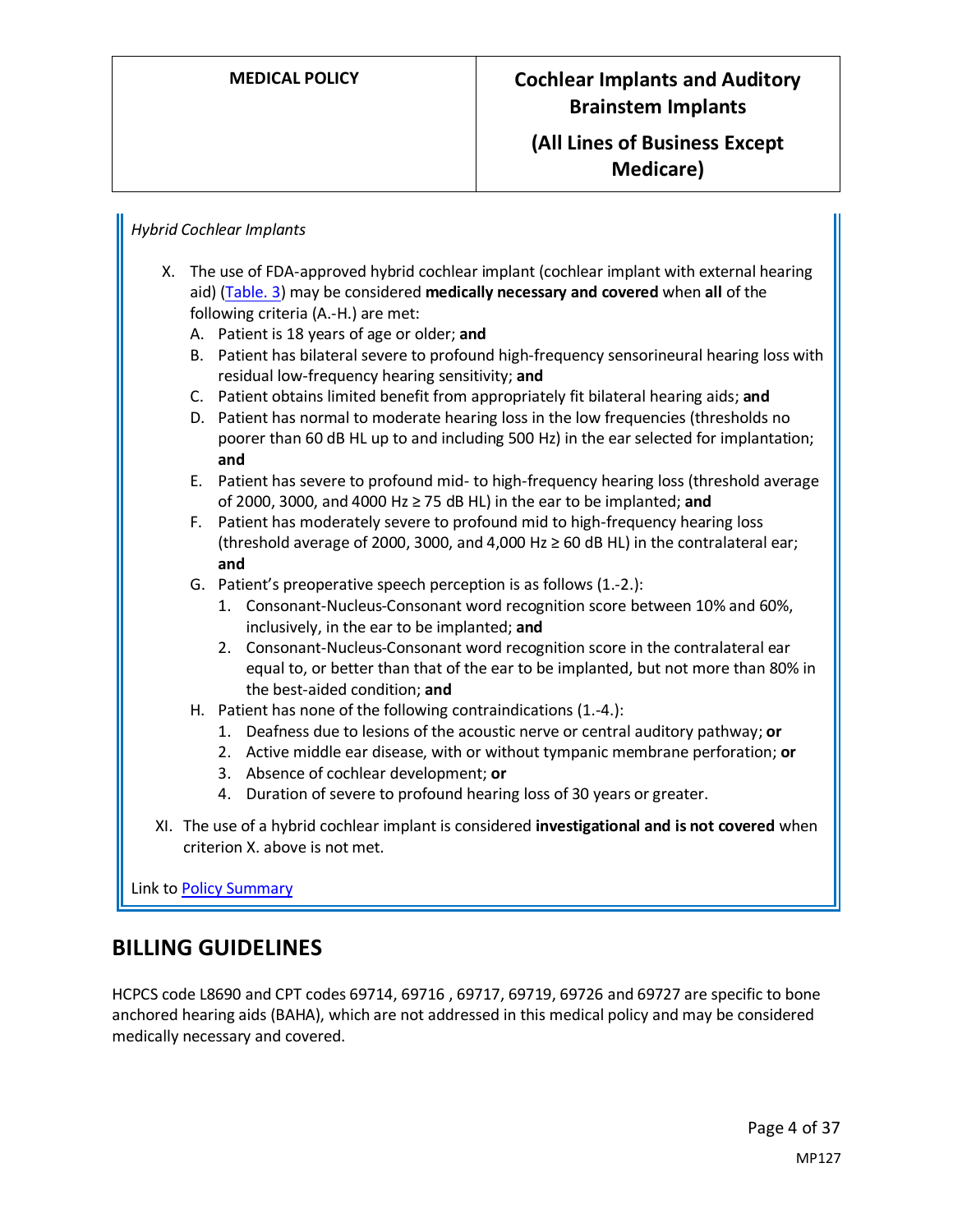# **CPT/HCPCS CODES**

| <b>All Lines of Business Except Medicare</b> |                                                                                                                                                                                                             |  |
|----------------------------------------------|-------------------------------------------------------------------------------------------------------------------------------------------------------------------------------------------------------------|--|
| <b>Prior Authorization Required</b>          |                                                                                                                                                                                                             |  |
|                                              | <b>Cochlear Implants</b>                                                                                                                                                                                    |  |
| 69930                                        | Cochlear device implantation, with or without mastoidectomy                                                                                                                                                 |  |
| L8614                                        | Cochlear device, includes all internal and external components                                                                                                                                              |  |
| L8615                                        | Headset/headpiece for use with cochlear implant device, replacement                                                                                                                                         |  |
| L8616                                        | Microphone for use with cochlear implant device, replacement                                                                                                                                                |  |
| L8617                                        | Transmitting coil for use with cochlear implant device, replacement                                                                                                                                         |  |
| L8618                                        | Transmitter cable for use with cochlear implant device, replacement                                                                                                                                         |  |
| L8619                                        | Cochlear implant, external speech processor and controller, integrated system,<br>replacement                                                                                                               |  |
| L8627                                        | Cochlear implant, external speech processor, component, replacement                                                                                                                                         |  |
| L8628                                        | Cochlear implant, external controller component, replacement                                                                                                                                                |  |
| L8629                                        | Transmitting coil and cable, integrated, for use with cochlear implant device,<br>replacement                                                                                                               |  |
| L8694                                        | Auditory osseointegrated device, transducer/actuator, replacement only, each                                                                                                                                |  |
|                                              | <b>Auditory Brainstem Implant</b>                                                                                                                                                                           |  |
| 92640                                        | Diagnostic analysis with programming of auditory brainstem implant, per hour                                                                                                                                |  |
| S2235                                        | Implantation of auditory brainstem implant                                                                                                                                                                  |  |
|                                              | No Prior Authorization Required                                                                                                                                                                             |  |
| 92521                                        | Evaluation of speech fluency (eg, stuttering, cluttering)                                                                                                                                                   |  |
| 92522                                        | Evaluation of speech sound production (eg, articulation, phonological process, apraxia,<br>dysarthria)                                                                                                      |  |
| 92523                                        | Evaluation of speech sound production (eg, articulation, phonological process, apraxia,<br>dysarthria); with evaluation of language comprehension and expression (eg, receptive<br>and expressive language) |  |
| 92524                                        | Behavioral and qualitative analysis of voice and resonance                                                                                                                                                  |  |
| 92601                                        | Diagnostic analysis of cochlear implant, patient younger than 7 years of age; with<br>programming                                                                                                           |  |
| 92602                                        | Diagnostic analysis of cochlear implant, patient younger than 7 years of age;<br>subsequent reprogramming                                                                                                   |  |
| 92603                                        | Diagnostic analysis of cochlear implant, age 7 years or older; with programming                                                                                                                             |  |
| 92604                                        | Diagnostic analysis of cochlear implant, age 7 years or older; subsequent<br>reprogramming                                                                                                                  |  |
| L8621                                        | Zinc air battery for use with cochlear implant device and auditory osseointegrated<br>sound processors, replacement, each                                                                                   |  |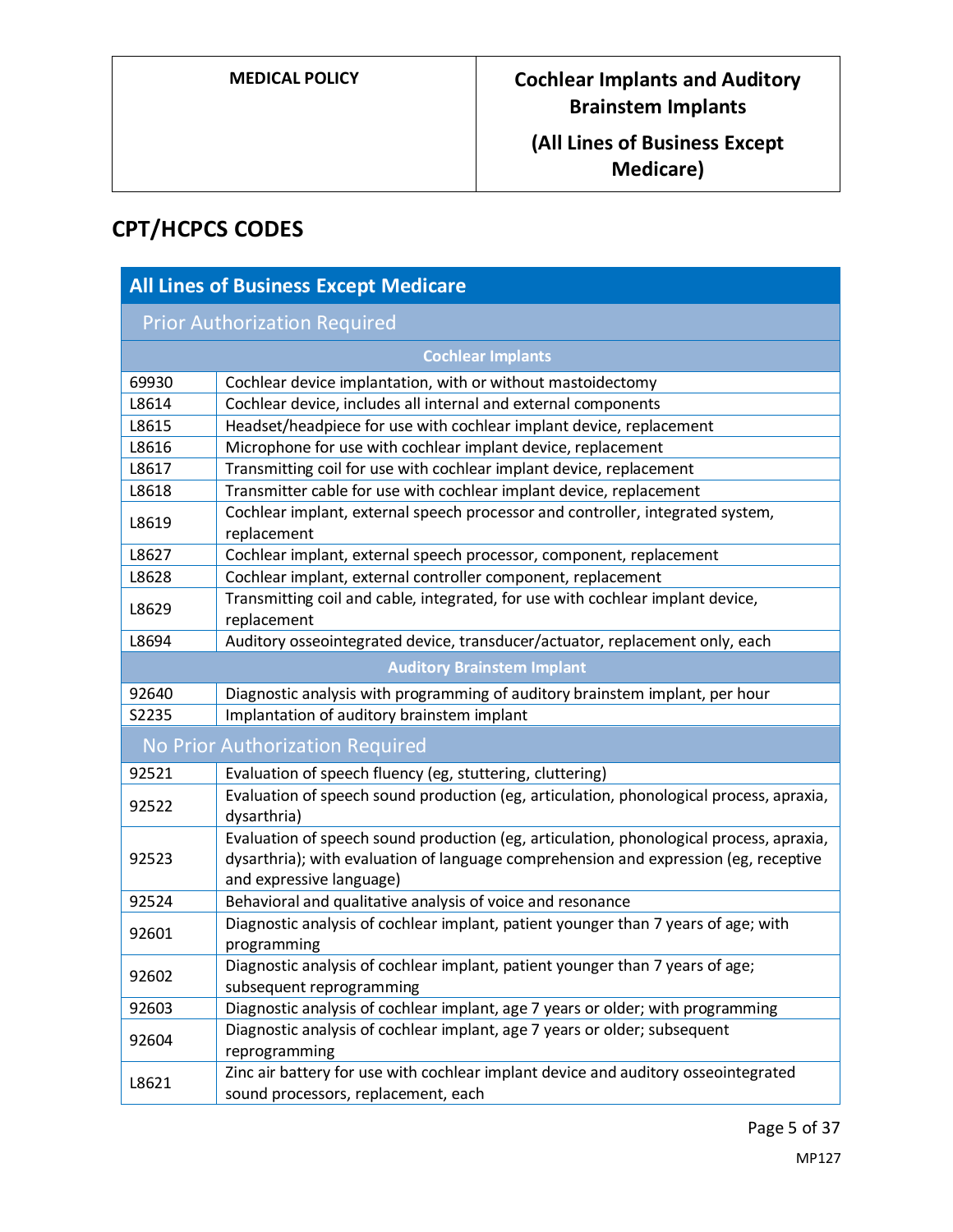| L8622 | Alkaline battery for use with cochlear implant device, any size, replacement, each                                                 |
|-------|------------------------------------------------------------------------------------------------------------------------------------|
| L8623 | Lithium ion battery for use with cochlear implant device speech processor, other than<br>ear level, replacement, each              |
| L8624 | Lithium ion battery for use with cochlear implant device speech processor, ear level,<br>replacement, each                         |
| L8625 | External recharging system for battery for use with cochlear implant or auditory<br>osseointegrated device, replacement only, each |

# **DESCRIPTION**

### Sensorineural Hearing Loss (SNHL) and Cochlear Implants

"SNHL occurs when there is damage to the inner ear (cochlea), or to the nerve pathways from the inner ear to the brain."<sup>1</sup> SNHL is due to a loss of cilia (specialized cells) lining the cochlear; thus sound waves entering the cochlea cannot be transformed into nerve impulses. The most common causes of cochlear damage includes, prolonged noise exposure, head trauma, congenital abnormalities, and viruses or infection (e.g., mumps, meningitis, otitis media). Typically, hearing loss will be characterized as prelingual (before speech) versus postlingual (after speech) and unilateral (normal hearing in one ear and impaired hearing in the other ear) versus bilateral (impaired hearing in both ears).

In the United States, the prevalence of hearing loss in children is 5 per 1000, and about 16% of adults have hearing impairment.<sup>2,3</sup> Hearing loss can cause significant impacts on speech and language, cognition, education, social skills, and employment. Cochlear implants have been developed for children and adults with severe-to-profound bilateral sensorineural hearing loss, with the goal of improving hearing and subsequently reducing these life-long functional impacts.

### *Cochlear Implants*

The cochlear implant device is composed of external parts (microphone, speech processor, and transmitter) and surgically implanted internal parts (receiver and electrodes) that function together to allow the use to perceive sound.<sup>4</sup> The microphone picks up sounds and transfers them to the speech processor, the speech processor analyzes the sounds and directs them to the transmitter, the transmitter sends the signals to the implanted receiver, the receiver delivers the coded electrical signals to the array of electrodes implanted in the cochlea, and the electrodes stimulate the auditory nerve; thus producing sound sensations.

Placement of the cochlear implant requires a surgical procedure and 4-6 weeks of healing. After implantation and recovery, the patient is fit with the external parts and the device electrodes are activated, adjusted, and programmed. Typically, the fitting and adjustment process takes place over the course of several weeks to months. Also, both children and adults require extensive auditory rehabilitation to learn how to use the implant, interpret sounds, and develop communication skills.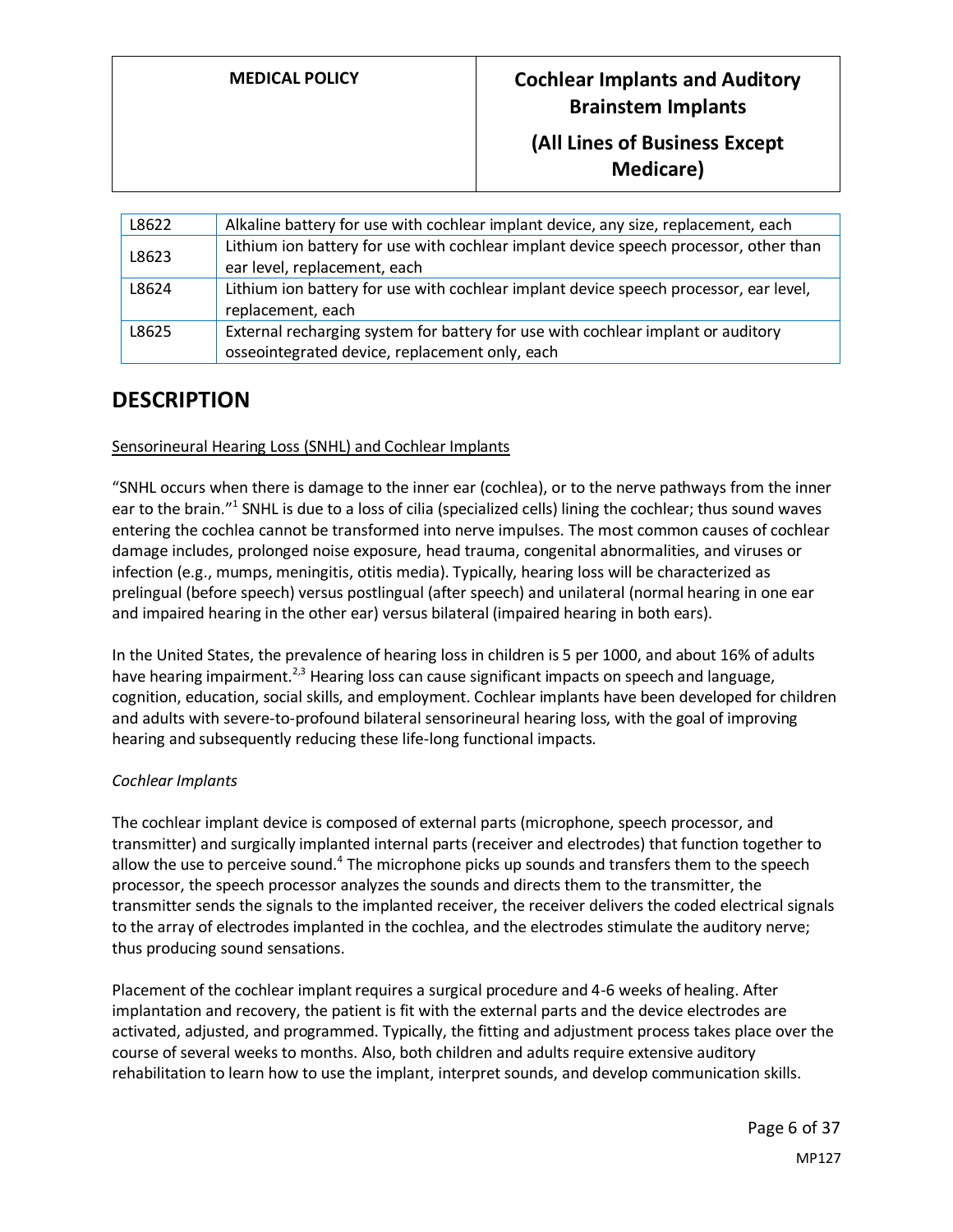### *Hybrid Cochlear Implants*

Hybrid cochlear implants have also been developed for adults with severe-to-profound sensorineural hearing loss limited to high frequencies.<sup>5</sup> The device consists of a unilateral (one-side) cochlear implant electrode array with external acoustic amplification (i.e. hearing aid). Since these individuals can still perceive low frequency sounds, the hybrid cochlear implant is shorter and narrower and is only implanted partway into the cochlea; therefore, avoiding damage to areas of the cochlea that remain intact.<sup>6</sup> As with traditional cochlear implants, the hybrid devices require surgical implantation and extensive auditory rehabilitation.

### Neurofibromatosis Type 2 (NF2) and Auditory Brainstem Implants (ABI)

NF2 is a rare (1 in 200,000) genetic disorder which causes the growth of benign tumors on the auditory nerves (pathway of information from the inner ear to the brain).<sup>7-9</sup> Symptoms of NF2 typically appear around puberty or early adulthood and include balance issues, tinnitus (ringing in the ears), and/or progressive hearing loss. Although the tumors are noncancerous, surgical treatment of NF2 is sometimes indicated when there is brainstem compression, deterioration of hearing, and/or facial nerve dysfunction. The surgery requires severing or cutting the auditory nerves in order to remove the tumors; thus causing total hearing loss. Due to the damage of the auditory nerves, these patients are not candidates for hearing aids or cochlear implants.

An auditory brainstem implant (ABI) is used to improve hearing in NF2 patients who have total hearing loss or are expected to have total hearing loss after surgical excision of the auditory nerve tumors.<sup>9</sup> Typically, the ABI is placed at the same time as the first-side surgical removal of the auditory nerve tumors; thus allowing the patient time to adjust before total loss of hearing in the second ear.<sup>10</sup> The ABI electrodes are implanted in the cochlear nucleus complex of the brain, the last step in the auditory pathway, in order to bypass the cochlea and damaged auditory nerves. The ABI is also composed of external parts, a sound processor and microphone. The microphone picks up the sound and turns it into an electrical signal, the processor transmits the electrical signal to the receiver, and the receiver sends the signal to the electrode array implanted in the brainstem.

### <span id="page-6-0"></span>**Table. 1 FDA-Approved Cochlear Implants**

The U.S. Food and Drug Administration (FDA) has approved cochlear implants from 3 manufacturers under the premarket approval (PMA) process.<sup>11</sup>

| Device &<br><b>Manufacturer</b>                                                       | <b>FDA Labeled Indications: Adults</b>                                                                | <b>FDA Labeled Indications: Children</b>                                                                                                               |
|---------------------------------------------------------------------------------------|-------------------------------------------------------------------------------------------------------|--------------------------------------------------------------------------------------------------------------------------------------------------------|
| HiResolution™<br><b>Bionic Ear</b><br>System $^{12}$ by<br>Advanced<br><b>Bionics</b> | • 18 years of age or older<br>Severe-to-profound, bilateral<br>sensorineural hearing loss (>70<br>dB) | • 12 months through 17 years of age<br>Profound, bilateral sensorineural<br>$\bullet$<br>deafness (>90 dB)<br>Use of appropriately fitted hearing aids |

MP127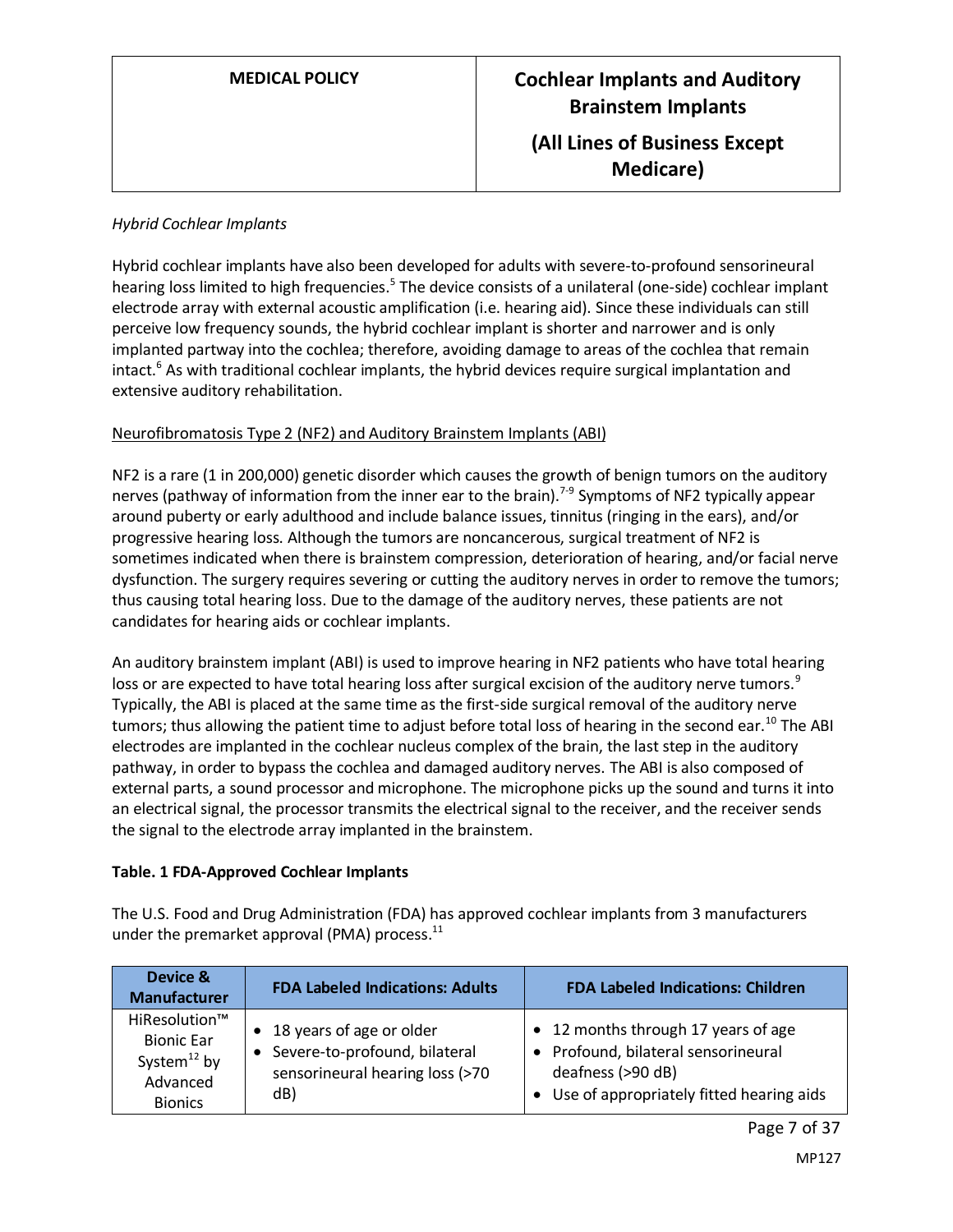**Medicare)**

| <b>Example Devices</b><br>Include:<br>• Naida CI M30<br>• Naida CI M90<br>· Sky CI M90                                                   | Postlingual onset of severe or<br>$\bullet$<br>profound hearing loss<br>Limited benefit from appropriately<br>fitted hearing aids, defined as<br>scoring 50% or less on a test of<br>open set sentence recognition<br>(HINT Sentences)                                                                                                                                                                                                                                                                                                                                           | for at least 6 months in children 2<br>through 17 years of age, or at least 3<br>months in children 12 through 23<br>months of age. The minimum duration<br>of hearing aid use is waived if x-rays<br>indicate ossification of the cochlea<br>Little or no benefit from appropriately<br>fitted hearing aids, which is defined as:<br>$\circ$ In younger children (<4 years of age):<br>A failure to reach a<br>developmentally appropriate<br>auditory milestones (such as<br>spontaneous response to name in<br>quiet or to environmental sounds)<br>measured using:<br>• the Infant-Toddler Meaningful<br>Auditory Integration Scale; or<br>• Meaningful Auditory Integration<br>Scale; or<br>• <20% correct on a simple open-<br>set word recognition test<br>(Multisyllabic Lexical<br>Neighborhood Test) administered<br>using monitored live voice (70 dB<br>SPL) |
|------------------------------------------------------------------------------------------------------------------------------------------|----------------------------------------------------------------------------------------------------------------------------------------------------------------------------------------------------------------------------------------------------------------------------------------------------------------------------------------------------------------------------------------------------------------------------------------------------------------------------------------------------------------------------------------------------------------------------------|--------------------------------------------------------------------------------------------------------------------------------------------------------------------------------------------------------------------------------------------------------------------------------------------------------------------------------------------------------------------------------------------------------------------------------------------------------------------------------------------------------------------------------------------------------------------------------------------------------------------------------------------------------------------------------------------------------------------------------------------------------------------------------------------------------------------------------------------------------------------------|
| The Cochlear <sup>™</sup><br>Nucleus <sup>®</sup><br>Cochlear<br>Implant<br>System <sup>13</sup><br>by Cochlear<br>Americas <sup>®</sup> | Individuals 18 years of age or older<br>$\bullet$<br>who have bilateral, pre, peri or<br>post linguistic sensorineural<br>hearing impairment<br>Limited benefit from appropriate<br>binaural hearing aids, as defined<br>by test scores of 50% correct or<br>less in the ear to be implanted<br>(60% or less in the best-aided<br>listening condition) on tape-<br>recorded tests of open set<br>sentence recognition<br>Moderate to profound hearing<br>loss in the low frequencies and<br>profound ( $\geq$ 90 dB HL) hearing loss<br>in the mid to high speech<br>frequencies | Children 9 to 24 months of age who<br>$\bullet$<br>have bilateral profound sensorineural<br>deafness<br>Children two years of age or older may<br>demonstrate severe to profound hearing<br>loss bilaterally<br>Limited benefit from appropriate<br>binaural hearing aids, which is defined<br>as:<br>o In younger children:<br>Lack of progress in the<br>development of simple auditory<br>skills in conjunction with<br>appropriate amplification and<br>participation in intensive aural<br>habilitation over a three to six<br>month period. It is recommended                                                                                                                                                                                                                                                                                                      |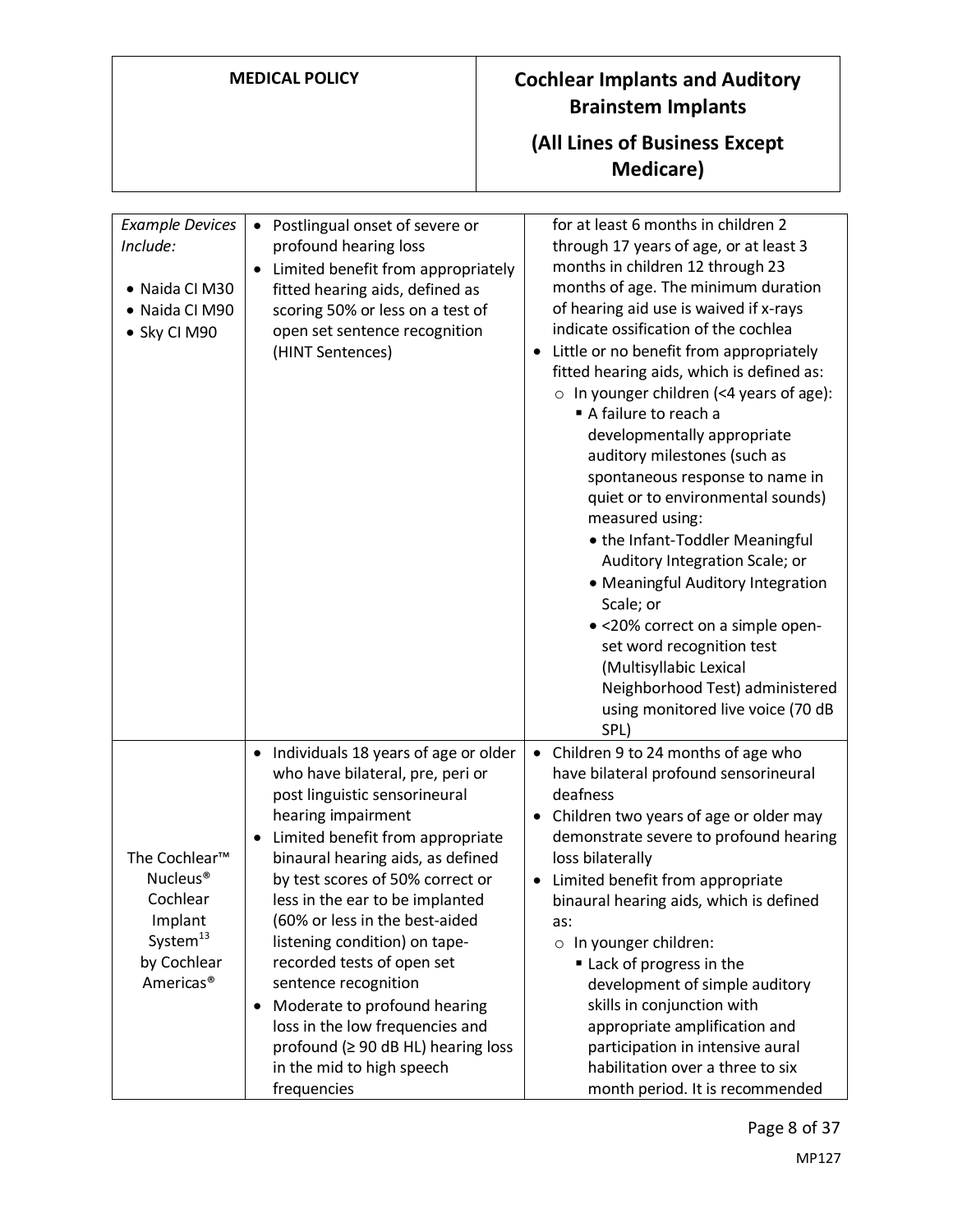# **(All Lines of Business Except Medicare)**

|                                                                         |                                                                                                                                                                                                                                                                                                                                                                                                                                                                                                                                            | that limited benefit be quantified<br>on a measure such as the<br>Meaningful Auditory Integration<br>Scale or the Early Speech<br>perception test.<br>o In older children:<br>■ $\leq$ 30% correct on the open set<br>Multisyllabic Lexical Neighborhood<br>Test (MLNT) or Lexical<br>Neighborhood Test (LNT),<br>depending upon the child's<br>cognitive and linguistic skills. A<br>three to six month hearing aid trial<br>is recommended for children<br>without previous aided experience.                                                                                                                                                                                                                                                                                                                                                                                                                                   |
|-------------------------------------------------------------------------|--------------------------------------------------------------------------------------------------------------------------------------------------------------------------------------------------------------------------------------------------------------------------------------------------------------------------------------------------------------------------------------------------------------------------------------------------------------------------------------------------------------------------------------------|-----------------------------------------------------------------------------------------------------------------------------------------------------------------------------------------------------------------------------------------------------------------------------------------------------------------------------------------------------------------------------------------------------------------------------------------------------------------------------------------------------------------------------------------------------------------------------------------------------------------------------------------------------------------------------------------------------------------------------------------------------------------------------------------------------------------------------------------------------------------------------------------------------------------------------------|
| Med-EL®<br>Cochlear<br>Implant<br>System <sup>14,15</sup><br>by Med-EL® | 18 years of age or older who have<br>٠<br>bilateral, sensorineural hearing<br>impairment<br>Limited benefit from appropriately<br>fitted binaural hearing aids,<br>defined by test scores of 40%<br>correct or less in best aided<br>listening condition on CD recorded<br>tests of open-set sentence<br>recognition (Hearing In Noise Test<br>[HINT] sentences)<br>Bilateral severe to profound<br>$\bullet$<br>sensorineural hearing loss<br>determined by a pure tone<br>average of 70 dB or greater at 500<br>Hz, 1000 Hz, and 2000 Hz | 12 months to 17 years 11 months must<br>٠<br>demonstrate a profound, bilateral<br>sensorineural hearing loss with<br>thresholds of 90 dB or greater at 1000<br>Hz.<br>Lack of hearing aid benefit is defined as:<br>$\circ$ In younger children:<br>Lack of progress in the<br>٠<br>development of simple auditory<br>skills in conjunction with<br>appropriate amplification and<br>participation in intensive aural<br>habilitation over a three to six<br>month period<br>o In older children:<br>< 20% correct on the Multi-syllabic<br>Lexical Neighborhood Test (MLNT)<br>or Lexical Neighborhood Test<br>(LNT), depending upon the child's<br>cognitive ability and linguistic skills<br>A three to six month hearing aid trial is<br>٠<br>required for children without previous<br>experience with hearing aids.<br>Radiological evidence of cochlear<br>ossification may justify a shorter trial<br>with amplification. |
|                                                                         |                                                                                                                                                                                                                                                                                                                                                                                                                                                                                                                                            | Individuals ages 5 years and above with single-sided deafness (SSD) or asymmetric                                                                                                                                                                                                                                                                                                                                                                                                                                                                                                                                                                                                                                                                                                                                                                                                                                                 |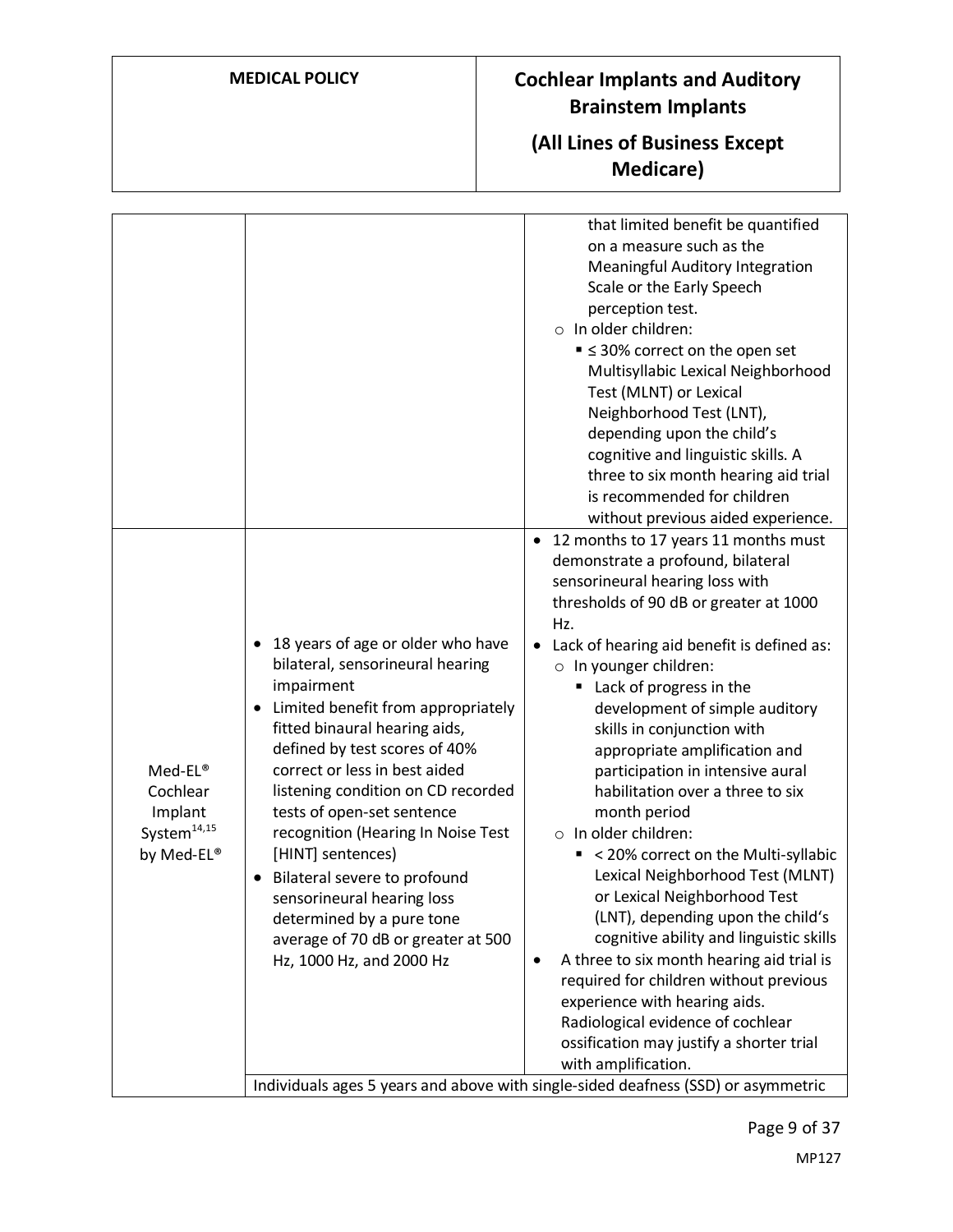# **(All Lines of Business Except Medicare)**

| hearing loss (AHL), where:                                                    |
|-------------------------------------------------------------------------------|
| SSD is defined as profound sensorineural hearing loss in one ear and normal   |
| hearing or mild sensorineural hearing loss in the other ear.                  |
| • AHL is defined as a profound sensorineural hearing loss in one ear and mild |
| to moderately severe sensorineural hearing loss in the other ear, with a      |
| difference of at least 15 dB in pure tone averages (PTAs) between ears.       |
| • Profound hearing loss is defined as having a PTA of 90 dB HL or greater at  |
| 500 Hz, 1000 Hz, 2000 Hz and 4000 Hz. Normal hearing is defined as having     |
| a PTA of up to 15 dB HL at 500 Hz, 1000 Hz, 2000 Hz and 4000 Hz. Mild         |
| hearing loss is defined as having a PTA of up to 30 dB HL at 500 Hz, 1000 Hz, |
| 2000 Hz and 4000 Hz. Mild to moderately severe hearing loss is defined as     |
| having a PTA ranging from 31 to up to 55 dB HL at 500 Hz, 1000 Hz, 2000 Hz    |
| and 4000 Hz.                                                                  |

### <span id="page-9-0"></span>**Table. 2 FDA-Approved Auditory Brainstem Implant**

The U.S. Food and Drug Administration (FDA) has approved one auditory brainstem implant under the premarket approval (PMA) process. 16

| Device &<br><b>Manufacturer</b> | <b>FDA Labeled Indications</b>                                                                |
|---------------------------------|-----------------------------------------------------------------------------------------------|
|                                 | Individuals 12 years of age or older                                                          |
|                                 | Diagnosed with Neurofibromatosis Type 2 (NF2)                                                 |
| Nucleus <sup>®</sup> 24         | Implantation may occur during first- or second-side tumor removal or in patients<br>$\bullet$ |
| ABI                             | with previously removed acoustic tumors bilaterally                                           |
|                                 | Because the surgical tumor excision and electrode placement eliminates residual               |
| by Cochlear                     | hearing, preoperative audiological criteria are not relevant                                  |
| Americas <sup>®13</sup>         | Prospective implant recipients and their families should have appropriate<br>$\bullet$        |
|                                 | expectations, regarding the potential benefits of an auditory brainstem implant,              |
|                                 | and should be highly motivated to participate in the rehabilitation process                   |

### <span id="page-9-1"></span>**Table. 3 FDA-Approved Hybrid Cochlear Implants**

The U.S. Food and Drug Administration (FDA) has approved hybrid cochlear implants from 2 manufacturers under the premarket approval (PMA) process.<sup>17,18</sup>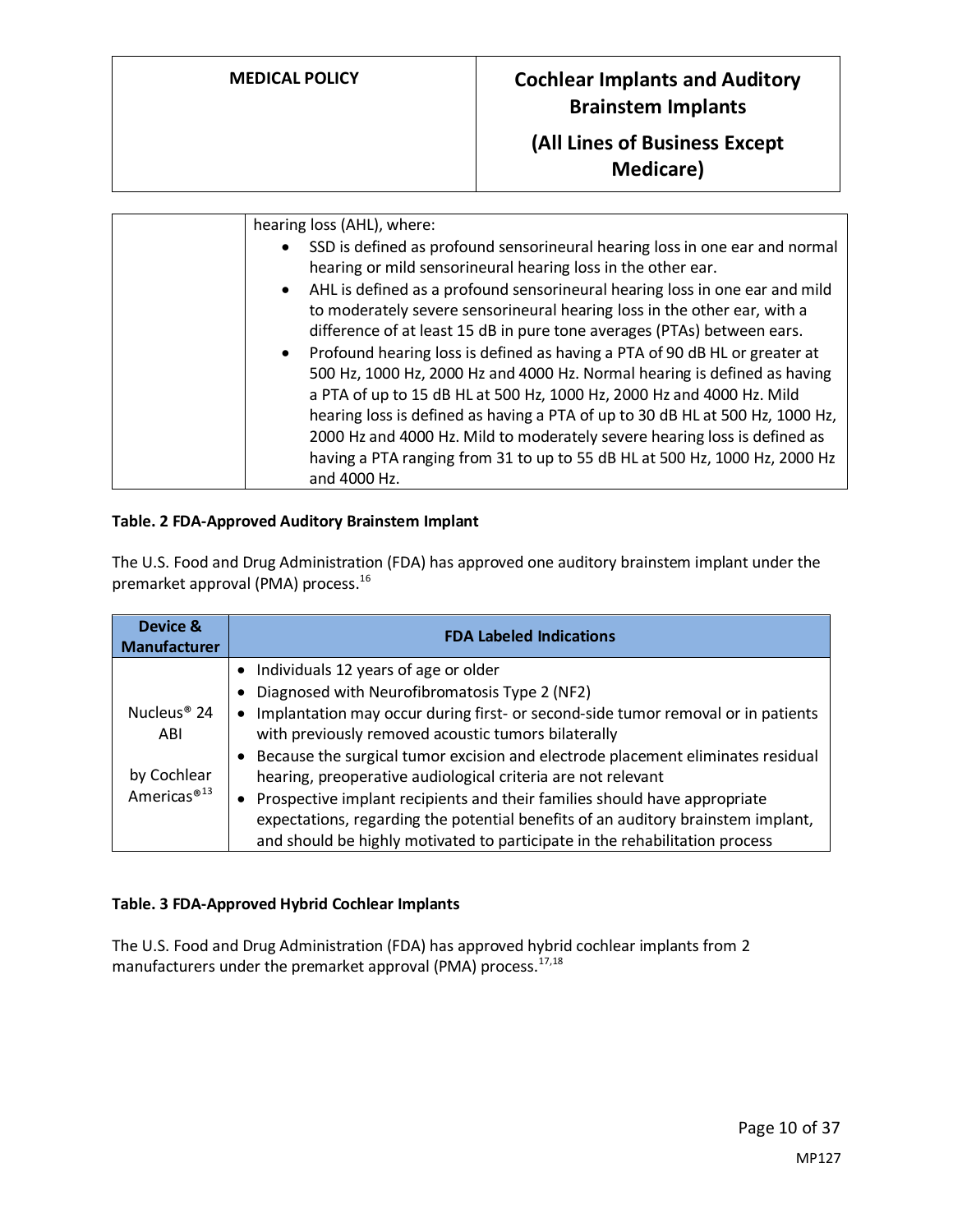# **(All Lines of Business Except Medicare)**

| Device &<br><b>Manufacturer</b>                                                                                                        | <b>FDA Labeled Indications</b>                                                                                                                                                                                                                                                                                                                                                                                                                                                                                                                                                                                                                                                                                                                                                                                                                                                                                                                                                                                                                                                                                                                                                                                                                                                                                                                                                                                                                                                                                                                                                                         |  |
|----------------------------------------------------------------------------------------------------------------------------------------|--------------------------------------------------------------------------------------------------------------------------------------------------------------------------------------------------------------------------------------------------------------------------------------------------------------------------------------------------------------------------------------------------------------------------------------------------------------------------------------------------------------------------------------------------------------------------------------------------------------------------------------------------------------------------------------------------------------------------------------------------------------------------------------------------------------------------------------------------------------------------------------------------------------------------------------------------------------------------------------------------------------------------------------------------------------------------------------------------------------------------------------------------------------------------------------------------------------------------------------------------------------------------------------------------------------------------------------------------------------------------------------------------------------------------------------------------------------------------------------------------------------------------------------------------------------------------------------------------------|--|
| Nucleus <sup>®</sup><br>Hybrid <sup>™</sup> L24<br>Cochlear<br>Implant<br>System <sup>19</sup><br>by Cochlear<br>Americas <sup>®</sup> | Individuals 18 years of age or older<br>$\bullet$<br>Patient has bilateral severe to profound high-frequency sensorineural hearing<br>٠<br>loss with residual low-frequency hearing sensitivity<br>Patient obtains limited benefit from appropriately fit bilateral hearing aids<br>٠<br>Patient has normal to moderate hearing loss in the low frequencies (thresholds<br>٠<br>no poorer than 60 dB HL up to and including 500 Hz) in the ear selected for<br>implantation<br>Patient has severe to profound mid- to high-frequency hearing loss (threshold<br>٠<br>average of 2000, 3000, and 4000 Hz ≥ 75 dB HL) in the ear to be implanted<br>Patient has moderately severe to profound mid to high-frequency hearing loss<br>٠<br>(threshold average of 2000, 3000, and 4,000 Hz $\geq$ 60 dB HL) in the contralateral<br>ear<br>Patient's preoperative speech perception is as follows:<br>Consonant-Nucleus-Consonant (CNC) word recognition score between<br>$\circ$<br>10% and 60%, inclusively, in the ear to be implanted<br>CNC word recognition score in the contralateral ear equal to, or better<br>$\circ$<br>than that of the ear to be implanted, but not more than 80% in the<br>best-aided condition<br>Patient has none of the following contraindications:<br>Deafness due to lesions of the acoustic nerve or central auditory<br>$\circ$<br>pathway<br>Active middle ear disease, with or without tympanic membrane<br>$\circ$<br>perforation<br>Absence of cochlear development<br>$\circ$<br>A duration of severe to profound hearing loss of 30 years or greater<br>$\circ$ |  |
| Med EL EAS™<br>by Med-EL®20                                                                                                            | Individuals 18 years of age or older<br>٠<br>Patient has residual low-frequency hearing sensitivity<br>٠<br>Patient has severe to profound high-frequency sensorineural hearing loss<br>٠<br>Candidates should go through a suitable hearing aid trial, unless already<br>٠<br>appropriately fit with hearing aids<br>Patient obtains minimal benefit from conventional acoustic amplification<br>$\bullet$<br>Patient has normal to moderate hearing loss in the low frequencies (thresholds<br>$\bullet$<br>no poorer than 65 dB HL up to and including 500 Hz) in the ear selected for<br>implantation<br>Patient has severe to profound mid- to high-frequency hearing loss (threshold<br>٠<br>2000 Hz and above $\geq$ 70 dB HL) in the ear to be implanted<br>For the non-implanted ear, thresholds may be worse than the criteria for the<br>$\bullet$<br>implanted ear, but may not be better                                                                                                                                                                                                                                                                                                                                                                                                                                                                                                                                                                                                                                                                                                  |  |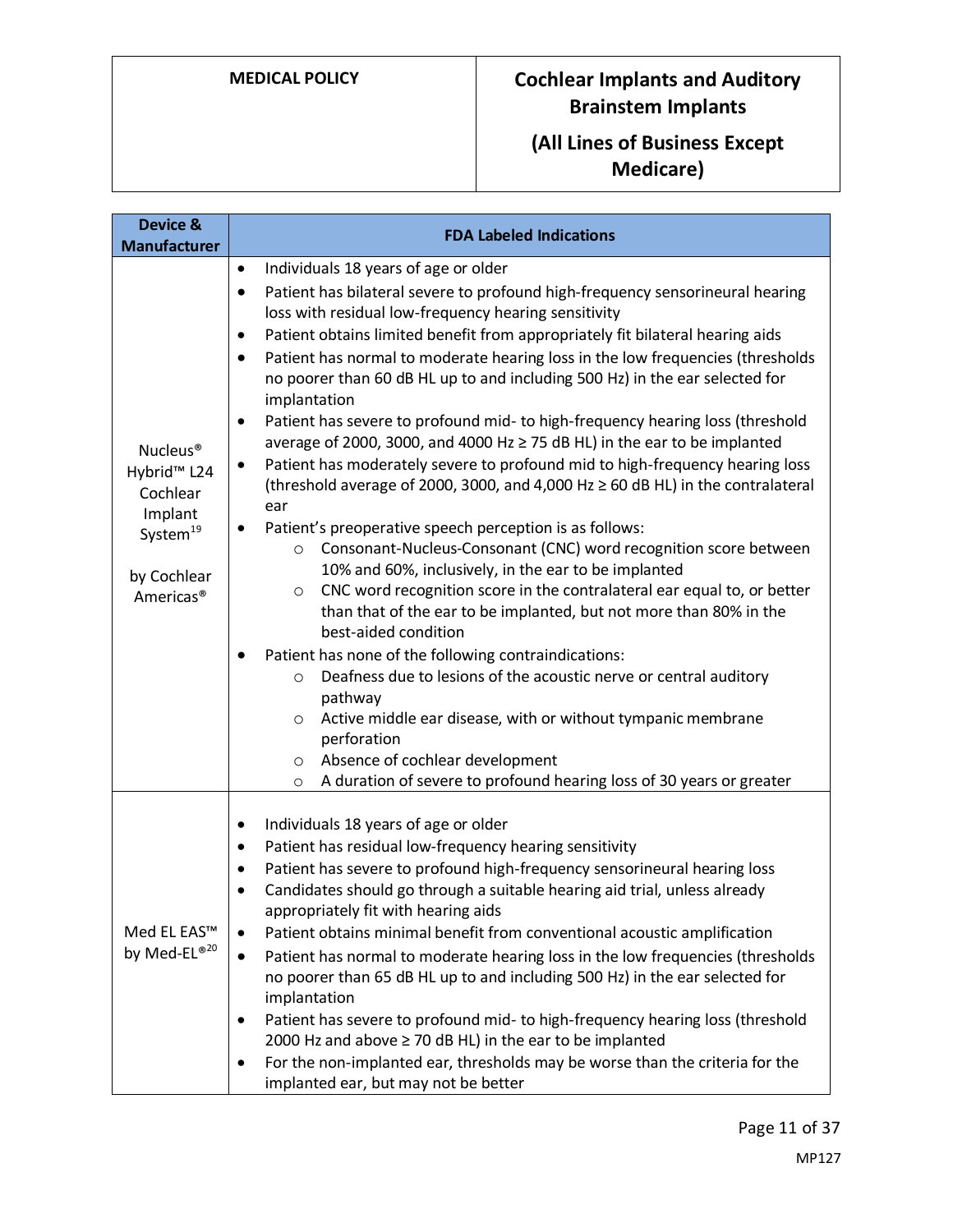# **(All Lines of Business Except Medicare)**

| $\bullet$ | CNC word recognition score in quiet in the best-aided condition will be 60% or<br>less, in the ear to be implanted and in the contralateral ear                                                                                                                                                                     |
|-----------|---------------------------------------------------------------------------------------------------------------------------------------------------------------------------------------------------------------------------------------------------------------------------------------------------------------------|
| $\bullet$ | Patient has none of the following contraindications:                                                                                                                                                                                                                                                                |
|           | Intolerance of the materials used in the implant (medical grade silicone,<br>$\circ$<br>platinum, platinum iridium)                                                                                                                                                                                                 |
|           | Absence of cochlear development<br>$\circ$                                                                                                                                                                                                                                                                          |
|           | Cause of deafness is non-functionality of the auditory nerve and/or the<br>$\circ$<br>auditory pathways                                                                                                                                                                                                             |
|           | External or middle ear infections<br>$\Omega$                                                                                                                                                                                                                                                                       |
|           | Perforated tympanic membrane in the ear to be implanted<br>$\circ$                                                                                                                                                                                                                                                  |
|           | Medical contraindications present against surgery of the middle and<br>$\circ$<br>inner ear and anesthesia as required                                                                                                                                                                                              |
|           | Anatomic abnormalities are present that would prevent appropriate<br>$\circ$<br>placement of the stimulator housing in the bone of the skull, or prevent<br>placement of the chosen electrode array into the cochlea. In such<br>cases, using the cochlear implant must be carefully considered prior to<br>surgery |
|           | Unstable psychological status of the patient<br>$\circ$                                                                                                                                                                                                                                                             |
|           | Unrealistic expectations<br>$\circ$                                                                                                                                                                                                                                                                                 |
|           | Partial deafness with unstable progressive hearing loss<br>$\circ$                                                                                                                                                                                                                                                  |
|           | Inability to use amplification devices, and /or presence of cochlear<br>$\circ$                                                                                                                                                                                                                                     |
|           | malformations                                                                                                                                                                                                                                                                                                       |

# **REVIEW OF EVIDENCE**

A review of the ECRI, Hayes, Cochrane, and PubMed databases was conducted regarding the use of cochlear implants as a treatment for severe-to-profound bilateral sensorineural hearing loss in adults and children. Below is a summary of the available evidence identified through March 2022.

### **Cochlear Implants in Children and Adults**

• In 2009, Bond and colleagues conducted a technology assessment to evaluate the efficacy and costeffectiveness of cochlear implants for severe to profound deafness in children and adults. $^{21}$ Independent reviewers systematically identified eligible studies, assessed quality, and extracted data. Study authors were also contacted, if necessary, for additional information or data. The outcomes of interest were sensitivity to sound, speech perception, speech production, psychological outcomes, educational outcomes, adverse events, and health-related quality of life.

The authors identified 33 publications eligible for inclusion giving a sample size of n=848. All studies indicated cochlear implants significantly improved sound and speech outcomes. Unilateral cochlear implants, when compared to hearing aids, produced significantly better results on all outcomes. Bilateral cochlear implants were statistically significantly better in the ability to understand speech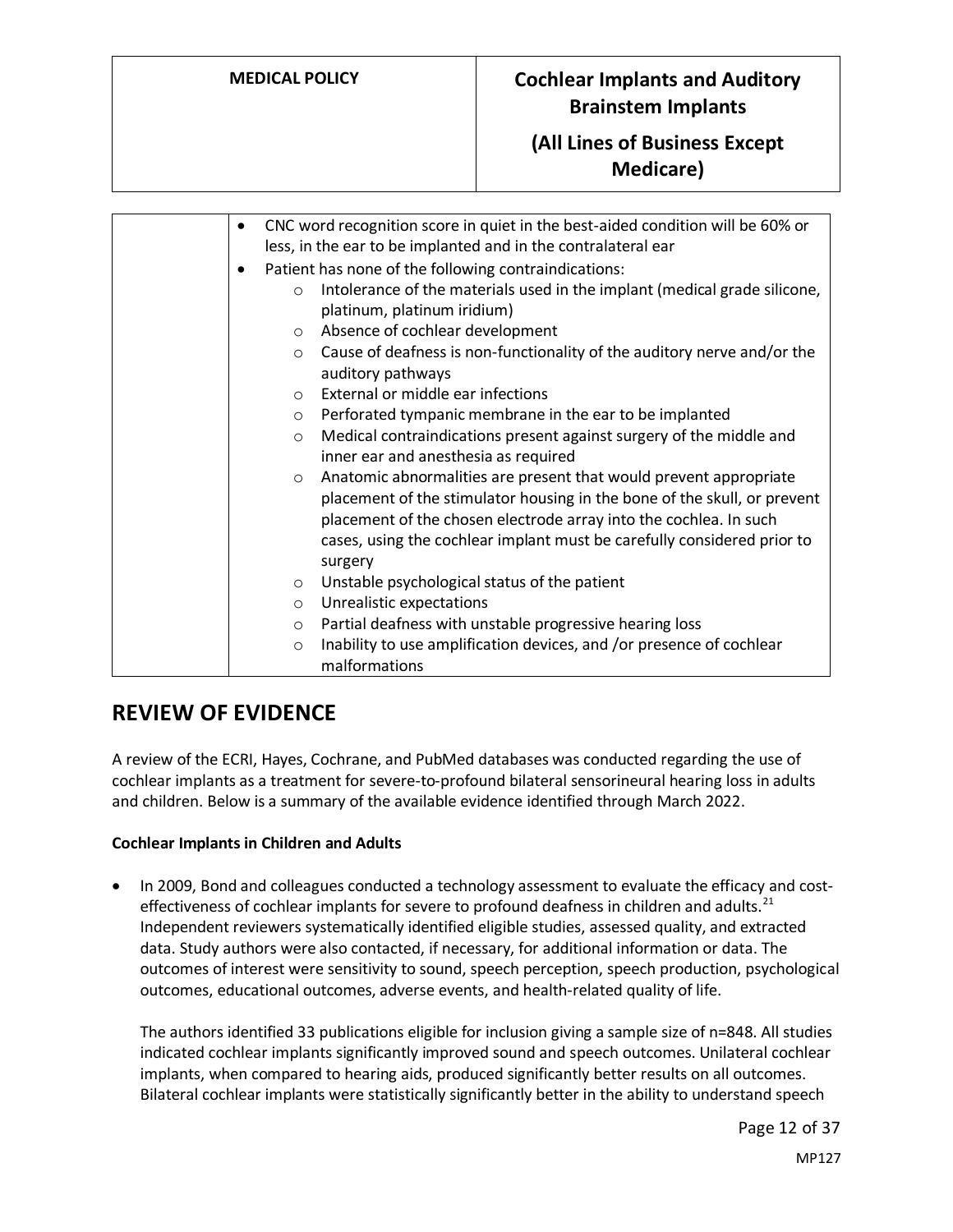in noisy conditions versus unilateral implants. Results also indicated bilateral cochlear implants significantly improved the ability to detect direction of sound and speech perception when compared to a unilateral implant with external hearing aid.

In regards to safety, major complications occurred in 6.8% of pediatric procedures and 1.4% to 1.7% of adult procedures. The incidence of meningitis was reported to be 29 per 100,000 cochlear implanted adults and children. Minor complications occurred in 34.7% of children and 35.3% of adults. Commonly, device removal was due to device failure and occurred at rates of 0.9% in adults and children throughout 2 years. This rate increased to 5.1% to 10% over 11 or more years of followup. Also, 92% of implanted devices in adults and children lasted 11 years.

This technology assessment was of good quality and had several strengths, including:

- 1. the gathering of evidence, assessment of quality, and extraction of data by several independent reviewers following a pre-defined protocol
- 2. contacting authors of selected studies for additional information or data
- 3. assessment of heterogeneity and publication bias

The authors did indicate some included studies had limitations in design and internal validity and rated the overall evidence to be of moderate to poor quality. Another limitation noted by the authors was the large degree of heterogeneity between studies; therefore, meta-analyses were not possible. Also, there is a lack of randomized controlled trials evaluating cochlear implants and only two were identified for inclusion in the systematic review. Ultimately, the authors concluded "unilateral and bilateral cochlear implants are safe and effective for children and adults." $^{21}$ 

### **Cochlear Implants in Adults**

### Systematic Reviews

### *Unilateral and Bilateral Cochlear Implants*

- In 2013, Gaylor and colleagues conducted a systematic review and meta-analysis evaluating cochlear implantation in adults.<sup>22</sup> Independent reviewers systematically searched research databases, identified relevant studies, assessed quality, and extracted data. Authors aimed to answer the following:
	- 1. What communication and health-related quality of life (QOL) outcomes are achieved in adults who undergo unilateral cochlear implantation?
	- 2. What communication and health-related quality of life (QOL) outcomes are gained from the use of bilateral compared with unilateral cochlear implants.

The authors identified 45 publications eligible for inclusion, of which 23 articles were found to have a medium risk of bias and 22 articles were found to have a high risk of bias. Due to the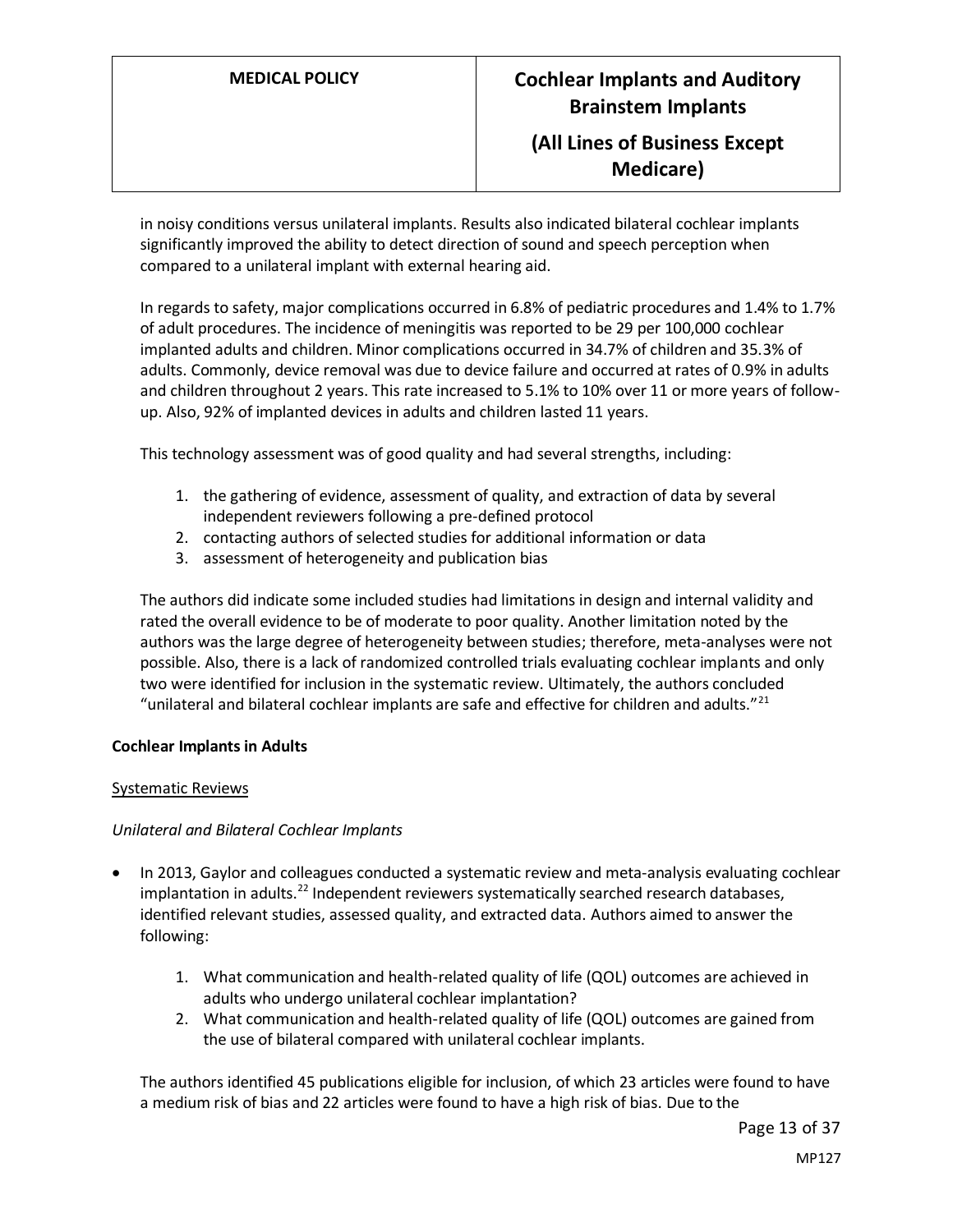heterogeneity between testing methods, meta-analysis was not able to be performed for speechrelated outcomes.

In regards to communication-related outcomes in unilateral implantation, 16 studies were identified that measured this outcome by open-set sentence tests or syllable word tests. All studies reported improvement in mean speech scores after implantation; however, 5 studies found no statistically significant difference. The higher-quality studies all indicated significant improvement in speech outcomes after implantation compared with before. For the evaluation of QOL outcomes with unilateral cochlear implants, 13 studies were identified that indicated significant improvement in QOL after unilateral implantation. In addressing communication-related outcomes in bilateral implantation, the authors identified 15 studies which all showed statistically significant improvement in communication scores when compared with unilateral implantation. Also, bilateral cochlear implants showed increased efficacy in sound localization compared to unilateral implants. Only 3 studies were identified for the evaluation of QOL before and after bilateral cochlear implants, and the results varied across studies.

Strengths of this systematic review included the selection of studies by independent reviewers following a pre-defined protocol, including a large number of studies, assessment of quality, and evaluation of heterogeneity prior to conducting meta-analyses. Limitations were seen in the poor quality of selected studies, the inability to conduct a meta-analysis for speech-related outcomes due to heterogeneity, short follow-up periods, and a lack of randomization of included studies. Ultimately, the authors concluded both unilateral and bilateral cochlear implants in adults provide improved hearing. Bilateral cochlear implants enhance sound localization and unilateral implants were shown to significantly improve quality of life. The authors also stated, "future studies of longer duration, higher quality reporting, and large databases or registries of patients with longterm follow-up data are needed to yield stronger evidence." $^{22}$ 

• In 2011, Berrettini et al. conducted a systematic review of the literature on the clinical effectiveness of the cochlear implant procedure in adult patients.<sup>23</sup> Independent reviewers systematically searched research databases, identified relevant studies, assessed quality, and extracted data. The authors aimed to evaluate (1) unilateral cochlear implants in advanced-age adult patients (2) bilateral cochlear implants versus unilateral cochlear implants versus bimodal stimulation (unilateral cochlear implant with external hearing aid on the contralateral side) and (3) benefits from a unilateral cochlear implant procedure in adult patients with prelingual deafness. A total of 24 publications were identified as eligible for inclusion. Due to heterogeneity between the selected studies, meta-analysis was determined to be inappropriate.

Of the selected publications, 8 evaluated unilateral cochlear implants in advanced age adult patients. All studies indicated improved perceptive abilities post-cochlear implant. Also, 6 of the 8 studies reported no statistically significant difference between elderly and younger patients in audiological, language, and communication outcomes. Elderly cochlear implant patients also showed statistically significant improvements in quality of life. For the evaluation of bilateral cochlear implants versus unilateral cochlear implants, versus bimodal stimulation, 13 articles were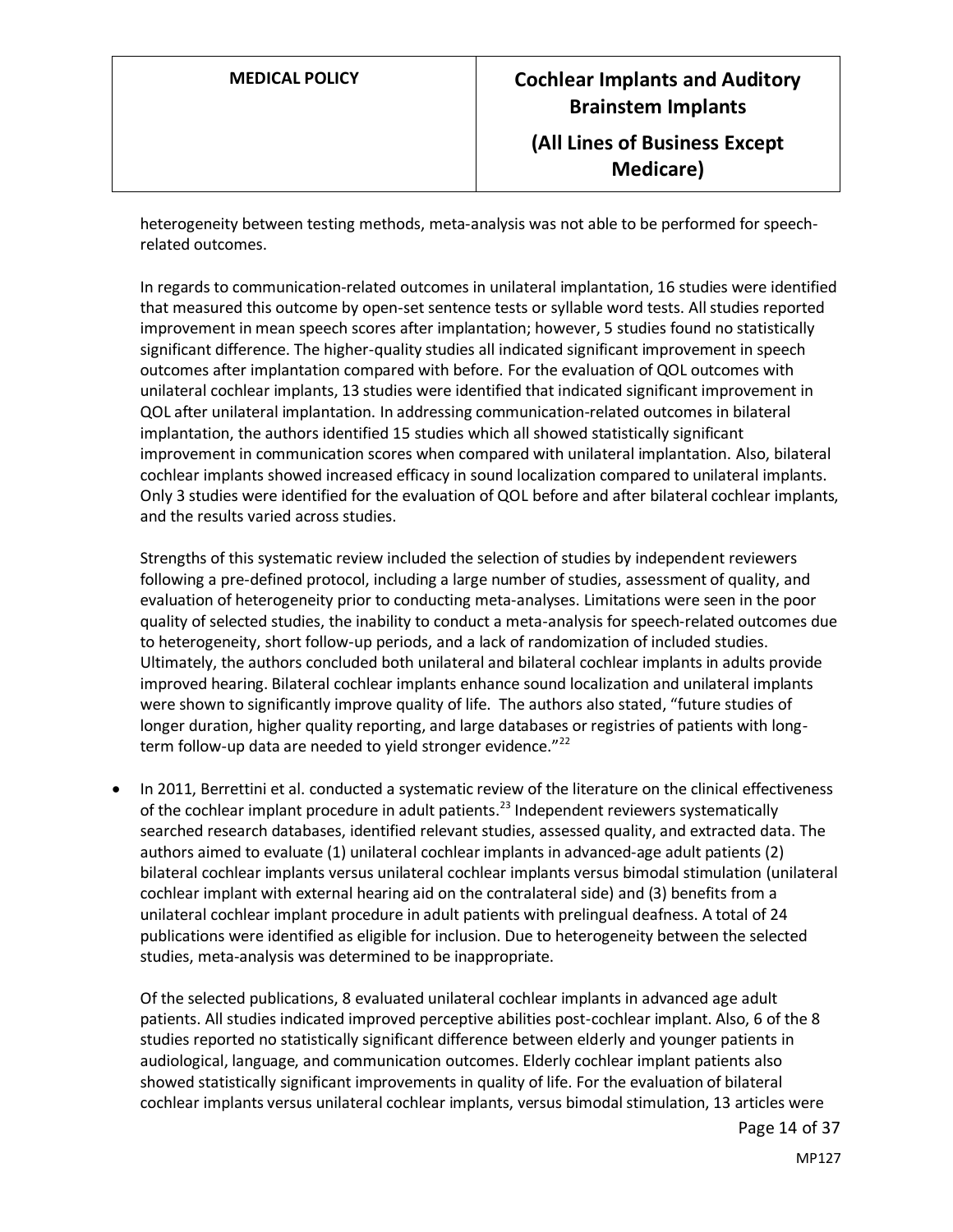identified. Ten of the 13 studies indicated bilateral cochlear implants statistically significantly improved hearing ability in noisy environments. Bilateral cochlear implants also significantly improved sound localization and hearing ability in a silent environment when compared to a unilateral implant. Only three studies were identified that evaluated the benefits of a unilateral cochlear implant in adult patients with prelingual deafness. The selected studies reported hearing and quality of life benefits following unilateral cochlear implantation; however, the study sample was limited and inter-study variability was present.

Strengths of this systematic review included the selection of studies by independent reviewers following a pre-defined protocol, assessment of quality, and evaluation of heterogeneity prior to conducting meta-analyses. Limitations were seen in the poor quality of selected studies, the inability to conduct a meta-analysis due to significant heterogeneity between studies, short follow-up periods, and a lack of randomization of included studies. The authors concluded unilateral cochlear implants are efficacious in older adult patients, bilateral cochlear implants offer advantages in hearing ability in louder environments and sound localization, and the use of unilateral cochlear implants in prelingually deafened adults should be analyzed on a case-by-case basis.

### *Bilateral Cochlear Implants*

• In 2013 (updated in 2017, archived in 2018), Hayes published an evidence review evaluating bilateral cochlear implantation in adults with bilateral sensorineural hearing loss.<sup>3</sup> The review included 17 studies, with sample sizes ranging from 20 to 182 patients and follow-up periods ranging from 6 months to 5 years. Outcomes of interest included speech perception, speech comprehension, speech production, sound detection, sound localization, and quality of life.

The Hayes evidence review found that bilateral cochlear implantation in adults with postlingual sensorineural hearing loss improves speech perception and localization, especially in noisy conditions. Studies also showed an improvement in functional hearing and quality of life in postlingually deafened adults after bilateral cochlear implants. There were very few adverse events associated with bilateral cochlear implants, and these complications were no greater than those seen with a unilateral implant. The Hayes review also indicated there was not enough evidence to confirm efficacy of bilateral cochlear implants in prelingually deafened adults. Also, there is no evidence supporting bilateral cochlear implants in adults with disabilities other than hearing loss.

Ultimately, Hayes gave a, "B rating for bilateral cochlear implants in adults with severe to profound postlingual bilateral sensorineural deafness who will be able to undergo auditory rehabilitation after the procedure, have no disabilities that might interfere with auditory training, and have no structural abnormalities that might interfere with the success of the implantation."<sup>3</sup> Hayes reported a D2 rating for bilateral cochlear implants in prelingually deafened adults, adults with only moderate deafness, or adults with significant disabilities other than hearing loss due to an insufficient amount of published evidence to assess safety and efficacy.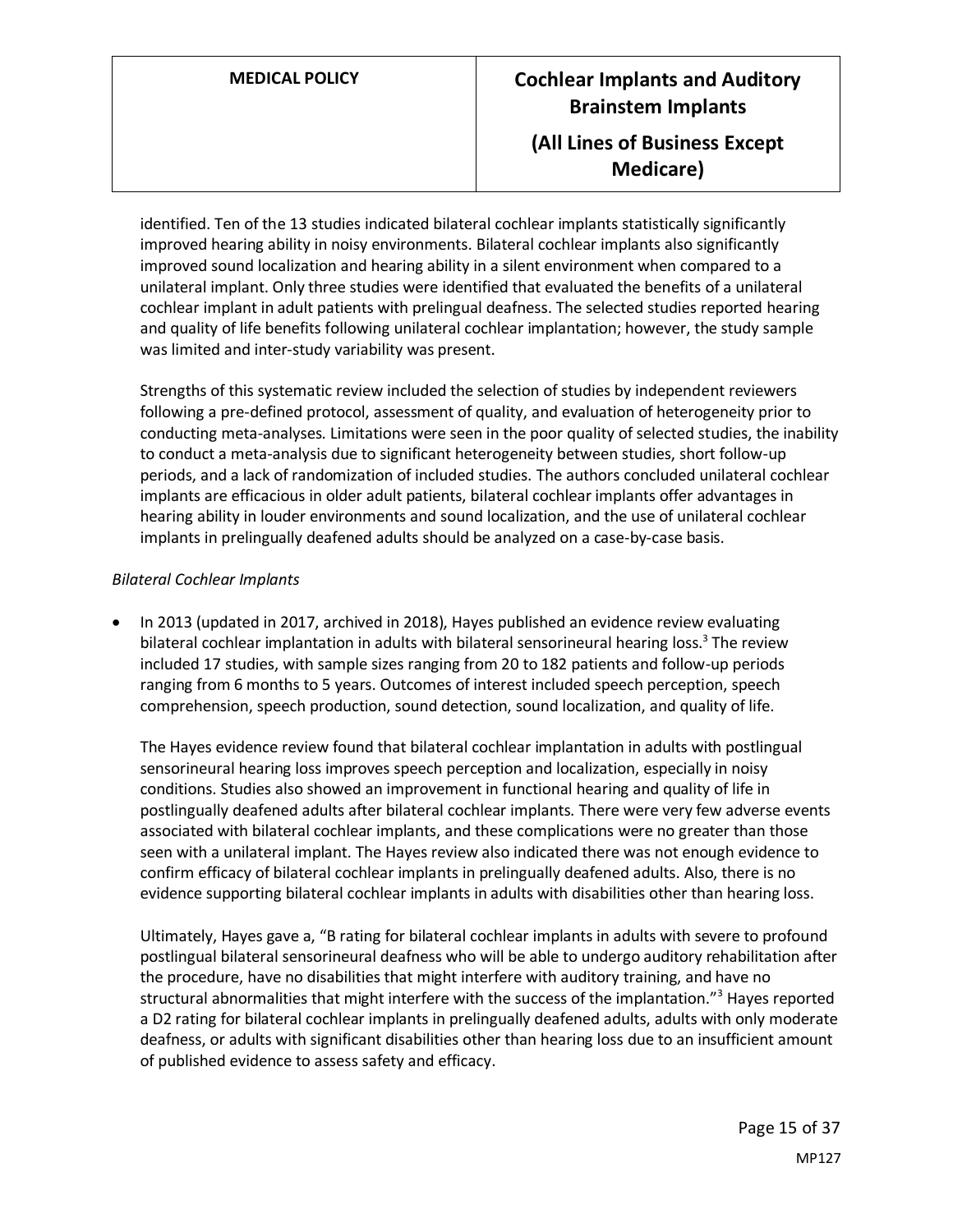# **MEDICAL POLICY Cochlear Implants and Auditory Brainstem Implants (All Lines of Business Except Medicare)**

• In 2013, van Schoonhoven and colleagues conducted a systematic review to evaluate the effectiveness of bilateral cochlear implants for severe-to-profound deafness in adults.<sup>24</sup> Independent reviewers systematically searched research databases, identified relevant studies, assessed quality, and extracted data. Study authors were also contacted, if necessary, for additional information or data. The authors aimed to assess the clinical effectiveness of bilateral cochlear implantation (BiCI) compared with unilateral cochlear implantation (UCI) alone or with a contralateral hearing aid (CIHA). A total of 14 publications were identified as eligible for inclusion, and most studies had a low level of evidence with a low, medium, or high risk of bias. Due to heterogeneity between the selected studies, meta-analysis was determined to be inappropriate.

BiCI showed statistically significant improvements in sound localization when compared to UCI. The results also indicated BiCI were significantly better than UCI at helping patients perceive speech in noise. Speech perception in quiet outcomes showed no significant difference between BiCI, UCI, or CIHA. When compared to UCI, BiCI also showed significant improvements in hearing-related quality of life outcomes. Strengths of this study included the systematic selection and review of evidence following a pre-defined protocol, quality assessment following the Cochrane collaboration, and assessment of the level of evidence. Limitations were identified in the heterogeneity between studies resulting in the inability to conduct a meta-analysis, inclusion of only one randomized controlled trial, and a poor level and quality of evidence. The authors concluded, "the current review provides additional evidence in favor of bilateral cochlear implantation, even in complex listening situations."<sup>24</sup>

• In 2012, Crathorne et al. conducted a systematic review to evaluate the effectiveness and costeffectiveness of bilateral multichannel cochlear implants in adults with severe-to-profound hearing loss.<sup>25</sup> Independent reviewers systematically searched research databases, identified relevant studies, assessed quality, and extracted data. The systematic review of evidence produced 19 studies eligible for inclusion (n=843); of these, 18 measured clinical effectiveness, one was an economic evaluation, and one study measured both clinical and cost effectiveness. Due to heterogeneity in methodology and outcome measures between studies, meta-analysis was not possible.

A total of 18 studies evaluated the effectiveness of bilateral versus unilateral cochlear implants, and all indicated bilateral cochlear implants improved hearing and speech perception. In regards to understanding speech, all studies (n=13) found significant improvement with bilateral cochlear implants and speech perception in noisy environments. All studies that evaluated hearing and/or sound localization identified a trend towards hearing improvement with bilateral cochlear implants, and five of these studies reported statistically significant differences between bilateral and unilateral cochlear implant groups. A total of 3 studies also incorporated quality of life outcomes, and all indicated improvements in quality of life after bilateral cochlear implants; however, one study found a statistically significant reduction at 3-months post-implant due to tinnitus (ringing in the ears). There was limited evidence evaluating cost-effectiveness (n=2), and the studies concluded "more quality of life was likely to be gained per unity of expenditure for unilateral than bilateral implants."<sup>26,27</sup>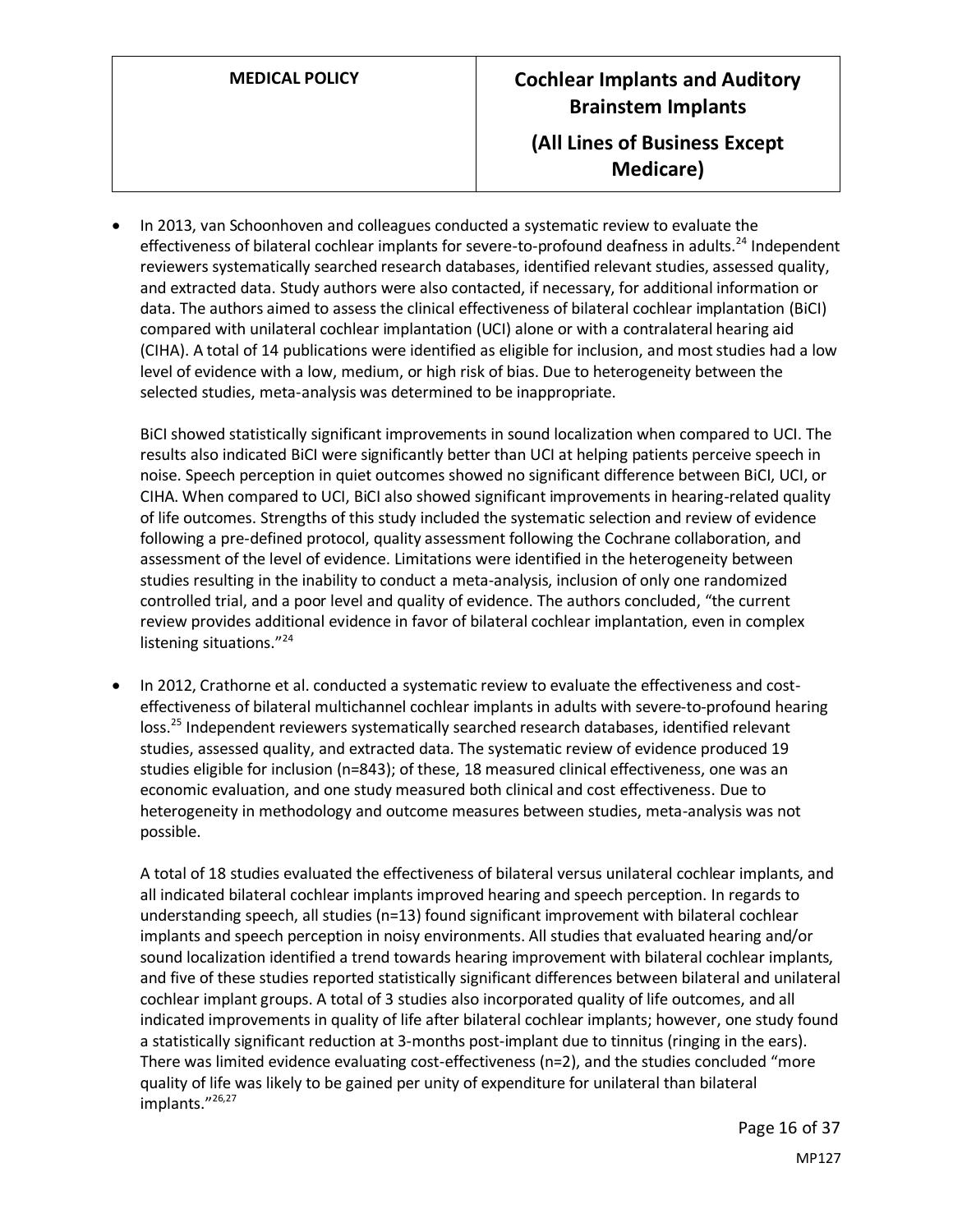# **MEDICAL POLICY Cochlear Implants and Auditory Brainstem Implants (All Lines of Business Except Medicare)**

Strengths of this review included the systematic selection and review of evidence by independent reviewers following a pre-defined protocol, critical appraisal of selected studies, and the evaluation of heterogeneity between selected studies. Limitations were identified in the exclusion of studies not in the English language (potential publication bias), poor methodological quality of selected studies, inclusion of only 2 randomized controlled trials, and inability to perform meta-analyses. Ultimately, the authors concluded, "despite inconsistency in the quality of available evidence, the robustness of systematic review methods gives weight to the positive findings of included studies demonstrating that bilateral implantation is clinically effective in adults but unlikely to be costeffective."<sup>25</sup>

### *Unilateral Cochlear Implants*

• In 2010, Bond and colleagues conducted a systematic review of the literature to evaluate the effectiveness and cost-effectiveness of multi-channel unilateral cochlear implants in adults.<sup>28</sup> The authors aimed to identify if unilateral implants were more effective than non-technological hearing support or acoustic hearing aids and the economic evidence of unilateral cochlear implants in adults. Independent reviewers systematically searched research databases, identified relevant studies, assessed quality, and extracted data. A total of 9 studies were determined to be eligible for inclusion, and the quality of selected studies ranged from poor to good quality. Due to methodological differences between studies, meta-analysis was not possible.

All but one study reported a significant benefit or a non-significant trend towards benefit from unilateral cochlear implants. The authors also evaluated duration of deafness and its potential impact on the effectiveness of unilateral cochlear implants. Duration of deafness was found to have an impact on speech perception and quality of life. Studies also showed that as the duration of deafness increased the effectiveness of the implant decreased. Also, increased effectiveness was demonstrated when the implant was placed in the ear with a shorter duration of deafness. A total of 3 studies evaluated unilateral cochlear implants versus acoustic hearing aids, and all studies indicated a greater benefit from cochlear implants. Adverse events were infrequent, and did not typically require removal of the implant. In regards to the cost-effectiveness evaluation, 4 studies were identified and all indicated unilateral cochlear implants to be cost-effective in adults; however, these economic evaluations occurred in the U.K. and may not be applicable to the U.S. population.

Strengths of this review include the systematic review of evidence by independent reviewers following a pre-defined protocol. Limitations were identified in the poor methodological quality of some included studies, inability to perform a meta-analysis due to the heterogeneity between studies, and a lack of randomized controlled trials included in the review. The authors concluded, "the methodologically weak but universally positive body of effectiveness evidence supports the use of unilateral cochlear implants in adults."<sup>47</sup> Based on the economic evaluations, the authors also indicate unilateral cochlear implants appear to be cost-effective in bilaterally deafened adults.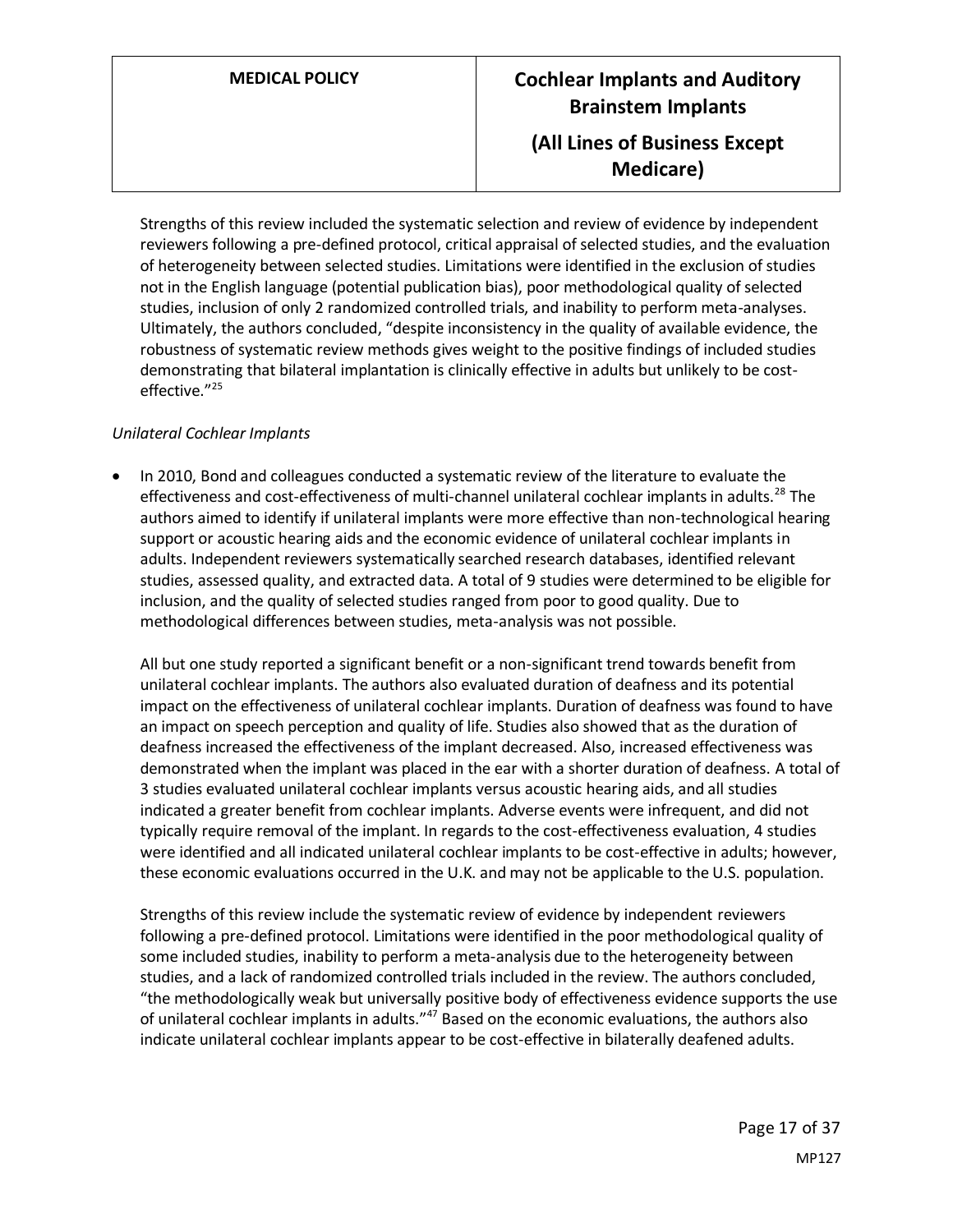### Randomized Controlled Trials (RCTs)

### *Bilateral versus Unilateral Cochlear Implants*

• In 2016, Smulders et al. conducted a randomized controlled trial in order to compare bilateral cochlear implants (BCI) versus unilateral cochlear implants (UCI) in adults.<sup>29</sup> Eligible patients with bilateral sensorineural hearing loss were randomized 1:1 to undergo BCI or UCI (n=19 BCI and n=10 UCI) and were post-operatively followed through 1-year. Blinding was not possible due to the external components of the device (i.e., someone could see if a patient had one or two implants). Outcomes of interest were quality-of-hearing, speech intelligibility in noise, and sound localization.

No losses to follow-up occurred, and all patients were available for 1-year follow-up. The results indicated improved hearing in both the BCI and UCI groups when compared with pre-operative hearing abilities. Statistically significant hearing improvements were seen in the BCI group for sound localization and hearing abilities when noise came from various directions. All participants reported significant improvements at 1-year follow-up in their quality-of-hearing and no statistically significant differences between the two groups were identified.

Methodological strengths of this study include the randomized, controlled design, recruitment of patients from 5 different health centers, no losses to follow-up, and *a priori* power calculations to detect clinically relevant differences between groups. Limitations were identified in the small sample sizes, short follow-up period, and a statistically significant difference between groups at baseline regarding pre-implantation hearing aid usage. Although blinding was not possible due to the nature of the device, potential bias cannot be excluded. The authors concluded the, "randomized clinical trial demonstrates a significant benefit of simultaneous BCI above UCI in daily listening situations for adults with postlingual deafness."<sup>29</sup>

• In 2017, van Zon and colleagues reported the 2-year follow-up results of the aforementioned randomized controlled trial.<sup>30</sup> Of the originally randomized patients, one withdrew from the study for personal reasons; therefore, 37 participants were available for 2-year follow-up. The results indicated no statistically significant differences between BCI and UCI for hearing abilities when sound and noise was present from straight ahead. Statistically significant differences were detected in favor of the BCI group when noise came from different directions and when speech was presented to the worst ear. The BCI group also had statistically significant improvements in sound localization when compared to the UCI group. At the 2-year follow-up, statistically significant differences were seen in favor of the BCI group for the patient-reported outcomes of speech intelligibility in silence, background noise, resonating environments, on the telephone, and on quality of hearing. No significant differences between groups were identified for the quality-of-life outcomes. When compared with the 1-year follow-up data, no significant differences at 2 years were found for any of the outcome measures. The authors concluded bilaterally implanted patients have significantly better every day hearing abilities (e.g. hearing in noisy environments and when noise comes from different directions) and sound localization throughout two years.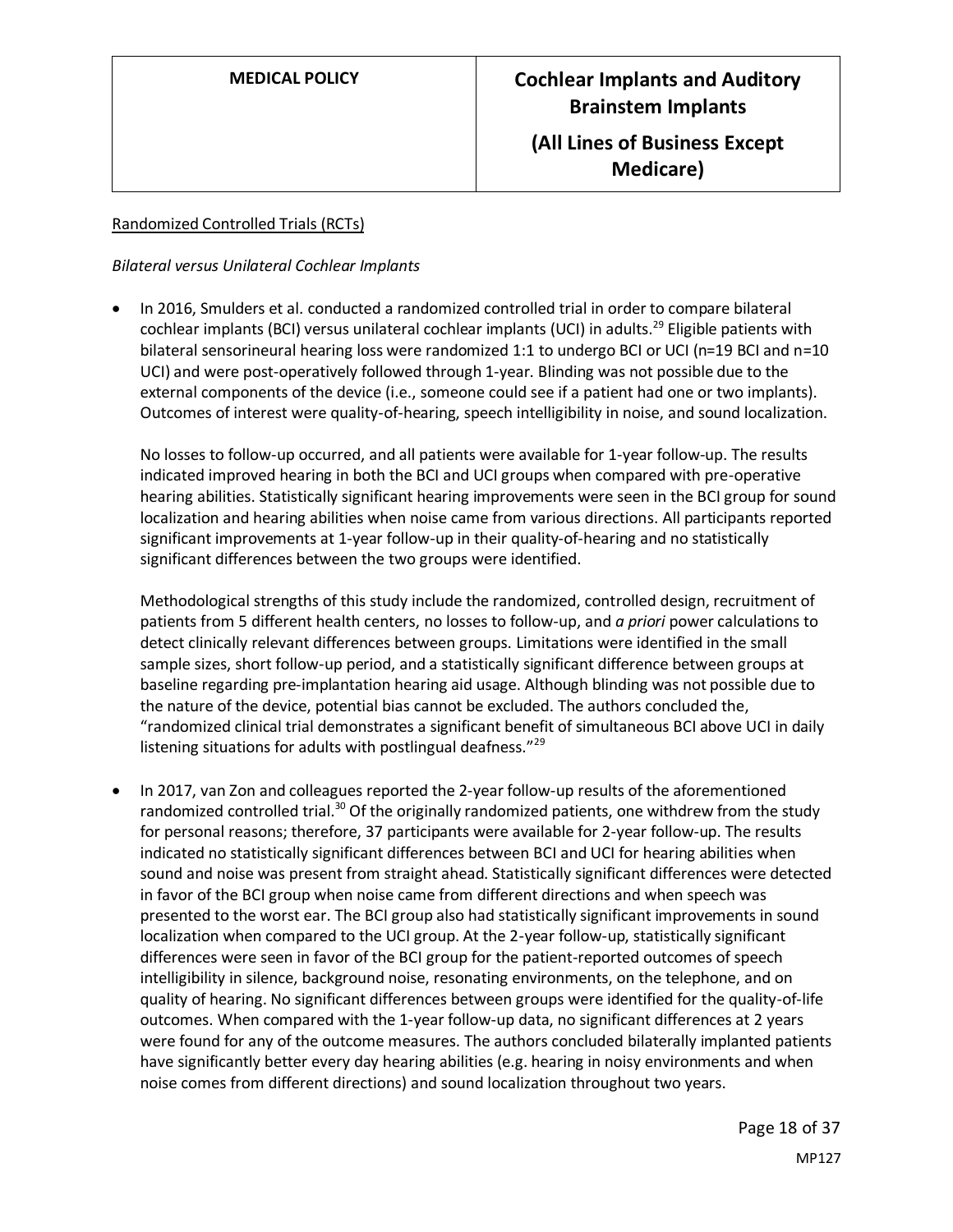### **Cochlear Implants in Children**

### Systematic Reviews

### *Unilateral and Bilateral Cochlear Implants*

In 2011, Forli et al. conducted a systematic review of the literature on the clinical effectiveness of the cochlear implant procedure in pediatric patients.<sup>31</sup> Independent reviewers systematically searched research databases, identified relevant studies, assessed quality, and extracted data. The authors aimed to evaluate (1) post-CI outcomes linked to precocity of CI (2) bilateral CI (simultaneous and sequential) versus unilateral CI and (3) benefits derived from the CI procedure in deaf children with associated disabilities. A total of 49 publications were identified as eligible for inclusion; including, 22 articles on aim 1, 20 articles on aim 2, and 7 articles on aim 3. Due to heterogeneity in methodological design and outcome measures between studies, meta-analysis was not able to be performed.

There were few studies identified in the literature regarding post-CI outcomes in children receiving cochlear implants with the first year of life. The few studies that were identified suggested children implanted at <12 months old have better communicative outcomes compared with children implanted at >12 months old; however, studies did not report statistical significance and long-term outcomes remain unknown. In regards to cochlear implants in children after 1 year of age, all studies confirmed an advantage with respect to implant precocity, and, "many documented an advantage in children who received cochlear implants before 18 months of age compared to those implanted at a later stage."<sup>31</sup> In regards to bilateral CI versus unilateral CI, the selected studies indicate that bilateral CI offers advantages in the outcomes of sound localization and hearing in noise. Some studies also reported benefits in patients implanted with sequential bilateral CI with a short interval between implants. The evidence identified for aim 3, CI in deaf children with associated disabilities, indicated the CI procedure is suitable for children with other disabilities.

Strengths of this systematic review included the selection of studies by independent reviewers following a pre-defined protocol, assessment of quality, and evaluation of heterogeneity prior to conducting meta-analyses. Limitations were seen in the poor quality of selected studies, the inability to conduct a meta-analysis due to significant heterogeneity between studies, short follow-up periods, and a lack of randomization of included studies. Overall, the systematic review concluded that bilateral cochlear implantation provides significant benefits in sound localization and hearing in noise for bilaterally deafened children.

### *Bilateral Cochlear Implants*

• In 2014, Lammers and colleagues conducted a systematic review of the literature to evaluate the effectiveness of bilateral cochlear implants over unilateral implants in children with sensorineural hearing loss.<sup>32</sup>Two independent reviewers systematically searched research databases, identified relevant studies, assessed quality, and extracted data. Outcomes of interest included preverbal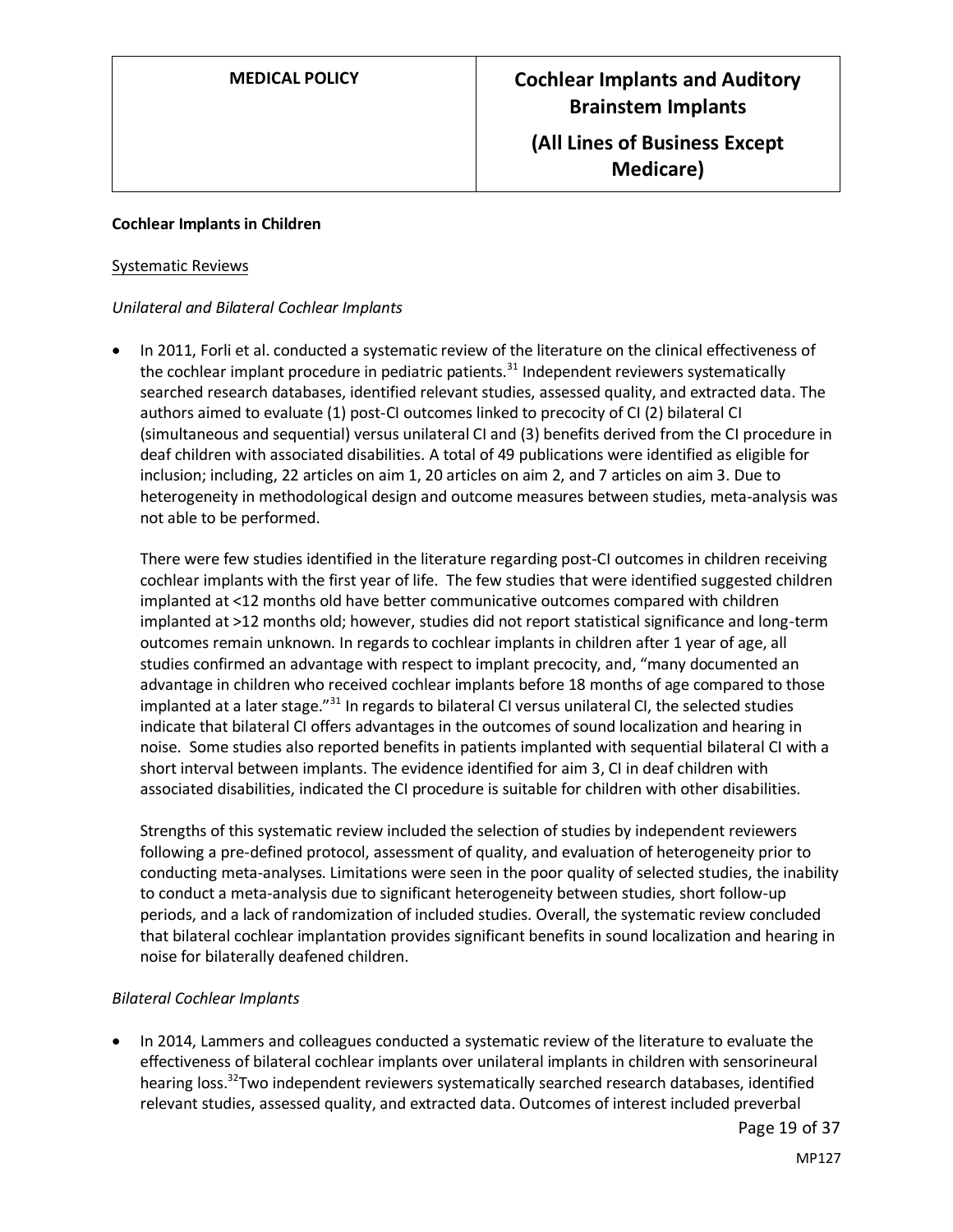communication, language development, sound localization, speech perception in quiet and in noise, speech production, and quality of life (generic and disease specific). Due to heterogeneity between studies, meta-analysis was not able to be performed; therefore, a best-evidence synthesis was conducted.

The systematic search of literature identified 21 articles eligible for inclusion that compared a bilateral cochlear implant group with a separate unilateral cochlear implant group. The authors identified consistent evidence demonstrating a benefit of bilateral implantation and sound localization. Bilaterally implanted children were found to be more responsive to vocal cues in the absence of visual reinforcement. Results varied regarding improved speech perception in noise with bilateral cochlear implants. The evidence also indicted a potential benefit for preverbal communication in children with bilateral cochlear implants. Regarding disease specific quality of life, bilaterally implant children demonstrated significantly higher scores for spatial and speech domains. No significant differences were identified between bilateral and unilateral implanted children for language development, speech perception in quiet, speech production, and generic quality of life.

Strengths of this study included the systematic review of evidence following a pre-defined protocol, assessment of quality, and evaluation of heterogeneity before pooling the data. Limitations were identified in the lack of randomization or blinding of included studies (deemed to be unethical or not feasible), the poor methodological quality of some selected studies, and the inability to perform a meta-analysis due to significant heterogeneity between studies. The authors also noted limitations in data extraction due to several studies only reporting results in figures and graphs. Ultimately, the authors concluded that, "although randomized controlled trials are lacking, the results of our bestevidence synthesis indicate that the second cochlear implant might be especially useful in sound localization and possibly also in language development."<sup>32</sup>

• In 2013 (updated in 2017, archived in 2018), Hayes published an evidence review evaluating bilateral cochlear implantation in children with bilateral sensorineural hearing loss.<sup>2</sup> The review included 18 studies, with sample sizes ranging from 20 to 73 children and follow-up periods ranging from 3 months to 4 years. Outcomes of interest included speech perception, speech comprehension, speech production, sound detection, sound localization, and quality of life.

The Hayes evidence review found that, compared with unilateral cochlear implants, bilateral cochlear implants in children improves performance on speech perception and sound localization. Children using bilateral cochlear implants also showed significant hearing improvements in noisy conditions. Some studies indicated bilateral cochlear implants improve hearing-related quality of life; however, there was insufficient evidence to determine if these were meaningful functional quality of life benefits. There were very few adverse events associated with bilateral cochlear implants, and these complications are no greater than those seen with a unilateral implant. The Hayes review also indicated there was not enough evidence to confirm efficacy of bilateral cochlear implants in postlingually deafened children.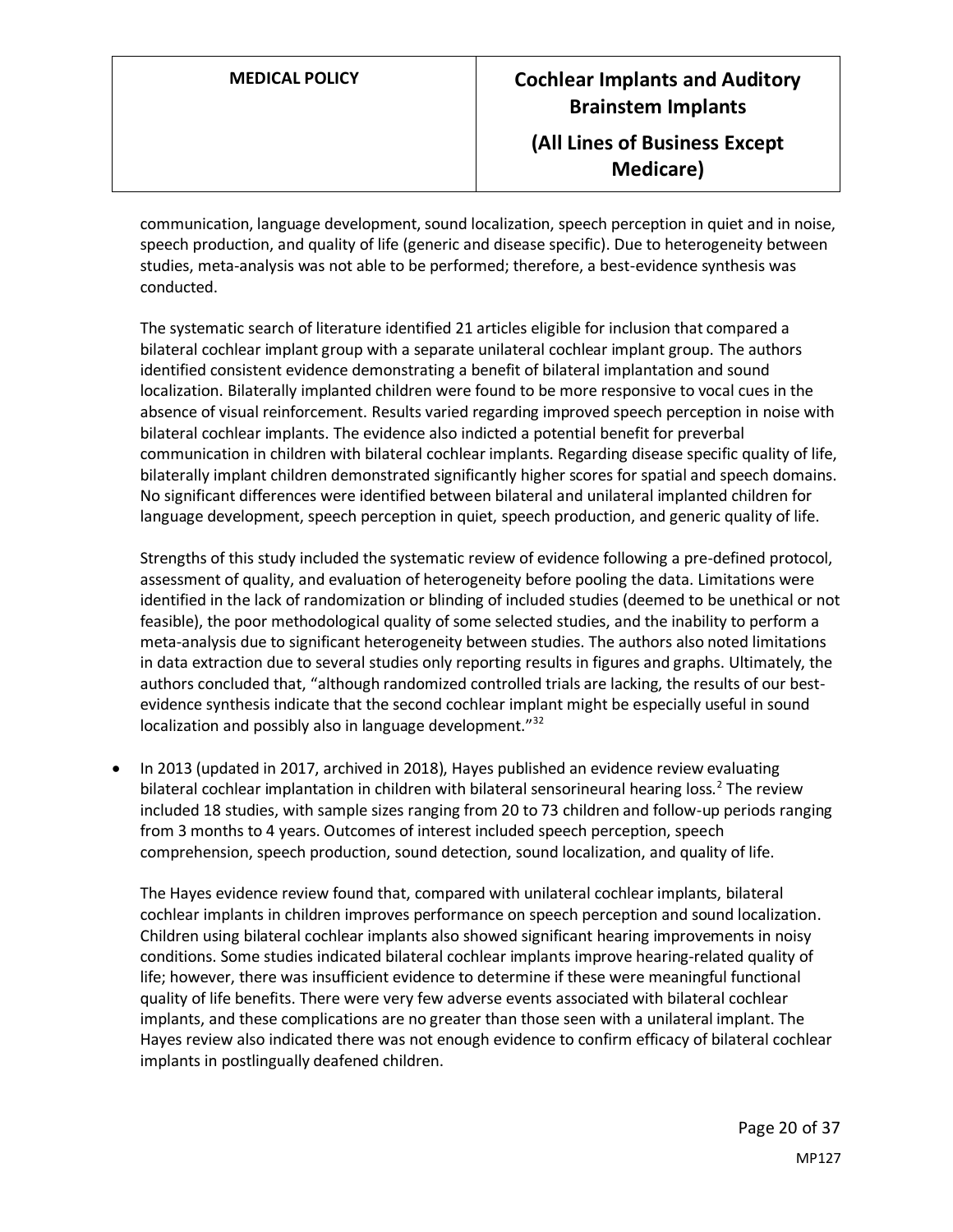Ultimately, Hayes gave a "C rating for bilateral CI in children and adolescents with severe to profound prelingual bilateral deafness who will be able to undergo auditory rehabilitation after the procedure, have no significant disabilities other than hearing loss, and have no structural abnormalities that might interfere with the success of the implantation."<sup>2</sup> Hayes reported a D2 rating for bilateral cochlear implants in postlingually deafened children, children with only moderate deafness, or children with significant disabilities other than hearing loss due to an insufficient amount of published evidence to assess safety and efficacy.

### Randomized Controlled Trials (RCTs)

No RCTs were identified for the evaluation of unilateral and/or bilateral cochlear implants in a pediatric population. Although the methodological design of an RCT is ideal for evaluating clinical effectiveness, this design could be unethical in a pediatric population. Studies evaluating cochlear implants in children utilized the cohort, cross-sectional, and case-control study designs.

### Nonrandomized Studies

### *Unilateral Cochlear Implants*

• In 2007, Uziel and colleagues conducted a 10-year follow-up of a consecutive series of children implanted with multichannel cochlear implants.<sup>33</sup> A total of 82 children with bilateral, profound sensorineural hearing loss who received cochlear implants through January 1989 and December 1995 were recruited from a pediatric cochlear implant program. The children were periodically monitored for more than 10 years, and only one child was lost to follow-up.

A total of 11 children experienced device failure or complications requiring re-implantation. These were commonly due to a defective device or an internal electrode array failure. All children who experienced device failure successfully received another cochlear implant on the opposite side. At 10 years follow-up, 96% of children reported they were still using the cochlear implant device and it continued to improve their hearing a speech capabilities. On average, 72% of words were correctly identified on speech discrimination tests, and word recognition increased by 7% between 5 and 10 years. Also, 66% of implanted children showed improved speech and were able to produce speech intelligible to the average listener. The authors also evaluated the children's academic and/or occupational status at the 10-year follow-up. All of the children attending high school were in mainstream classes and required no additional support. Of the children in junior high schools, 81% were in mainstream classes and half of them require additional speech therapy and/or educational support. Six children were attending a school for the deaf.

A significant strength of this study is the extended follow-up time of 10 years; thus allowing for longterm outcome and device durability assessments. Also, recruiting children over a 6-year time-period allows for inclusion of a wider range of children more generalizable to a larger population. Limitations are seen in the nonrandomized design and the recruitment of children from only one auditory rehabilitation program. The authors concluded their long-term study showed that cochlear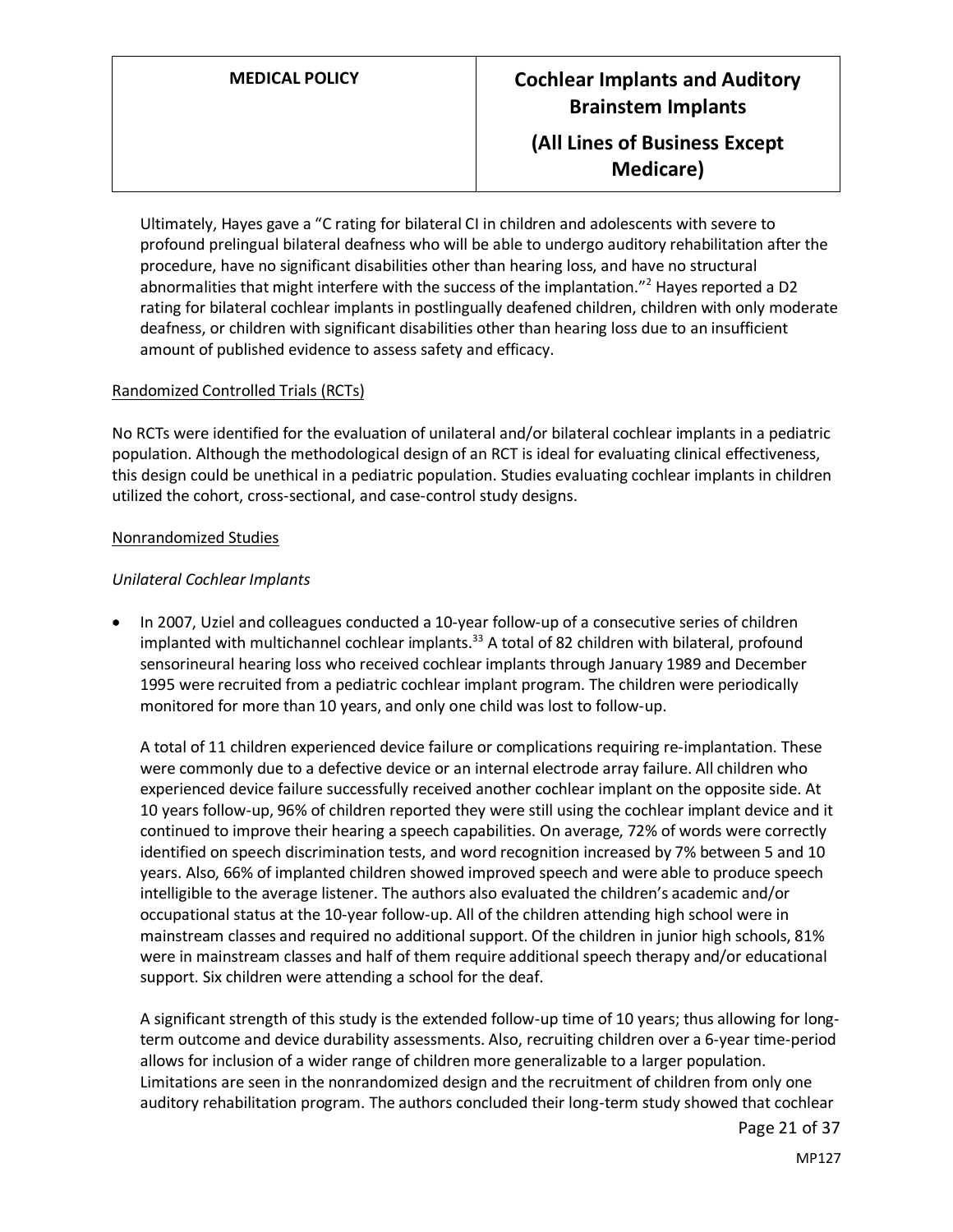implants in profoundly deaf children can help them develop functional levels of speech perception and production and perform satisfactory in academic environments.

### *Bilateral Cochlear Implants*

• In 2015, Killan et al. conducted a retrospective data review to evaluate the effect of early auditory experience on the spatial listening skills of children with bilateral cochlear implants.<sup>34</sup> The authors pooled data collected during research and routine clinical testing of children aged 4-17 years who had received bilateral cochlear implants. The children were pooled into four groups: congenital early bilateral group (n=28), congenital late bilateral group (n=38), acquired/progressive group (n=16), and normal hearing (n=32). The outcomes of interest were sound-source localization and spatial release from masking (SRM) (a measure of the ability to use both ears to understand speech in noise).

In regards to sound-source localization, there was no significant difference in performance between congenital early and congenital late groups. A statistically significant difference in sound-source localization was reported in favor of the acquired/progressive group when compared with the congenital early and congenital late groups. A trend towards increased accuracy in sound-source localization was identified from the congenital late group (least accurate) to the congenital early group (moderate accuracy) to the acquired progressive group (most accurate). All three groups of bilaterally cochlear implanted children performed similarly on SRM testing.

Strengths of this study include the larger sample size, data acquisition from multiple health centers, and categorizing by the onset of deafness to evaluate implant efficacy. Limitations are present in the retrospective, nonrandomized design and the lack of patient and outcome data. Ultimately, the authors concluded "children with bilateral cochlear implants and early experience of acoustic hearing showed more accurate localization skills, on average, than children born profoundly deaf."<sup>34</sup>

• In 2019, Hoff and colleagues published a retrospective review of the safety and effectiveness of cochlear implantation of children under the age 37 months.<sup>35</sup> There were 219 children implanted, 55 (25.1%) of which had unilateral implantation, 53 (24.2%) with simultaneous bilateral implantation, and 111 (50.7%) with sequential bilateral implantation. There were few surgical complications, with 7 patients experiencing cerebrospinal fluid leak and one wound infection. Children implanted under 12 months developed open-set earlier (3.3 years vs 4.3 years, p≤0.001) and were more likely to develop oral-only communication (88.2% vs 48.8%, p≤0.001). Limitations of the study include its retrospective design and using data from a single center. The authors concluded that cochlear implantation can safely be done in children under 37 months or age, and that implantation below 12 months is positively associated with earlier open-set ability and oral-only communication.

### *Unilateral Versus Bilateral Cochlear Implants*

• In 2010, Tait and colleagues conducted a prospective, observational study to compare the preverbal communication skills of two groups of very young children: those with unilateral cochlear implants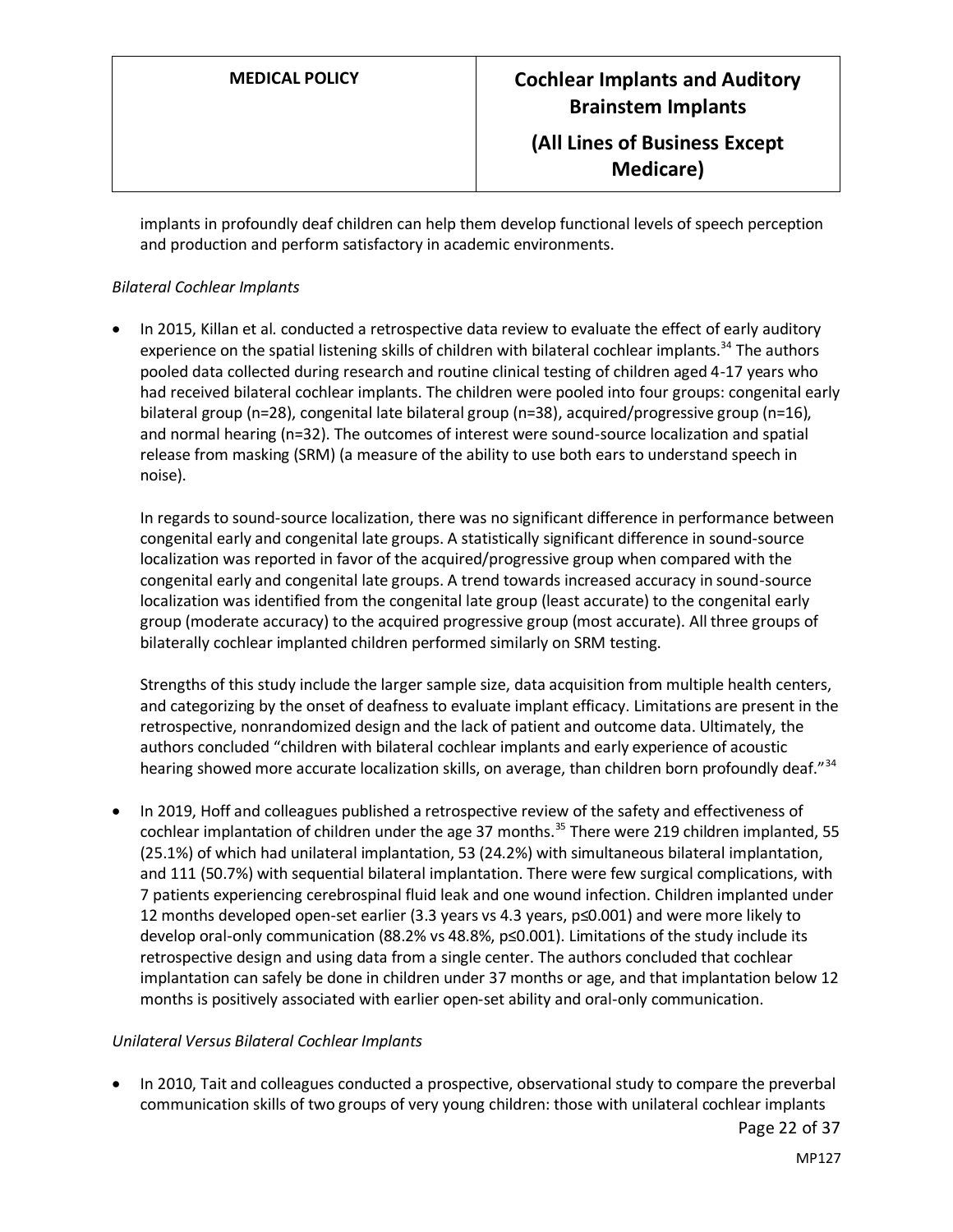and those with bilateral cochlear implants.<sup>36</sup> The study enrolled 69 children (n=42 unilaterally implanted and n=27 bilaterally implanted) and measured their preverbal skills at baseline and 1-year post-implantation using TAIT video analysis (an analysis method found to predict later speech outcomes in early implanted children). The TAIT video analysis evaluated "turns", which is when a child has the opportunity to communicate. Within these turns, preverbal skills are measured as either vocal or gestural.

At 12-months post-implantation there was no statistically significant difference between groups for vocal autonomy; however, a strongly significant difference was reported for vocal turn-taking and non-looking vocal turns in favor of the bilaterally implanted group. There was also a statistically significant difference between the two groups for gestural turn-taking and gestural autonomy. Strengths of this study include the prospective design and enrollment of children from multiple health centers. Limitations were identified in the small sample size, lack of randomization, and short follow-up period. Also, it is uncertain if the TAIT video analysis is a verified and reliable measure of speech outcomes in cochlear implanted children. The authors concluded, "profoundly deaf bilaterally implanted children are significantly more likely to use vocalization to communicate, and to use audition when interacting vocally with an adult, compared with unilaterally implanted children."<sup>36</sup>

### **Cochlear Implants for Unilateral Hearing Loss/Single-Sided Deafness**

### *Systematic Reviews*

• In 2021, Benchetrit and colleagues conducted a systematic review and meta-analysis assessing the safety and efficacy of cochlear implantation in children with single-sided deafness.<sup>37</sup> Investigators systematically searched the literature through February 2020, identified eligible studies, assessed study quality, extracted data and pooled data using fixed-effect and random-effect models. Outcomes of interest included (1) postoperative changes in speech perception (in quiet was measured as a proportion of correct responses, and in noise was measured as decibel signal to noise ratio for speech reception threshold) and sound localization (measured in degree of localization error), (2) patient-reported audiological outcomes (measured by the speech, spatial, and qualities of hearing scale), and (3) device use rates among children who received cochlear implantation for single-sided deafness (SSD). In total, 12 observational studies evaluating 119 children were included for review.

Sounds localization as measured by degrees of error from true location improved significantly after cochlear implantations. Patients with acquired SSD and shorter duration of deafness compared with those with congenital SSD reported greater improvements in speech and spatial hearing qualities. The duration of deafness among device nonusers was also statistically significantly longer than the duration of deafness among regular device users. Investigators concluded that cochlear implantation for children with SSD was associated with clinically meaningful improvements in audiological and patient-reported outcomes; and that shorter duration of deafness may lead to better outcomes. Limitations included the reviewed studies' small sample sizes and significant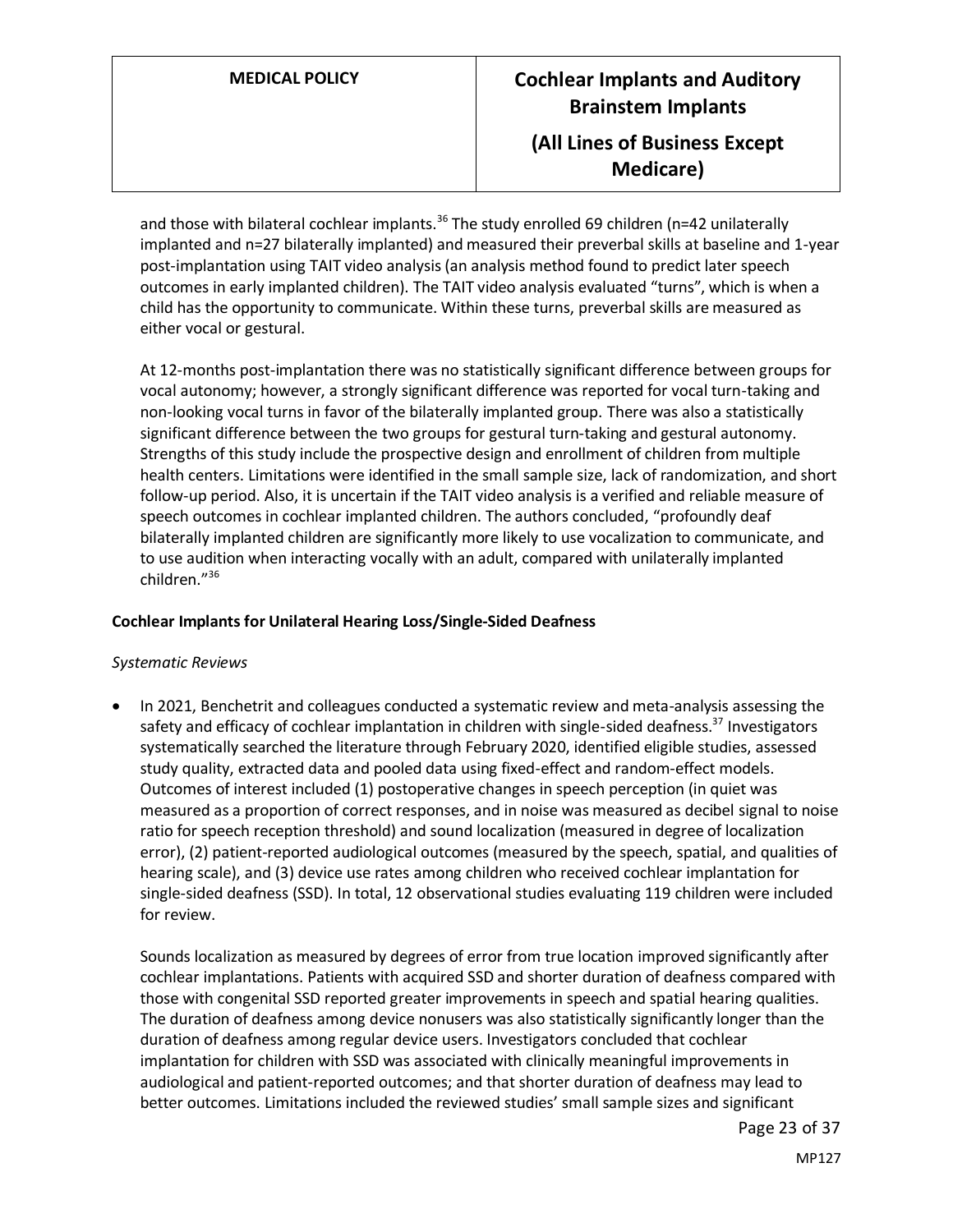patient and treatment heterogeneity. Additional research efforts, refined cochlear implantation, and candidacy criteria were also recommended.

• A 2020 systematic review by Levy and colleagues analyzed the benefit of cochlear implants for tinnitus relief among individuals with single-sided deafness (SSD).<sup>38</sup> A total of 17 studies met inclusion criteria, totalling 247 patients with SSD. Tinnitus Handicap Inventory (THI) and Visual Analog Scale (VAS) for loudness measures were analyzed. Sample sizes ranged from5 to 26 participants, with 11 prospective and 6 retrospective studies. Among the 6 studies that provided data on THI, a mean difference between post- and pre-treatment of -35.4 points (95% CI, -55.8 to - 15.0; p < 0.001) was found. The mean follow up period was 8.6 (range, 3-13) months post implantation. Among the 7 studies that documented VAS loudness, a post-implantation mean difference of -4.6 (CI, -6.0 to -3.3; p< 0.001) was found. Mean follow up duration was 14.8 (6-26) months, with 4 studies not documenting follow-up time. A weighted proportion of 14.9% (CI, 6.4– 26.1) of patients experienced complete resolution of tinnitus, while 74.5% (CI 63.1–84.5) experienced partial improvement; 7.6% (CI, 4.1–12.6) of patients had no change in severity, and 3.0% [CI 1.0–6.7] experienced worsening of their tinnitus.

This systematic review has a number of limitations. There were no comparator studies reviewed, and a number of the studies were retrospective. Each study had a small sample size, and even the meta-analysis sample size was fairly small. There is potential for high risk of selection bias within the studies and there was substantial heterogeneity across study methods and outcome measures. The authors concluded that patients with SSD reported significant reduction in THI and VAS loudness scores, representing an overall improvement in tinnitus severity.

- In 2019, Peters and colleagues published a systematic review on cochlear implantation in children with unilateral hearing loss.<sup>39</sup> Five studies met inclusion criteria, 2 prospective case series, 2 retrospective case series, and one case report, with sample sizes ranging from 1-13 participants. The authors found that all studies had a high risk of bias and that there were high levels of heterogeneity in patient groups, methodology, and outcome measures. The authors noted that speech perception in noise and localization ability improved in most patients, but no conclusions could be made on the effectiveness of cochlear implants in children with UHL due to the lack of high level evidence available.
- A 2015 systematic review published by Cabral junior and colleagues evaluated the outcomes of cochlear implantation in patients with SSD with regards to speech discrimination, sound localization, and tinnitus suppression.<sup>40</sup> Eleven studies were included in the analysis, 9 of which were prospective comparator studies and 2 case series. Sample sizes ranged from 4-28 participants, totalling 137 participants. Data were not pooled due to clinical heterogeneity among the studies. Three studies were analyzed for sound localization outcomes, all of which showed improvement with cochlear implants versus nothing or bone anchored hearing aids or contralateral routing of sound in postlingual participants. One study evaluated outcomes of cochlear implants in patients with prelingual onset of deafness and implants showed no benefit. Four studies found significant improvement in speech understanding with cochlear implantation. Five out of 7 studies that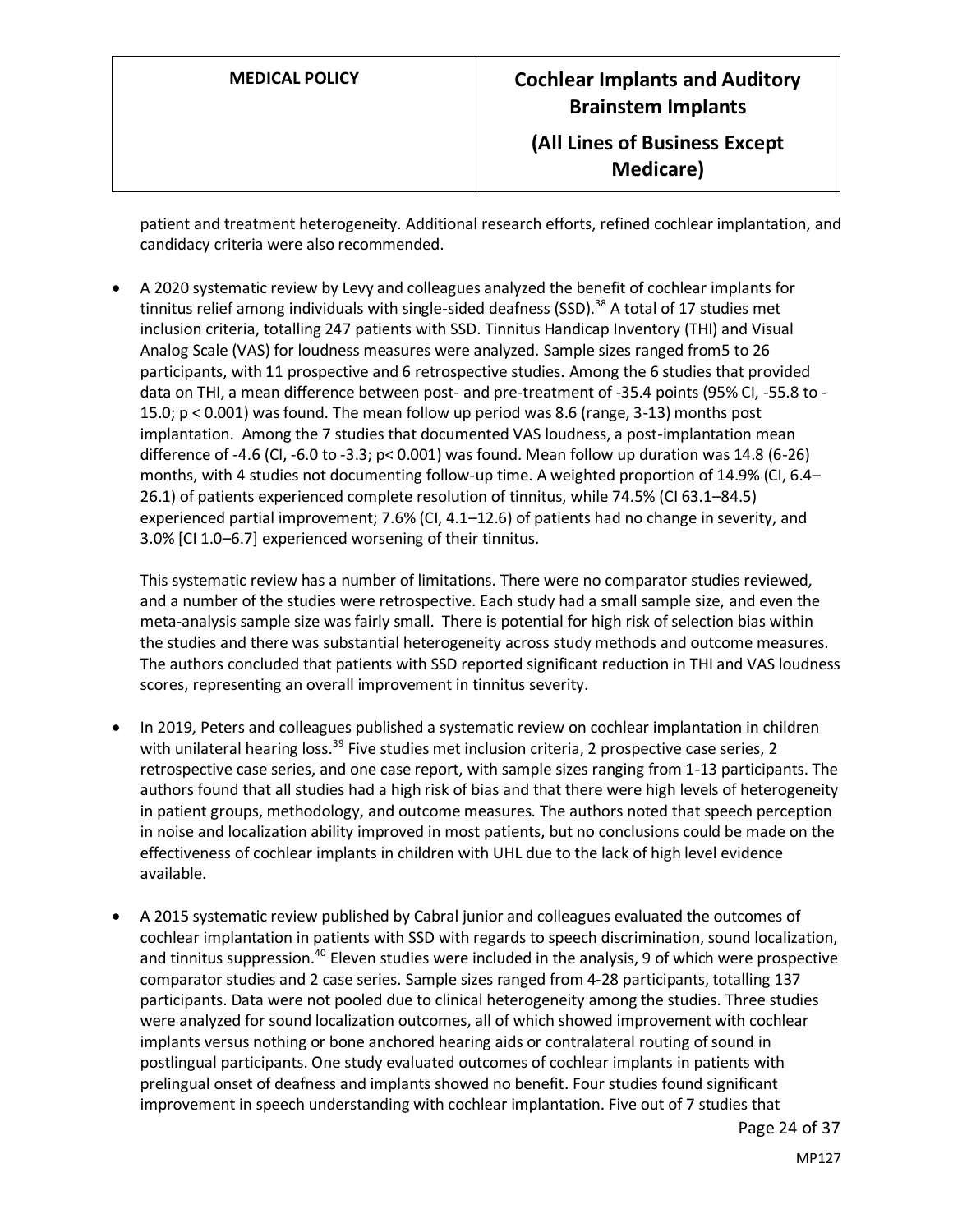evaluated tinnitus relief or suppression found statistically significant reductions of symptoms. The authors conclude that because of the high heterogeneity among the studies and the lack of high level-of –evidence studies, no conclusions can be made on the benefit of cochlear implants for patients with UHL.

### Observational Studies

Several recent prospective and retrospective studies and case series evaluated the safety and efficacy of unilateral cochlear implants for unilateral hearing loss, yet the studies were limited by their small sample sizes, observational, non-randomized study design, and mixed results.  $41-47$ 

### **Auditory Brainstem Implants**

A review of the ECRI, Hayes, Cochrane, and PubMed databases was conducted regarding the use of auditory brainstem implants as a treatment for total hearing loss in neurofibromatosis type 2 patients. Below is a summary of the available evidence identified through February 2021.

### Systematic Reviews

• In 2017, Lloyd et al. conducted a systematic review of the literature to evaluate hearing optimization in neurofibromatosis type 2 (NF2) patients. $48$  Independent reviewers systematically searched research databases, identified relevant studies, assessed quality, and extracted data. The authors aimed to identify the best way to preserve hearing in NF2 patients; therefore, the authors identified research relevant to conservative management, radiotherapy, chemotherapy, hearing preservation surgery, cochlear implants, and auditory brainstem implants (ABI). A total of 40 publications evaluating ABI in NF2 patients were identified as eligible for inclusion. The mean average word perception in ABI patients was 72.9% when combined with lip reading and 35.3% without lip reading. The mean average sentence perception in ABI patients was 57.7% when combined with lip reading and 12.3% without lip reading. The authors also indicated ABI hearing efficacy showed a trend towards improvement over several years; whereas, cochlear implant hearing efficacy decreases with increased time since implantation. Three publications were also reviewed that reported subjective benefits of ABI in NF2 patients. About 95% to 100% of ABI patients reported an ability to differentiate between speech and environmental sounds. The patients also reported the ABI was most useful for conversation in a quiet place and improved lip reading abilities.

Strengths of this study included the systematic review of evidence following a pre-defined protocol, assessment of quality, and evaluation of heterogeneity before pooling the data. Limitations were identified in the lack of randomization or blinding of included studies (deemed to be unethical or not feasible), the poor methodological quality of some selected studies, and the inability to perform a meta-analysis due to significant heterogeneity between studies. The authors concluded, "auditory brainstem implantation offers limited hearing rehabilitation in those who do not have a functional cochlear nerve."<sup>48</sup>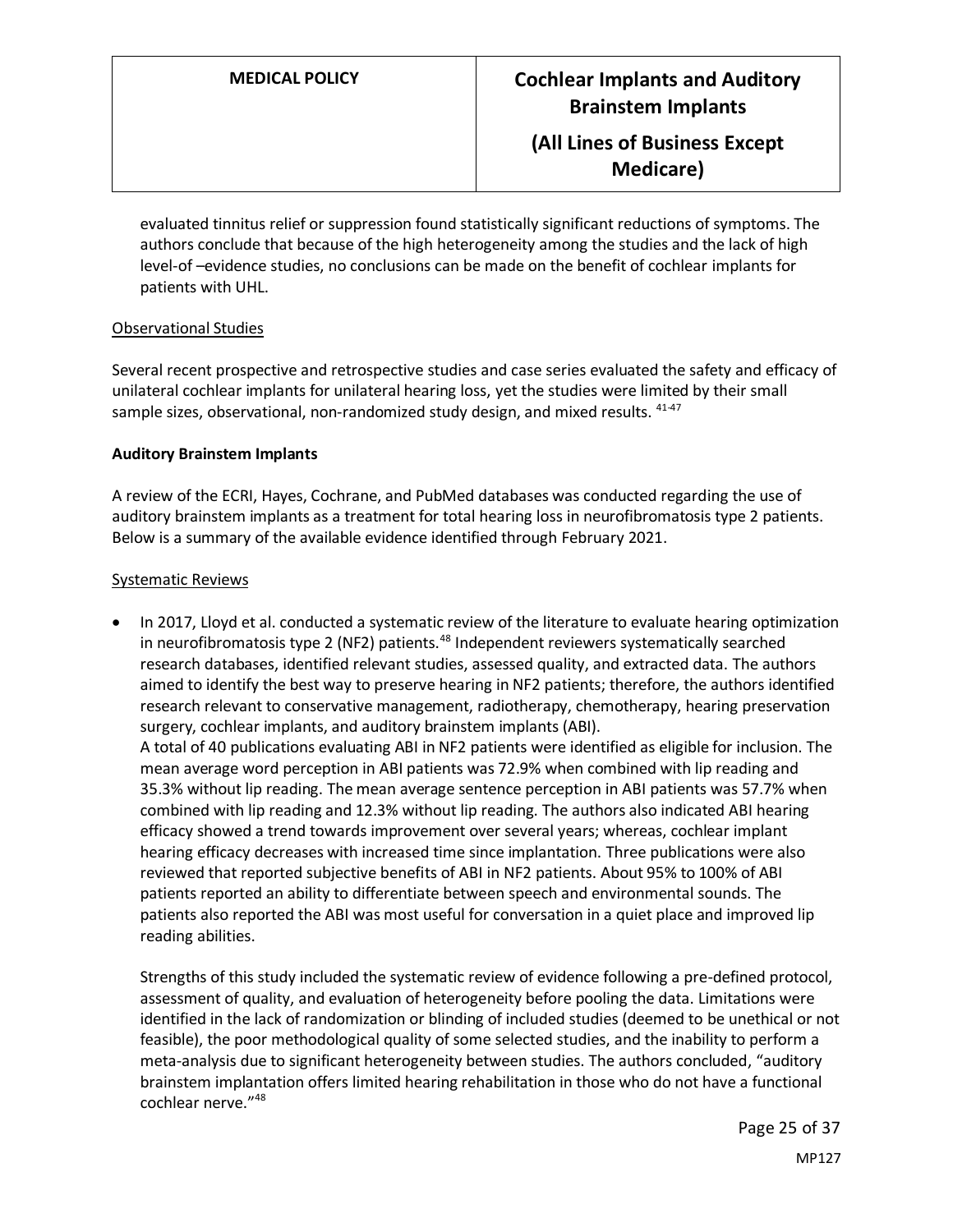### Nonrandomized Studies

• Six additional nonrandomized studies were identified regarding auditory brainstem implants (ABI) in neurofibromatosis type 2 (NF2) patients.<sup>49-54</sup> Study designs included retrospective case studies, retrospective cohort studies, and retrospective chart reviews. Due to the rarity of NF2, sample sizes were very small and ranged from 12 to 31 patients. Follow-up times varied by patient with some having outcome data through 2 months while data was available for other participants through 10 years. Although all studies have significant methodological limitations, the reported results indicate ABIs are safe and allow NF2 patients to experience improved hearing, communication, and quality of life.

### **Hybrid Cochlear Implants**

A review of the ECRI, Hayes, Cochrane, and PubMed databases was conducted regarding the use of hybrid cochlear implants as a treatment for severe-to-profound high frequency sensorineural hearing loss. Below is a summary of the available evidence identified through March 2022.

### Systematic Reviews

• In 2015 (archived in 2018), Hayes published an evidence review evaluating the Nucleus Hybrid L24 Cochlear Implant System (Cochlear Limited) for hearing loss.<sup>6</sup> The review included 6 studies, with sample sizes ranging from 21 to 196 patients and follow-up periods ranging from 3 months to 2 years. Outcomes of interest included hearing loss, preservation of residual hearing, speech recognition in noisy and quiet conditions, and sentence recognition testing. All studies were deemed to be of poor quality due to lack of randomization, lack of comparison groups, retrospective design, short follow-up periods, and lack of statistical analyses.

The Hayes evidence review found that the hybrid cochlear implant may improve mid-to-high frequency hearing and residual hearing preservation for patients suffering from severe to profound mid- and high-frequency sensorineural hearing loss. The review indicated no major safety issues were found to be associated with the device; however, the hybrid cochlear implant device carries a high risk for loss of residual hearing.

Ultimately, Hayes gave a "C" rating for the use of the hybrid cochlear implant device in patients who meet the U.S. FDA indications for use. This rating is due to the overall low quality of evidence from a very small number of studies. The Hayes review recommended, "additional studies, especially those that incorporate a control group or parallel comparison group, and are conducted independently of the manufacturer, need to be performed to verify the long-term safety, efficacy, and impact on quality of life of the Nucleus Hybrid L24 cochlear implant system."<sup>6</sup>

• A 2014 ECRI Institute custom product brief guidance evaluated the Nucleus Hybrid L24 Cochlear Implant System (Cochlear Americas) for Treating Residual Low-frequency Hearing Sensitivity and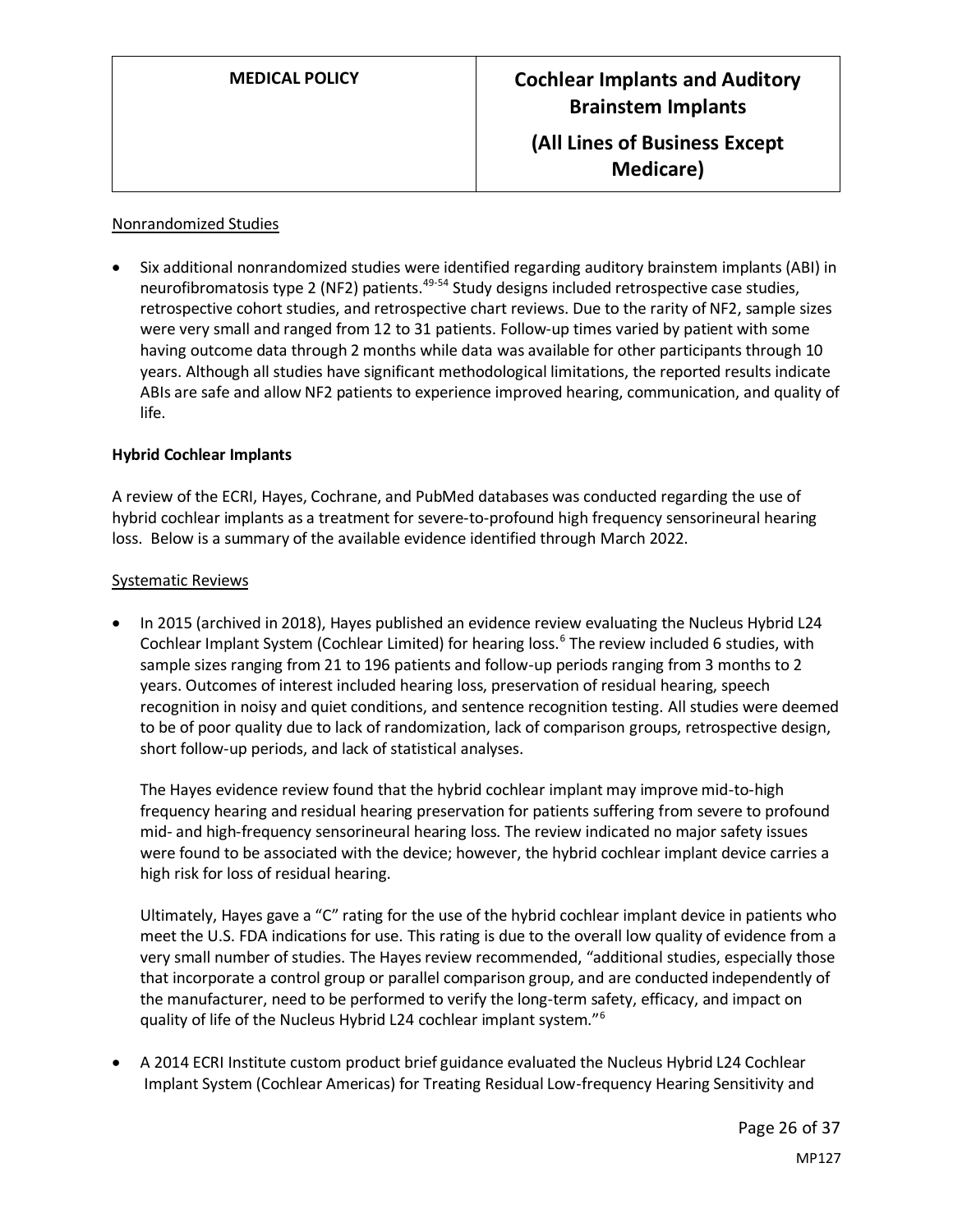Severe to Profound High-frequency Sensorineural Hearing Loss.<sup>55</sup> The ECRI guidance reviewed selected 4 cohort studies for review; thus providing a sample size of 167 adult patients with severe and profound sensorineural hearing loss with residual low-frequency hearing sensitivity. The results of the review suggested the device is efficacious for restoring sensorineural hearing while preserving low-frequency hearing; however, the ECRI guidance stated, "the evidence base is relatively small and the quality of studies reviewed is low because they lack control groups and follow-up periods are short-term only."<sup>55</sup>

### Randomized Controlled Trials

No randomized controlled trials were identified for hybrid cochlear implants. A search of clinicaltrials.gov identified current and future clinical trials, including a prospective cohort study which will report 60-month follow-up data; however, none of these studies are randomized.

### Nonrandomized Studies

- In 2018, Pillsbury and colleagues conducted a prospective, repeated measures study evaluating the safety and efficacy of the MED-EL Electric-Acoustic Stimulation (EAS) System for the treatment of severe-to-profound hearing loss in mid- to high frequencies.<sup>56</sup> In total, 67 of 73 subjects with residual low-frequency hearing completed audiometric testing at 3-, 6-, and 12-months postactivation. Primary outcomes of interest were speech perception and subjective benefit. Among 67 patients (mean age = 53.7 years), 79% experienced less than a 30dB HL low-frequency pure-tone average shift, with 97% of subject able to use the acoustic unit at 12-months follow-up. Among those fitted with the EAS system, 94% of subjects' speech perception was at least as good as their baseline performance, with 85% demonstrating improvement. Limitations include inadequate the study's small sample size, inadequate follow-up, the potential for ceiling effects on speech perception measures, authors' conflicts of interest with the device manufacturer.
- In 2018, Roland and colleagues published results at 5-year follow-up for 32 patients treated with the Cochlear<sup>™</sup> Nucleus® Hybrid™ L24 Implant System.<sup>57</sup> Outcomes of interest included audiometric, speech perception and subjective satisfaction measures. Both mean unilateral speech perception, and subjective satisfaction scores improved significantly at all postoperative intervals (i.e. 12 months, 3 years, and 5 years). Ninety-four percent of subjects (n=30) demonstrated measurable hearing and 72% (n=23) continued to use electric-acoustic stimulation 5 years on from implantation. Despite reporting positive results at long-term follow-up, the study's small sample size, high attrition rate (36%) from the initial patient cohort,<sup>58</sup> lack of reported p-values and authors' conflicts of interest with the device manufacturer may limit results' generalizability.
- In 2017, Kelsall and colleagues conducted a prospective, non-randomized study<sup>59</sup> evaluating patientreported outcomes (PROs) among 50 subjects who participated in the trial of discussed below.<sup>58</sup> Investigators reported that up to 77% of patients (n=38) experienced "benefit/high benefit" (i.e. improvements) in patients' device use, music perception and scores on the speech, spatial and qualities of hearing scale (SSQ) at both 6- and 12-month follow-up intervals. Limitations include the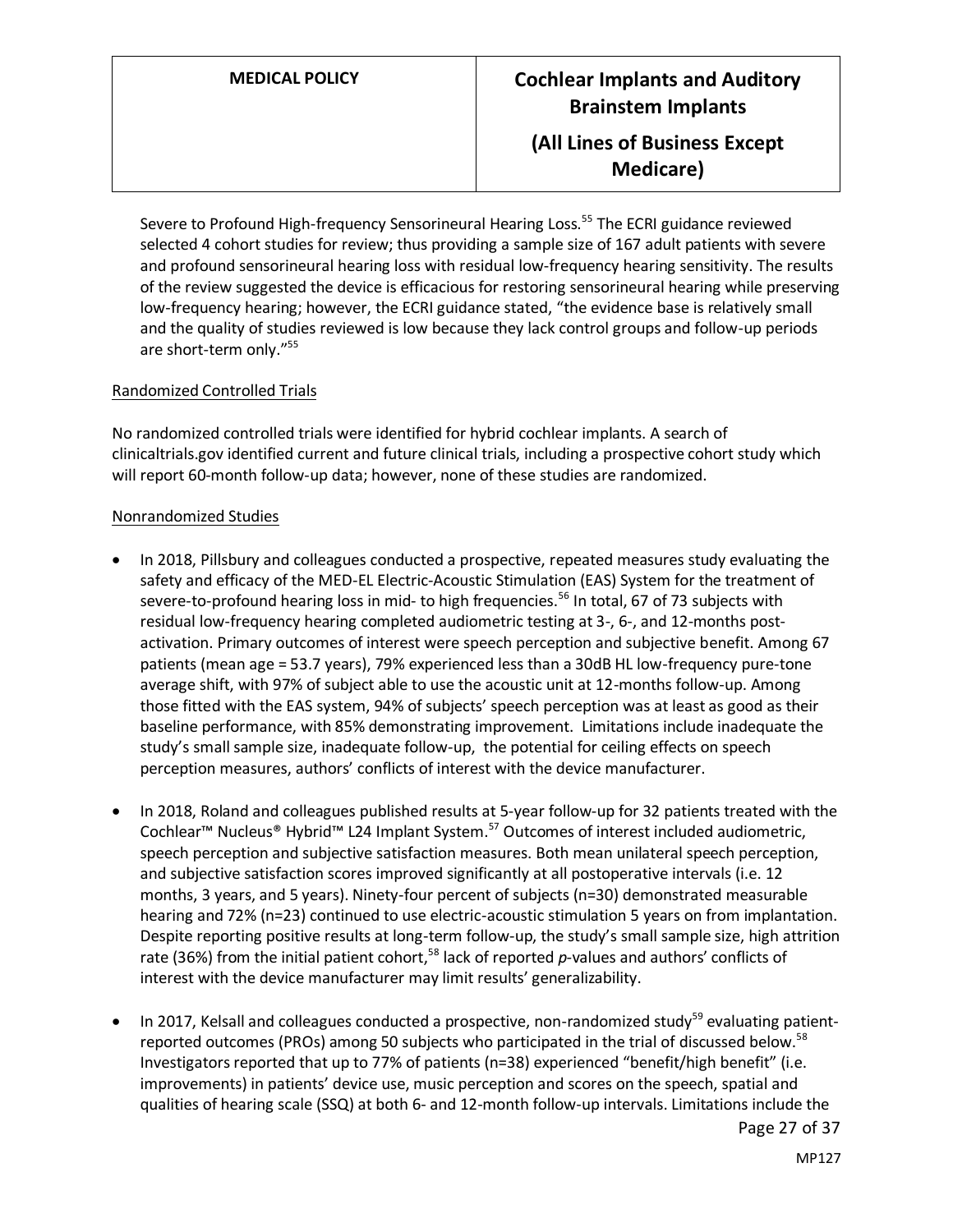study's lack of objective measures, small sample size, inadequate follow-up, the potential for enthusiasm bias, and author conflicts of interest with the device's manufacturer.

• In 2016, Roland and colleagues conducted a prospective, multicenter clinical trial to evaluate the safety and efficacy of the cochlear Nucleus Hybrid Implant System.<sup>58</sup> The study recruited 50 adult patients who had severe high-frequency sensorineural hearing loss and relative good low-frequency hearing. The patients were given the hybrid cochlear implant and followed-up at 3, 6, and 12 months. The outcomes of interest were word and sentence perception in difficult noise, speech in quiet and in noise, and safety.

In regards to word and sentence perception in difficult hearing situations, patients experienced a significant mean improvement of 35.8% and 32.0%, respectively. When compared to the preoperative hearing aid testing, 75% of patients experienced improved word and sentence perception. The study also reported significant improvements at 6-month follow-up with bilateral hearing. Of the 50 subjects, 34 had adverse events including profound or total loss of low frequency hearing (n=22), electrode open/short circuits (n=11), increased tinnitus (n=6), and onset of tinnitus (n=6).

Study limitations include small sample size, lack of randomization or blinding, and the short followup period.

• Six additional nonrandomized, observational studies evaluating hybrid cochlear implants for adults with severe high-frequency sensorineural hearing loss and relatively preserved low-frequency hearing loss were identified.<sup>60-65</sup> Studies were generally of low-quality and were included in the Hayes and ECRI evidence reviews described above.<sup>6,55</sup>

## <span id="page-27-0"></span>**EVIDENCE SUMMARY**

The evidence confirms the efficacy and safety of both unilateral and bilateral cochlear implants in children and adults with severe to profound bilateral sensorineural hearing loss who meet the U.S. FDA approved indications for use. When compared to unilateral implants, bilateral cochlear implants are superior in terms of improved sound localization and hearing perception in noisy environments.

Low-quality but consistent evidence indicates that children and adults with profound unilateral hearing loss may also benefit from cochlear implants.

Although the evidence does not indicate auditory brainstem implants are superior to cochlear implants, neurofibromatosis Type 2 patients with auditory nerve damage are contraindicated for cochlear implants; therefore, an auditory brainstem implant is the only treatment option to help restore hearing in this small subset of patients.

> Page 28 of 37 MP127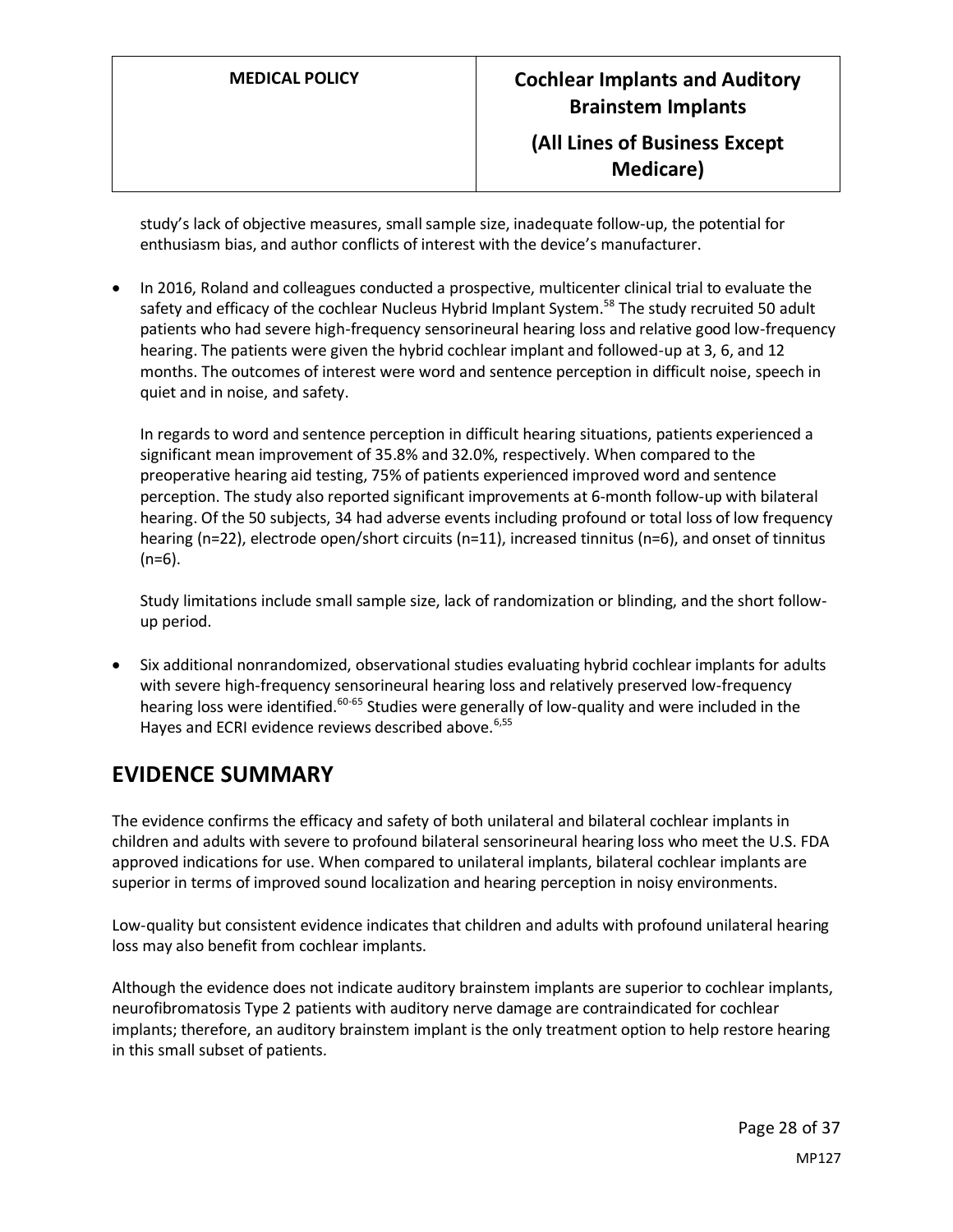Although the evidence base comprises largely low-quality studies, investigators consistently report positive clinical outcomes among patients with hybrid cochlear implants.

# **CLINICAL PRACTICE GUIDELINES**

### **Cochlear Implants**

### American Academy of Audiology (AAA)

- In 2018, the American Academy of Audiology endorsed multichannel cochlear implants as sensory aid options children with profound hearing impairments who demonstrate limited or no functional benefit from conventional hearing aid amplification. The AAA stated that multichannel cochlear implants were appropriate for children with pre-lingual or post-lingual deafness, with a pure tone average (500, 1000, 2000 Hz) of 90dB HL or greater in both ears generally indicated.<sup>66</sup>
- In 2019, the AAA published clinical practice guidelines on cochlear implants, stating that cochlear implants are being successfully used with individuals with unilateral deafness or asymmetric hearing loss where only the ear to be implanted meets cochlear implant criteria. No sources were cited.<sup>67</sup>

### American Academy of Otolaryngology

The 2020 American Academy of Otolaryngology – Head and Neck Surgery position statement supports the use of unilateral and bilateral cochlear implantation as an appropriate treatment for adults and children with moderate to profound hearing loss who have failed a trial with appropriately fit hearing aids. This stance is based on the committee's systematic review of evidence demonstrating, "clinically selected adults and children can perform significantly better with two cochlear implants than one."<sup>68</sup>

### National Institute for Health and Care Excellence (NICE)

The 2019 NICE evidence-based clinical practice guideline on cochlear implants for children and adults with severe to profound deafness recommended unilateral cochlear implants, "as a possible option for everyone with severe to profound deafness if they do not get enough benefit from hearing aids."<sup>69</sup> The guideline also recommended bilateral cochlear implants for adults with other disabilities (e.g., blindness) and children who have severe to profound deafness and do not get enough benefits from a 3 month trial of hearing aids.

### American Academy of Pediatrics Joint Committee on Infant Hearing

The 2019 American Academy of Pediatrics Joint Committee on Infant Hearing position statement on the principles and guidelines for early hearing detection stated, "Cochlear implants are indicated for children (> 12 months of age) with bilateral severe-to-profound sensorineural hearing loss (including auditory neuropathy) who fail to make expected progress with appropriately fitted amplification."<sup>70</sup>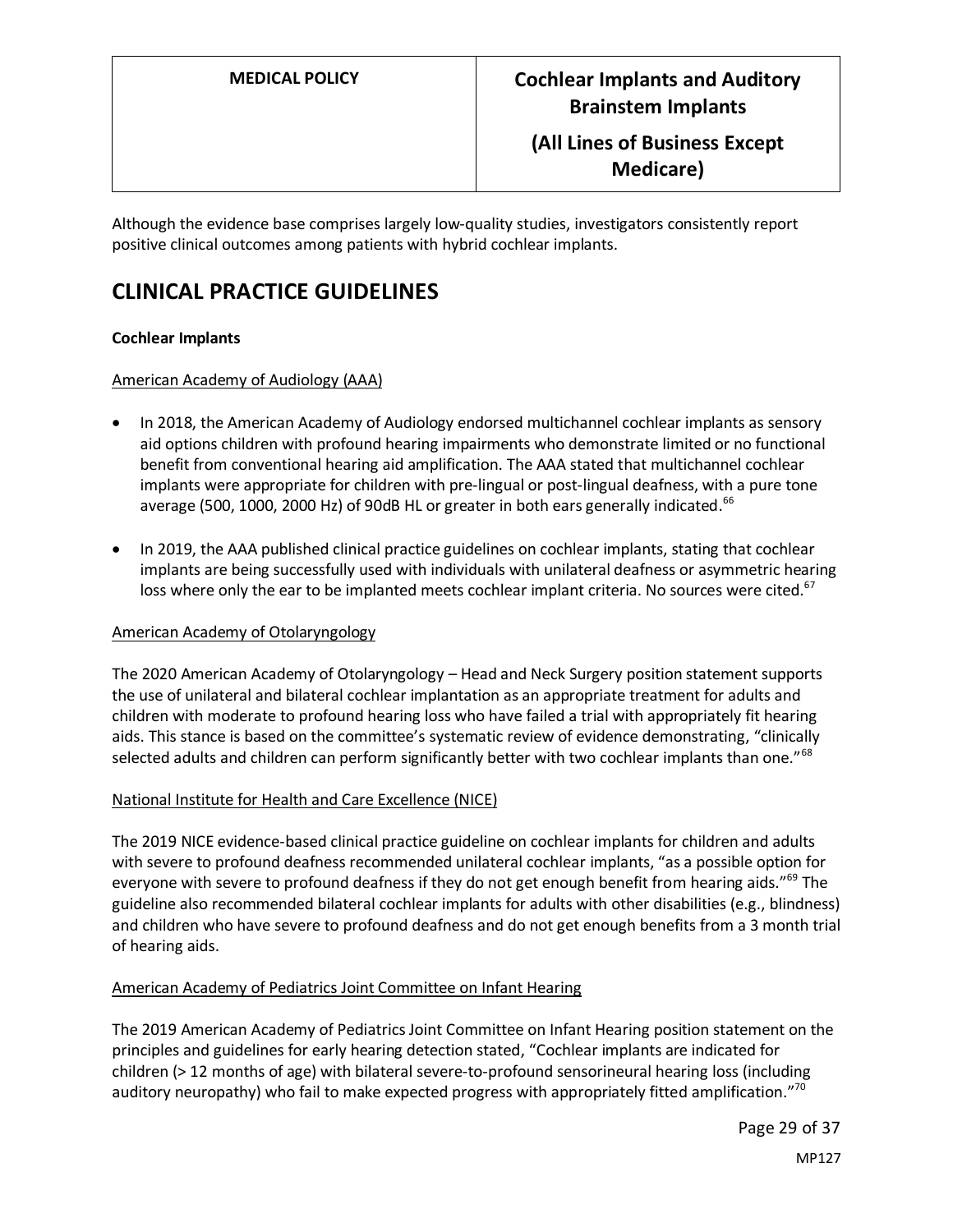### **Auditory Brainstem Implants**

### National Institute for Health and Care Excellence (NICE)

The 2005 NICE evidence-based interventional procedures guidance stated, "current evidence of the safety and efficacy of auditory brain stem implants appears adequate to support the use of this procedure by surgical teams experienced in this technique, provided that normal arrangements are in place for consent, audit and clinical governance."<sup>71</sup>

### **Hybrid Cochlear Implants**

No clinical practice guidelines were identified regarding the use of hybrid cochlear implants.

## **INSTRUCTIONS FOR USE**

Company Medical Policies serve as guidance for the administration of plan benefits. Medical policies do not constitute medical advice nor a guarantee of coverage. Company Medical Policies are reviewed annually and are based upon published, peer-reviewed scientific evidence and evidence-based clinical practice guidelines that are available as of the last policy update. The Companies reserve the right to determine the application of Medical Policies and make revisions to Medical Policies at any time. Providers will be given at least 60-days notice of policy changes that are restrictive in nature.

The scope and availability of all plan benefits are determined in accordance with the applicable coverage agreement. Any conflict or variance between the terms of the coverage agreement and Company Medical Policy will be resolved in favor of the coverage agreement.

## **REGULATORY STATUS**

### Mental Health Parity Statement

Coverage decisions are made on the basis of individualized determinations of medical necessity and the experimental or investigational character of the treatment in the individual case. In cases where medical necessity is not established by policy for specific treatment modalities, evidence not previously considered regarding the efficacy of the modality that is presented shall be given consideration to determine if the policy represents current standards of care.

## **MEDICAL POLICY CROSS REFERENCES**

• Hearing Aids (All LOB Except CMS)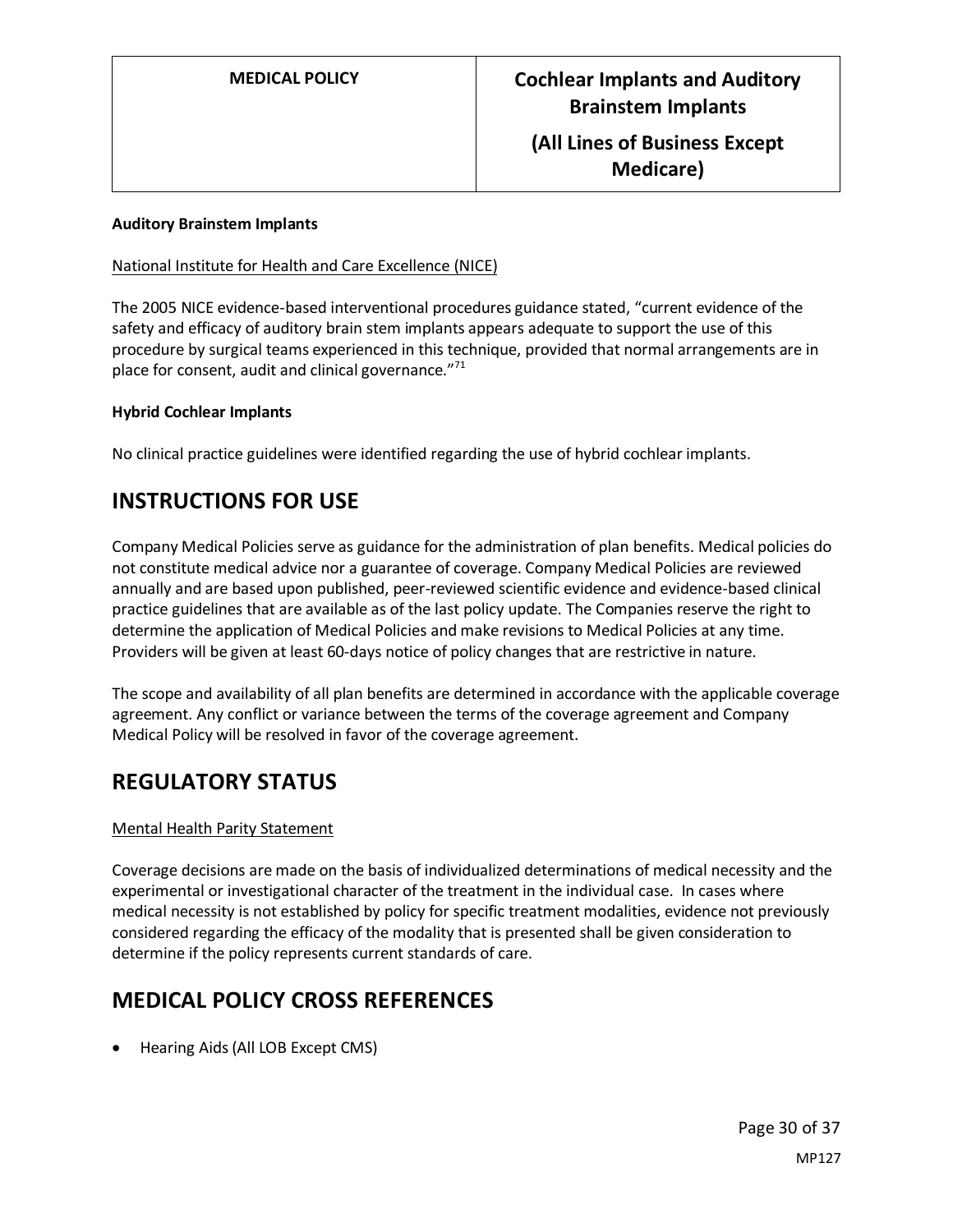# **References**

- 1. American Speech Language Hearing Association. Sensorineural Hearing Loss. [https://www.asha.org/public/hearing/Sensorineural-Hearing-Loss/.](https://www.asha.org/public/hearing/Sensorineural-Hearing-Loss/) Published 2017. Accessed 4/3/2022.
- 2. Hayes Inc. Bilateral Cochlear Implantation in Children [https://evidence.hayesinc.com/report/dir.bilateral2718.](https://evidence.hayesinc.com/report/dir.bilateral2718) Published 2013 (updated 2017; archived 2018). Accessed 4/3/2022.
- 3. Hayes Inc. Bilateral Cochlear Implantation in Adults. [https://evidence.hayesinc.com/report/dir.coch0001.](https://evidence.hayesinc.com/report/dir.coch0001) Published 2015 (updated 2017; archived 2018). Accessed 4/3/2022.
- 4. American Speech Language Hearing Association. Cochlear Implants. [https://www.asha.org/public/hearing/Cochlear-Implant/.](https://www.asha.org/public/hearing/Cochlear-Implant/) Published 2017. Accessed 4/3/2022.
- 5. Woodson EA, Reiss LA, Turner CW, Gfeller K, Gantz BJ. The Hybrid cochlear implant: a review. *Advances in oto-rhino-laryngology.* 2010;67:125- 134[.https://www.ncbi.nlm.nih.gov/pubmed/?term=28.%09Woodson+EA%2C+Reiss+LAJ%2C+Tu](https://www.ncbi.nlm.nih.gov/pubmed/?term=28.%09Woodson+EA%2C+Reiss+LAJ%2C+Turner+CW%2C+Gfeller+K%2C+Gantz+BJ.+The+Hybrid+cochlear+implant%3A+A+review) [rner+CW%2C+Gfeller+K%2C+Gantz+BJ.+The+Hybrid+cochlear+implant%3A+A+review.](https://www.ncbi.nlm.nih.gov/pubmed/?term=28.%09Woodson+EA%2C+Reiss+LAJ%2C+Turner+CW%2C+Gfeller+K%2C+Gantz+BJ.+The+Hybrid+cochlear+implant%3A+A+review)
- 6. Hayes Inc. Nucleus Hybrid L24 Cochlear Implant System (Cochlear Limited) for Hearing Loss. [https://www.hayesinc.com/subscribers/displaySubscriberArticle.do?articleId=24986.](https://www.hayesinc.com/subscribers/displaySubscriberArticle.do?articleId=24986) Published 2015 (updated 2017; archived 2018). Accessed 4/3/2022.
- 7. U.S. National Library of Medicine: Genetics Home Reference. Neurofibromatosis Type 2. [https://ghr.nlm.nih.gov/condition/neurofibromatosis-type-2#.](https://ghr.nlm.nih.gov/condition/neurofibromatosis-type-2) Published 2017. Accessed 4/3/2022.
- 8. Evans DG. Neurofibromatosis 2[. https://www.ncbi.nlm.nih.gov/books/NBK1201.](https://www.ncbi.nlm.nih.gov/books/NBK1201) Published 1998 (updated 2018). Accessed 4/3/2022.
- 9. Hearing Link. Auditory brainstem implants[. https://www.hearinglink.org/your](https://www.hearinglink.org/your-hearing/implants/auditory-brainstem-implants/)[hearing/implants/auditory-brainstem-implants/.](https://www.hearinglink.org/your-hearing/implants/auditory-brainstem-implants/) Accessed 4/3/2022.
- 10. House Clinic. Auditory Brainstem Implants. [https://www.houseclinic.com/eardisease/auditorybrainstem.](https://www.houseclinic.com/eardisease/auditorybrainstem) Accessed 4/3/2022.
- 11. Food and Drug Administration. Executive Summary of the Ear, Nose, and Throat Devices Panel of the Medical Devices Advisory Committee. [https://www.fda.gov/AdvisoryCommittees/CommitteesMeetingMaterials/MedicalDevices/Medi](https://www.fda.gov/AdvisoryCommittees/CommitteesMeetingMaterials/MedicalDevices/MedicalDevicesAdvisoryCommittee/EarNoseandThroatDevicesPanel/default.htm) [calDevicesAdvisoryCommittee/EarNoseandThroatDevicesPanel/default.htm.](https://www.fda.gov/AdvisoryCommittees/CommitteesMeetingMaterials/MedicalDevices/MedicalDevicesAdvisoryCommittee/EarNoseandThroatDevicesPanel/default.htm) Published 2021. Accessed 4/3/2022.
- 12. Food and Drug Administration. U.S. FDA Premarket Approval (PMA): HiResolution™ Bionic Ear System by Advanced Bionics. [https://www.accessdata.fda.gov/scripts/cdrh/cfdocs/cfpma/pma.cfm?id=P960058.](https://www.accessdata.fda.gov/scripts/cdrh/cfdocs/cfpma/pma.cfm?id=P960058) Published 1997. Accessed 4/3/2022.
- 13. Food and Drug Administration. U.S. Food and Drug Administration (FDA) Summary of Safety and Effectiveness Data (SSED): Nucleus 24 Cochlear Implant System. [https://www.accessdata.fda.gov/cdrh\\_docs/pdf/P970051S172B.pdf.](https://www.accessdata.fda.gov/cdrh_docs/pdf/P970051S172B.pdf) Published 2020. Accessed 2/28/2021.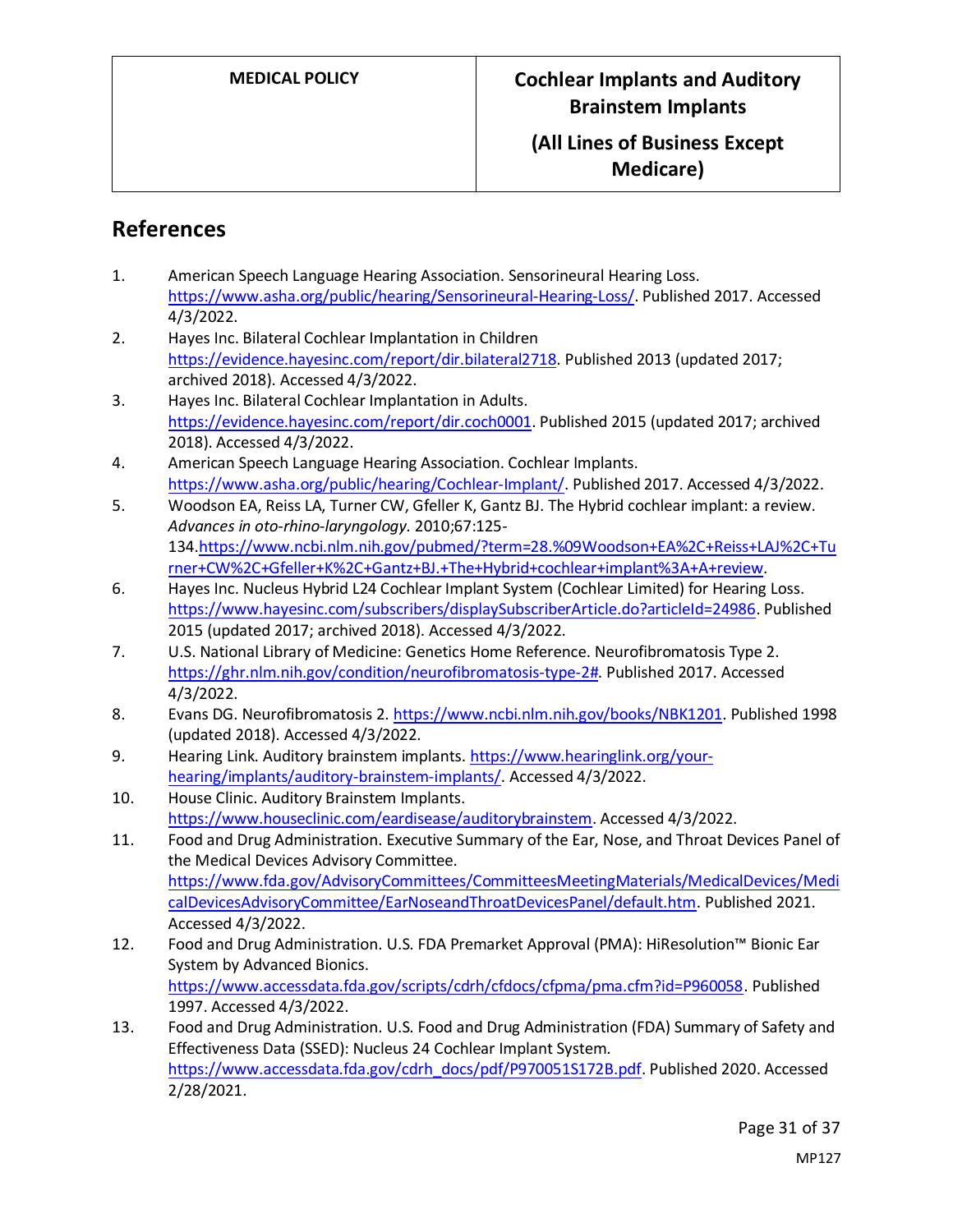- 14. Food and Drug Administration. U.S. Food and Drug Administration Recently Approved Devices: MED-EL Cochlear Implant System[. https://www.fda.gov/medical-devices/recently-approved](https://www.fda.gov/medical-devices/recently-approved-devices/med-el-cochlear-implant-system-p000025s104)[devices/med-el-cochlear-implant-system-p000025s104.](https://www.fda.gov/medical-devices/recently-approved-devices/med-el-cochlear-implant-system-p000025s104) Published 2019. Accessed 2/28/2021.
- 15. Food and Drug Administration. MED-EL Cochlear Implant System. [https://www.accessdata.fda.gov/scripts/cdrh/cfdocs/cfpma/pma.cfm?id=P000025S101.](https://www.accessdata.fda.gov/scripts/cdrh/cfdocs/cfpma/pma.cfm?id=P000025S101) Accessed4/3/2022
- 16. Food and Drug Administration. Summary of Safety and Effectiveness for Nucleus 24 Auditory Brainstem Implant System.

[https://www.accessdata.fda.gov/scripts/cdrh/cfdocs/cfpma/pma.cfm?id=P000015.](https://www.accessdata.fda.gov/scripts/cdrh/cfdocs/cfpma/pma.cfm?id=P000015) Published 2000. Accessed 4/3/2022.

- 17. Food and Drug Administration. Approval Order Nucleus Hybrid L24 Implant System. [https://www.accessdata.fda.gov/cdrh\\_docs/pdf13/P130016a.pdf.](https://www.accessdata.fda.gov/cdrh_docs/pdf13/P130016a.pdf) Published 2014. Accessed 4/3/2022.
- 18. Food and Drug Administration. Summary of Safety and Effectiveness Data MED-EL Cohclear Implant System[. https://www.accessdata.fda.gov/cdrh\\_docs/pdf/p000025s084a.pdf.](https://www.accessdata.fda.gov/cdrh_docs/pdf/p000025s084a.pdf) Published 2016. Accessed 2/28/2021.
- 19. Food and Drug Administration. Nucleus Hybrid L24 Cochlear Implant System. [https://www.accessdata.fda.gov/scripts/cdrh/cfdocs/cfpma/pma.cfm?id=P130016.](https://www.accessdata.fda.gov/scripts/cdrh/cfdocs/cfpma/pma.cfm?id=P130016) Published 2014. Accessed 4/3/2022.
- 20. Food and Drug Administration. Combi 40+ Cochlear Implant System. [https://www.accessdata.fda.gov/scripts/cdrh/cfdocs/cfpma/pma.cfm?id=P000025.](https://www.accessdata.fda.gov/scripts/cdrh/cfdocs/cfpma/pma.cfm?id=P000025) Published 2001. Accessed 4/3/2022.
- 21. Bond M, Mealing S, Anderson R, et al. The effectiveness and cost-effectiveness of cochlear implants for severe to profound deafness in children and adults: a systematic review and economic model. *Health Technol Assess.* 2009;13(44):1- 330[.https://www.ncbi.nlm.nih.gov/pubmed/19799825.](https://www.ncbi.nlm.nih.gov/pubmed/19799825)
- 22. Gaylor JM, Raman G, Chung M, et al. Cochlear implantation in adults: a systematic review and meta-analysis. *JAMA Otolaryngol Head Neck Surg.* 2013;139(3):265- 272[.https://www.ncbi.nlm.nih.gov/pubmed/23429927.](https://www.ncbi.nlm.nih.gov/pubmed/23429927)
- 23. Berrettini S, Baggiani A, Bruschini L, et al. Systematic review of the literature on the clinical effectiveness of the cochlear implant procedure in adult patients. *Acta Otorhinolaryngologica Italica.* 2011;31(5):299
- 24. van Schoonhoven J, Sparreboom M, van Zanten BG, et al. The effectiveness of bilateral cochlear implants for severe-to-profound deafness in adults: a systematic review. *Otology & Neurotology.*  2013;34(2):190-

198[.https://www.ncbi.nlm.nih.gov/pubmed/?term=van+Schoonhoven+J%2C+Sparreboom+M%](https://www.ncbi.nlm.nih.gov/pubmed/?term=van+Schoonhoven+J%2C+Sparreboom+M%2C+van+Zanten+BThe+Effectiveness+of+Bilateral+Cochlear+Implants+for+Severe-to-Profound+Deafness+in+Adults%3A+A+Systematic+Review) [2C+van+Zanten+BThe+Effectiveness+of+Bilateral+Cochlear+Implants+for+Severe-to-](https://www.ncbi.nlm.nih.gov/pubmed/?term=van+Schoonhoven+J%2C+Sparreboom+M%2C+van+Zanten+BThe+Effectiveness+of+Bilateral+Cochlear+Implants+for+Severe-to-Profound+Deafness+in+Adults%3A+A+Systematic+Review)[Profound+Deafness+in+Adults%3A+A+Systematic+Review.](https://www.ncbi.nlm.nih.gov/pubmed/?term=van+Schoonhoven+J%2C+Sparreboom+M%2C+van+Zanten+BThe+Effectiveness+of+Bilateral+Cochlear+Implants+for+Severe-to-Profound+Deafness+in+Adults%3A+A+Systematic+Review)

25. Crathorne L, Bond M, Cooper C, et al. A systematic review of the effectiveness and costeffectiveness of bilateral multichannel cochlear implants in adults with severe-to-profound hearing loss. *Clinical Otolaryngology.* 2012;37(5):342- 354[.https://www.ncbi.nlm.nih.gov/pubmed/22928754.](https://www.ncbi.nlm.nih.gov/pubmed/22928754)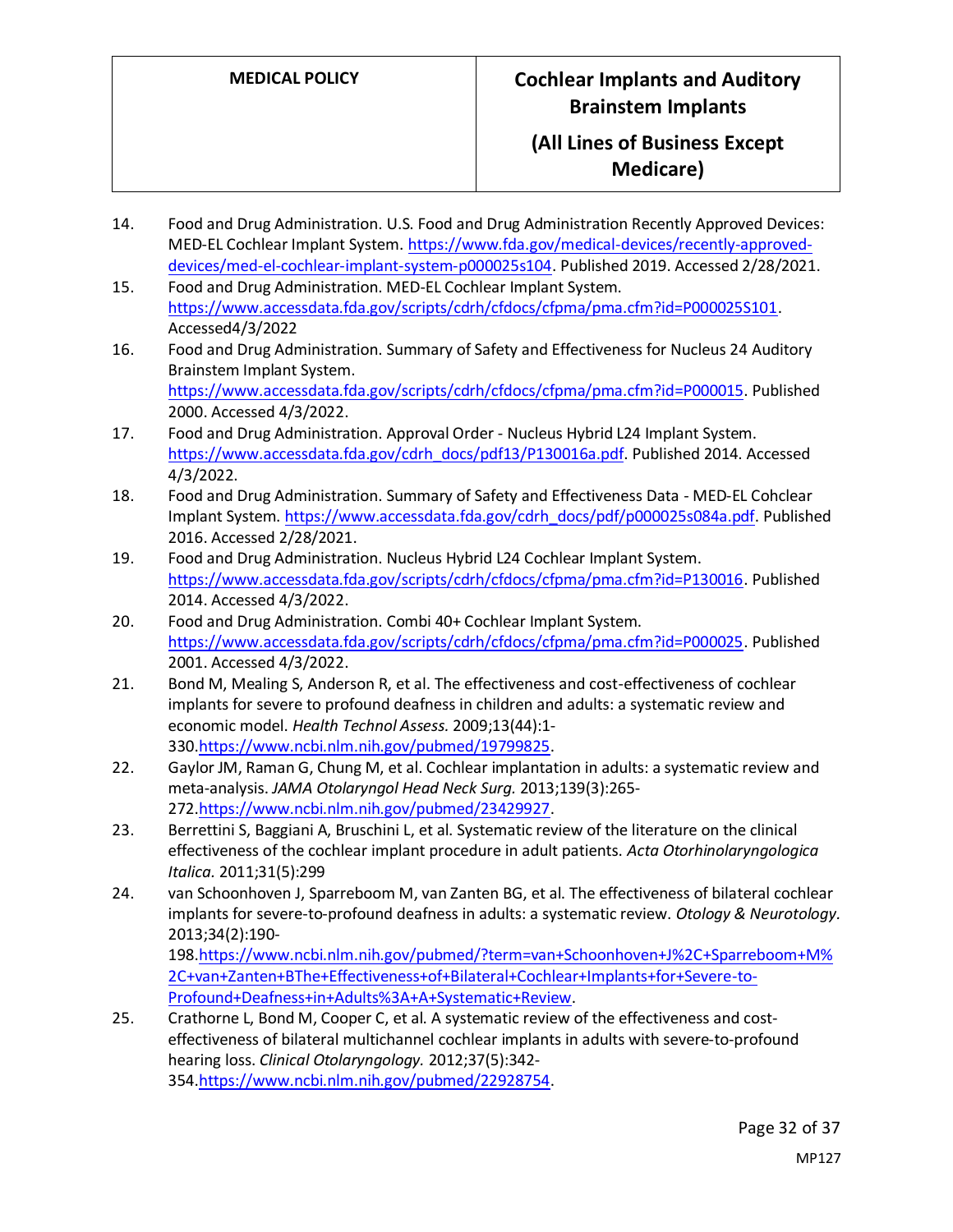- 26. Summerfield AQ, Marshall DH, Barton GR, Bloor KE. A cost-utility scenario analysis of bilateral cochlear implantation. *Archives of Otolaryngology–Head & Neck Surgery.* 2002;128(11):1255- 1262[.https://www.ncbi.nlm.nih.gov/pubmed/12431166.](https://www.ncbi.nlm.nih.gov/pubmed/12431166)
- 27. Quentin Summerfield A, Barton G, Toner J, et al. Self-reported benefits from successive bilateral cochlear implantation in post-lingually deafened adults: randomised controlled trial: Beneficios auto-reportados en la implantación coclear bilateral consecutiva en adultos ensordecidos postlingüísticos: prueba aleatoria controlada. *International Journal of Audiology.*  2006;45(sup1):99-10[7.https://www.ncbi.nlm.nih.gov/pubmed/16938781.](https://www.ncbi.nlm.nih.gov/pubmed/16938781)
- 28. Bond M, Elston J, Mealing S, et al. Systematic reviews of the effectiveness and cost-effectiveness of multi-channel unilateral cochlear implants for adults. *Clinical otolaryngology : official journal of ENT-UK ; official journal of Netherlands Society for Oto-Rhino-Laryngology & Cervico-Facial Surgery.* 2010;35(2):87-9[6.https://www.ncbi.nlm.nih.gov/pubmed/20500577.](https://www.ncbi.nlm.nih.gov/pubmed/20500577)
- 29. Smulders YE, van Zon A, Stegeman I, et al. Comparison of bilateral and unilateral cochlear implantation in adults: a randomized clinical trial. *JAMA otolaryngology–head & neck surgery.*  2016;142(3):249-25[6.https://www.ncbi.nlm.nih.gov/pubmed/26796630.](https://www.ncbi.nlm.nih.gov/pubmed/26796630)
- 30. van Zon A, Smulders YE, Stegeman I, et al. Stable benefits of bilateral over unilateral cochlear implantation after two years: A randomized controlled trial. *The Laryngoscope.*  2017;127(5):1161-1168[.https://www.ncbi.nlm.nih.gov/pubmed/27667732.](https://www.ncbi.nlm.nih.gov/pubmed/27667732)
- 31. Forli F, Arslan E, Bellelli S, et al. Systematic review of the literature on the clinical effectiveness of the cochlear implant procedure in paediatric patients. *ACTA otorhinolaryngologica italica.*  2011;31(5):281[.https://www.ncbi.nlm.nih.gov/pmc/articles/PMC3262414/.](https://www.ncbi.nlm.nih.gov/pmc/articles/PMC3262414/)
- 32. Lammers MJ, van der Heijden GJ, Pourier VE, Grolman W. Bilateral cochlear implantation in children: a systematic review and best-evidence synthesis. *Laryngoscope.* 2014;124(7):1694- 1699[.https://www.ncbi.nlm.nih.gov/pubmed/24390811.](https://www.ncbi.nlm.nih.gov/pubmed/24390811)
- 33. Uziel AS, Sillon M, Vieu A, et al. Ten-year follow-up of a consecutive series of children with multichannel cochlear implants. *Otology & neurotology : official publication of the American Otological Society, American Neurotology Society [and] European Academy of Otology and Neurotology.* 2007;28(5):615- 628[.https://www.ncbi.nlm.nih.gov/pubmed/?term=Uziel+AS%2C+Sillon+M%2C+Vieu+A%2C+Art](https://www.ncbi.nlm.nih.gov/pubmed/?term=Uziel+AS%2C+Sillon+M%2C+Vieu+A%2C+Artieres+F%2C+Piron+JP%2C+Daures+JP%2C+Mondain+M.+Ten-year+follow-up+of+a+consecutive+series+of+children+with+multichannel+cochlear+implants) [ieres+F%2C+Piron+JP%2C+Daures+JP%2C+Mondain+M.+Ten-year+follow-](https://www.ncbi.nlm.nih.gov/pubmed/?term=Uziel+AS%2C+Sillon+M%2C+Vieu+A%2C+Artieres+F%2C+Piron+JP%2C+Daures+JP%2C+Mondain+M.+Ten-year+follow-up+of+a+consecutive+series+of+children+with+multichannel+cochlear+implants)

[up+of+a+consecutive+series+of+children+with+multichannel+cochlear+implants.](https://www.ncbi.nlm.nih.gov/pubmed/?term=Uziel+AS%2C+Sillon+M%2C+Vieu+A%2C+Artieres+F%2C+Piron+JP%2C+Daures+JP%2C+Mondain+M.+Ten-year+follow-up+of+a+consecutive+series+of+children+with+multichannel+cochlear+implants)

- 34. Killan CF, Royle N, Totten CL, Raine CH, Lovett RE. The effect of early auditory experience on the spatial listening skills of children with bilateral cochlear implants. *Int J Pediatr Otorhinolaryngol.*  2015;79(12):2159-2165[.https://www.ncbi.nlm.nih.gov/pubmed/26520909.](https://www.ncbi.nlm.nih.gov/pubmed/26520909)
- 35. Hoff S, Ryan M, Thomas D, et al. Safety and Effectiveness of Cochlear Implantation of Young Children, Including Those With Complicating Conditions. *Otology & neurotology : official publication of the American Otological Society, American Neurotology Society [and] European Academy of Otology and Neurotology.* 2019;40(4):454- 463[.https://pubmed.ncbi.nlm.nih.gov/30870355](https://pubmed.ncbi.nlm.nih.gov/30870355)

[https://www.ncbi.nlm.nih.gov/pmc/articles/PMC6426352/.](https://www.ncbi.nlm.nih.gov/pmc/articles/PMC6426352/)

36. Tait M, Nikolopoulos TP, De Raeve L, et al. Bilateral versus unilateral cochlear implantation in young children. *Int J Pediatr Otorhinolaryngol.* 2010;74(2):206- 211[.https://www.ncbi.nlm.nih.gov/pubmed/20006389.](https://www.ncbi.nlm.nih.gov/pubmed/20006389)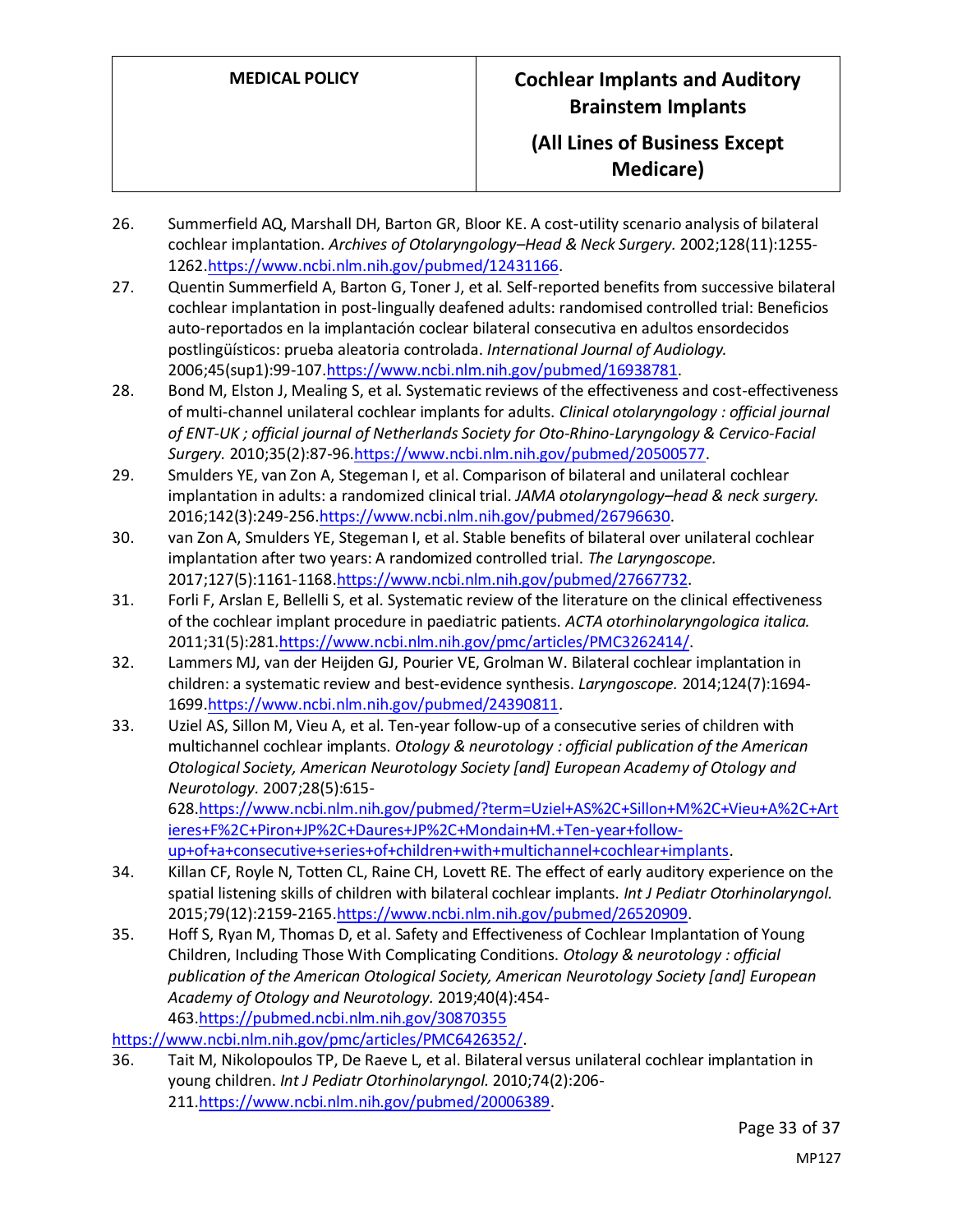- 37. Benchetrit L, Ronner EA, Anne S, Cohen MS. Cochlear implantation in children with single-sided deafness: a systematic review and meta-analysis. *JAMA Otolaryngology–Head & Neck Surgery.*  2021;147(1):58-69
- 38. Levy DA, Lee JA, Nguyen SA, McRackan TR, Meyer TA, Lambert PR. Cochlear Implantation for Treatment of Tinnitus in Single-sided Deafness: A Systematic Review and Meta-analysis. *Otology & Neurotology.* 2020;41(8):e1004-e1012[.https://journals.lww.com/otology](https://journals.lww.com/otology-neurotology/Fulltext/2020/09000/Cochlear_Implantation_for_Treatment_of_Tinnitus_in.15.aspx)[neurotology/Fulltext/2020/09000/Cochlear\\_Implantation\\_for\\_Treatment\\_of\\_Tinnitus\\_in.15.asp](https://journals.lww.com/otology-neurotology/Fulltext/2020/09000/Cochlear_Implantation_for_Treatment_of_Tinnitus_in.15.aspx) [x.](https://journals.lww.com/otology-neurotology/Fulltext/2020/09000/Cochlear_Implantation_for_Treatment_of_Tinnitus_in.15.aspx)
- 39. Peters JPM, Ramakers GGJ, Smit AL, Grolman W. Cochlear implantation in children with unilateral hearing loss: A systematic review. *The Laryngoscope.* 2016;126(3):713- 721[.https://onlinelibrary.wiley.com/doi/abs/10.1002/lary.25568.](https://onlinelibrary.wiley.com/doi/abs/10.1002/lary.25568)
- 40. Cabral Junior F, Pinna MH, Alves RD, Malerbi AFDS, Bento RF. Cochlear Implantation and Singlesided Deafness: A Systematic Review of the Literature. *Int Arch Otorhinolaryngol.* 2016;20(1):69- 75[.https://www.ncbi.nlm.nih.gov/pmc/articles/PMC4687988/.](https://www.ncbi.nlm.nih.gov/pmc/articles/PMC4687988/)
- 41. Sladen DP, Frisch CD, Carlson ML, Driscoll CL, Torres JH, Zeitler DM. Cochlear implantation for single‐sided deafness: A multicenter study. *The Laryngoscope.* 2017;127(1):223- 228[.https://onlinelibrary.wiley.com/doi/pdf/10.1002/lary.26102.](https://onlinelibrary.wiley.com/doi/pdf/10.1002/lary.26102)
- 42. Sharma A, Glick H, Campbell J, Torres J, Dorman M, Zeitler DM. Cortical plasticity and reorganization in pediatric single-sided deafness pre-and postcochlear implantation: a case study. *Otology & Neurotology.* 2016;37(2):e26-e34[.https://journals.lww.com/otology](https://journals.lww.com/otology-neurotology/fulltext/2016/02000/Cortical_Plasticity_and_Reorganization_in.19.aspx)[neurotology/fulltext/2016/02000/Cortical\\_Plasticity\\_and\\_Reorganization\\_in.19.aspx.](https://journals.lww.com/otology-neurotology/fulltext/2016/02000/Cortical_Plasticity_and_Reorganization_in.19.aspx)
- 43. Zeitler DM, Dorman MF, Natale SJ, Loiselle L, Yost WA, Gifford RH. Sound source localization and speech understanding in complex listening environments by single-sided deaf listeners after cochlear implantation. *Otology & neurotology: official publication of the American Otological Society, American Neurotology Society [and] European Academy of Otology and Neurotology.*  2015;36(9):146[7.https://www.ncbi.nlm.nih.gov/pmc/articles/PMC4576498/.](https://www.ncbi.nlm.nih.gov/pmc/articles/PMC4576498/)
- 44. Beck RL, Aschendorff A, Hassepass F, et al. Cochlear Implantation in Children With Congenital Unilateral Deafness: A Case Series. *Otology & neurotology : official publication of the American Otological Society, American Neurotology Society [and] European Academy of Otology and Neurotology.* 2017;38(10):e570-e576[.https://www.ncbi.nlm.nih.gov/pubmed/29135879.](https://www.ncbi.nlm.nih.gov/pubmed/29135879)
- 45. Thomas JP, Neumann K, Dazert S, Voelter C. Cochlear Implantation in Children With Congenital Single-Sided Deafness. *Otology & neurotology : official publication of the American Otological Society, American Neurotology Society [and] European Academy of Otology and Neurotology.*  2017;38(4):496-503[.https://www.ncbi.nlm.nih.gov/pubmed/28288475.](https://www.ncbi.nlm.nih.gov/pubmed/28288475)
- 46. Häußler SM, Köpke V, Knopke S, Gräbel S, Olze H. Multifactorial positive influence of cochlear implantation on patients with single-sided deafness. *The Laryngoscope.* 2020;130(2):500- 506[.https://onlinelibrary.wiley.com/doi/abs/10.1002/lary.28007.](https://onlinelibrary.wiley.com/doi/abs/10.1002/lary.28007)
- 47. Ketterer MC, Knopke S, Häußler SM, et al. Asymmetric hearing loss and the benefit of cochlear implantation regarding speech perception, tinnitus burden and psychological comorbidities: a prospective follow-up study. *European Archives of Oto-Rhino-Laryngology.* 2018;275(11):2683- 2693[.https://doi.org/10.1007/s00405-018-5135-9.](https://doi.org/10.1007/s00405-018-5135-9)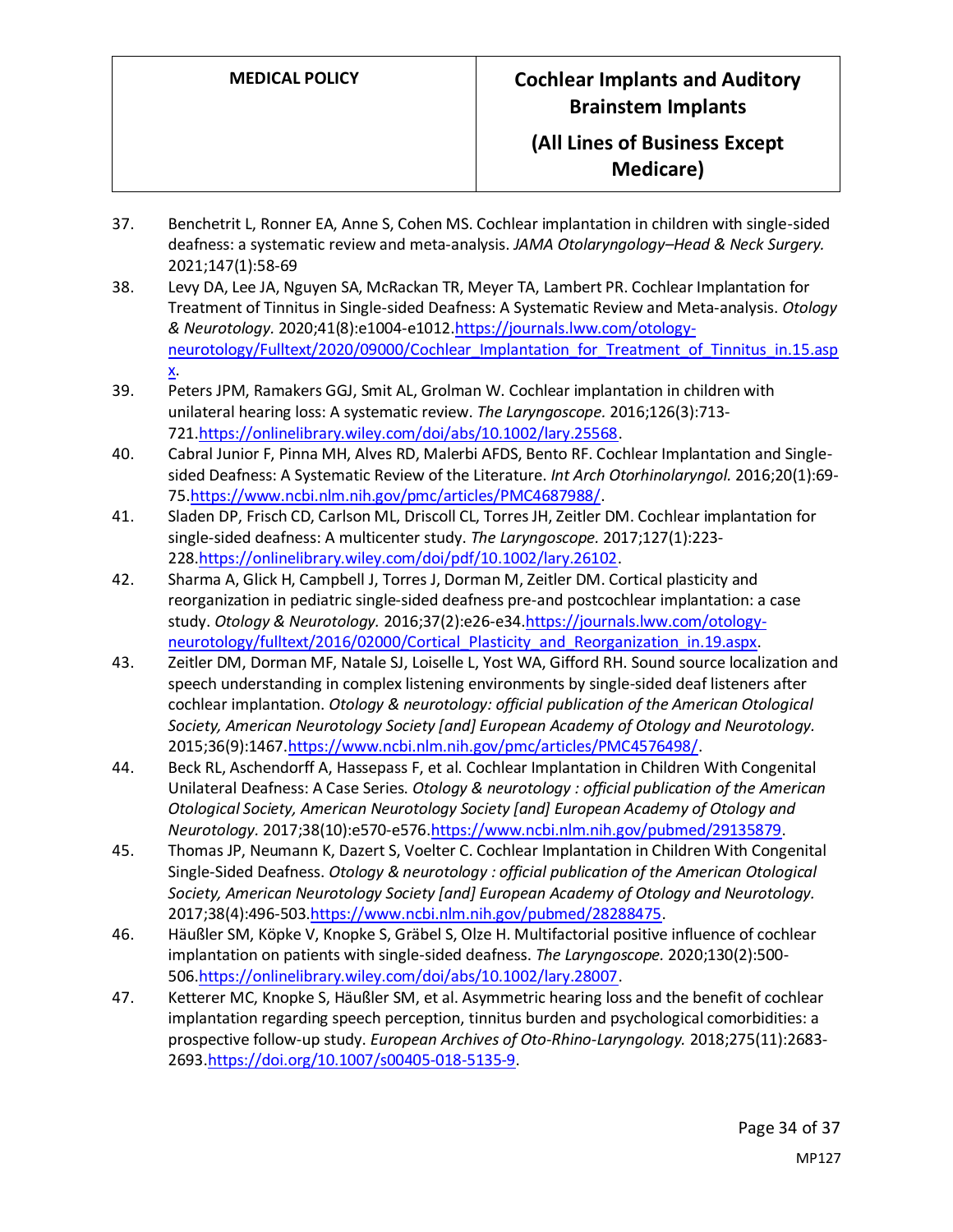- 48. Lloyd S, King A, Rutherford S, et al. Hearing optimisation in neurofibromatosis type 2: a systematic review. *Clinical Otolaryngology.* 2017;42(6):1329- 1337[.https://www.ncbi.nlm.nih.gov/pubmed/28371358.](https://www.ncbi.nlm.nih.gov/pubmed/28371358)
- 49. Kanowitz SJ, Shapiro WH, Golfinos JG, Cohen NL, Roland JT, Jr. Auditory brainstem implantation in patients with neurofibromatosis type 2. *Laryngoscope.* 2004;114(12):2135- 2146[.https://www.ncbi.nlm.nih.gov/pubmed/?term=18.%09Kanowitz+SJ%2C+Shapiro+WH%2C](https://www.ncbi.nlm.nih.gov/pubmed/?term=18.%09Kanowitz+SJ%2C+Shapiro+WH%2C+Golfinos+JG%2C+Cohen+NL%2C+Roland+JT+Jr.+Auditory+brainstem+implantation+in+patients+with+neurofibromatosis+type+2) [+Golfinos+JG%2C+Cohen+NL%2C+Roland+JT+Jr.+Auditory+brainstem+implantation+in+patients](https://www.ncbi.nlm.nih.gov/pubmed/?term=18.%09Kanowitz+SJ%2C+Shapiro+WH%2C+Golfinos+JG%2C+Cohen+NL%2C+Roland+JT+Jr.+Auditory+brainstem+implantation+in+patients+with+neurofibromatosis+type+2) [+with+neurofibromatosis+type+2.](https://www.ncbi.nlm.nih.gov/pubmed/?term=18.%09Kanowitz+SJ%2C+Shapiro+WH%2C+Golfinos+JG%2C+Cohen+NL%2C+Roland+JT+Jr.+Auditory+brainstem+implantation+in+patients+with+neurofibromatosis+type+2)
- 50. Grayeli AB, Kalamarides M, Bouccara D, Ambert-Dahan E, Sterkers O. Auditory brainstem implant in neurofibromatosis type 2 and non-neurofibromatosis type 2 patients. *Otology & neurotology : official publication of the American Otological Society, American Neurotology Society [and] European Academy of Otology and Neurotology.* 2008;29(8):1140- 1146[.https://www.ncbi.nlm.nih.gov/pubmed/?term=20.%09Grayeli+AB%2C+Kalamarides+M%2](https://www.ncbi.nlm.nih.gov/pubmed/?term=20.%09Grayeli+AB%2C+Kalamarides+M%2C+Bouccara+D%2C+Ambert-Dahan+E%2C+Sterkers+O.+Auditory+brainstem+implant+in+neurofibromatosis+type+2+and+non-neurofibromatosis+type+2+patients) [C+Bouccara+D%2C+Ambert-](https://www.ncbi.nlm.nih.gov/pubmed/?term=20.%09Grayeli+AB%2C+Kalamarides+M%2C+Bouccara+D%2C+Ambert-Dahan+E%2C+Sterkers+O.+Auditory+brainstem+implant+in+neurofibromatosis+type+2+and+non-neurofibromatosis+type+2+patients)[Dahan+E%2C+Sterkers+O.+Auditory+brainstem+implant+in+neurofibromatosis+type+2+and+no](https://www.ncbi.nlm.nih.gov/pubmed/?term=20.%09Grayeli+AB%2C+Kalamarides+M%2C+Bouccara+D%2C+Ambert-Dahan+E%2C+Sterkers+O.+Auditory+brainstem+implant+in+neurofibromatosis+type+2+and+non-neurofibromatosis+type+2+patients) [n-neurofibromatosis+type+2+patients.](https://www.ncbi.nlm.nih.gov/pubmed/?term=20.%09Grayeli+AB%2C+Kalamarides+M%2C+Bouccara+D%2C+Ambert-Dahan+E%2C+Sterkers+O.+Auditory+brainstem+implant+in+neurofibromatosis+type+2+and+non-neurofibromatosis+type+2+patients)
- 51. Otto SR, Brackmann DE, Hitselberger W. Auditory brainstem implantation in 12- to 18-year-olds. *Archives of otolaryngology--head & neck surgery.* 2004;130(5):656- 659[.https://www.ncbi.nlm.nih.gov/pubmed/?term=21.%09Otto+SR%2C+Brackmann+DE%2C+Hi](https://www.ncbi.nlm.nih.gov/pubmed/?term=21.%09Otto+SR%2C+Brackmann+DE%2C+Hitselberger+W.+Auditory+brainstem+implantation+in+12-+to+18-year-olds) [tselberger+W.+Auditory+brainstem+implantation+in+12-+to+18-year-olds.](https://www.ncbi.nlm.nih.gov/pubmed/?term=21.%09Otto+SR%2C+Brackmann+DE%2C+Hitselberger+W.+Auditory+brainstem+implantation+in+12-+to+18-year-olds)
- 52. Sanna M, Di Lella F, Guida M, Merkus P. Auditory brainstem implants in NF2 patients: results and review of the literature. *Otology & neurotology : official publication of the American Otological Society, American Neurotology Society [and] European Academy of Otology and Neurotology.* 2012;33(2):154-

164[.https://www.ncbi.nlm.nih.gov/pubmed/?term=Sanna+M%2C+Di+Lella+F%2C+Guida+M%2C](https://www.ncbi.nlm.nih.gov/pubmed/?term=Sanna+M%2C+Di+Lella+F%2C+Guida+M%2C+Merkus+P.+Auditory+Brainstem+Implants+in+NF2+Patients%3A+Results+and+Review+of+the+Literature) [+Merkus+P.+Auditory+Brainstem+Implants+in+NF2+Patients%3A+Results+and+Review+of+the+](https://www.ncbi.nlm.nih.gov/pubmed/?term=Sanna+M%2C+Di+Lella+F%2C+Guida+M%2C+Merkus+P.+Auditory+Brainstem+Implants+in+NF2+Patients%3A+Results+and+Review+of+the+Literature) [Literature.](https://www.ncbi.nlm.nih.gov/pubmed/?term=Sanna+M%2C+Di+Lella+F%2C+Guida+M%2C+Merkus+P.+Auditory+Brainstem+Implants+in+NF2+Patients%3A+Results+and+Review+of+the+Literature)

- 53. Behr R, Müller J, Shehata-Dieler W, et al. The high rate CIS auditory brainstem implant for restoration of hearing in NF-2 patients. *Skull Base.* 2007;17(02):91- 107[.https://www.ncbi.nlm.nih.gov/pmc/articles/PMC1876152/.](https://www.ncbi.nlm.nih.gov/pmc/articles/PMC1876152/)
- 54. Asfour L, Friedmann DR, Shapiro WH, Roland JT, Jr., Waltzman SB. Early experience and health related quality of life outcomes following auditory brainstem implantation in children. *Int J Pediatr Otorhinolaryngol.* 2018;113:140-149
- 55. ECRI Institute. Nucleus Hybrid L24 Cochlear Implant System (Cochlear Americas) for Treating Residual Low-frequency Hearing Sensitivity and Severe to Profound High-frequency Sensorineural Hearing Loss,. [https://www.ecri.org/components/ProductBriefs/Pages/14129.aspx.](https://www.ecri.org/components/ProductBriefs/Pages/14129.aspx) Published 2014.
- Accessed4/3/2022 56. Pillsbury III HC, Dillon MT, Buchman CA, et al. Multicenter US clinical trial with an electricacoustic stimulation (EAS) system in adults: final outcomes. *Otology & Neurotology.*  2018;39(3):299[.https://www.ncbi.nlm.nih.gov/pmc/articles/PMC5821485/pdf/mao-39-](https://www.ncbi.nlm.nih.gov/pmc/articles/PMC5821485/pdf/mao-39-0299.pdf) [0299.pdf.](https://www.ncbi.nlm.nih.gov/pmc/articles/PMC5821485/pdf/mao-39-0299.pdf)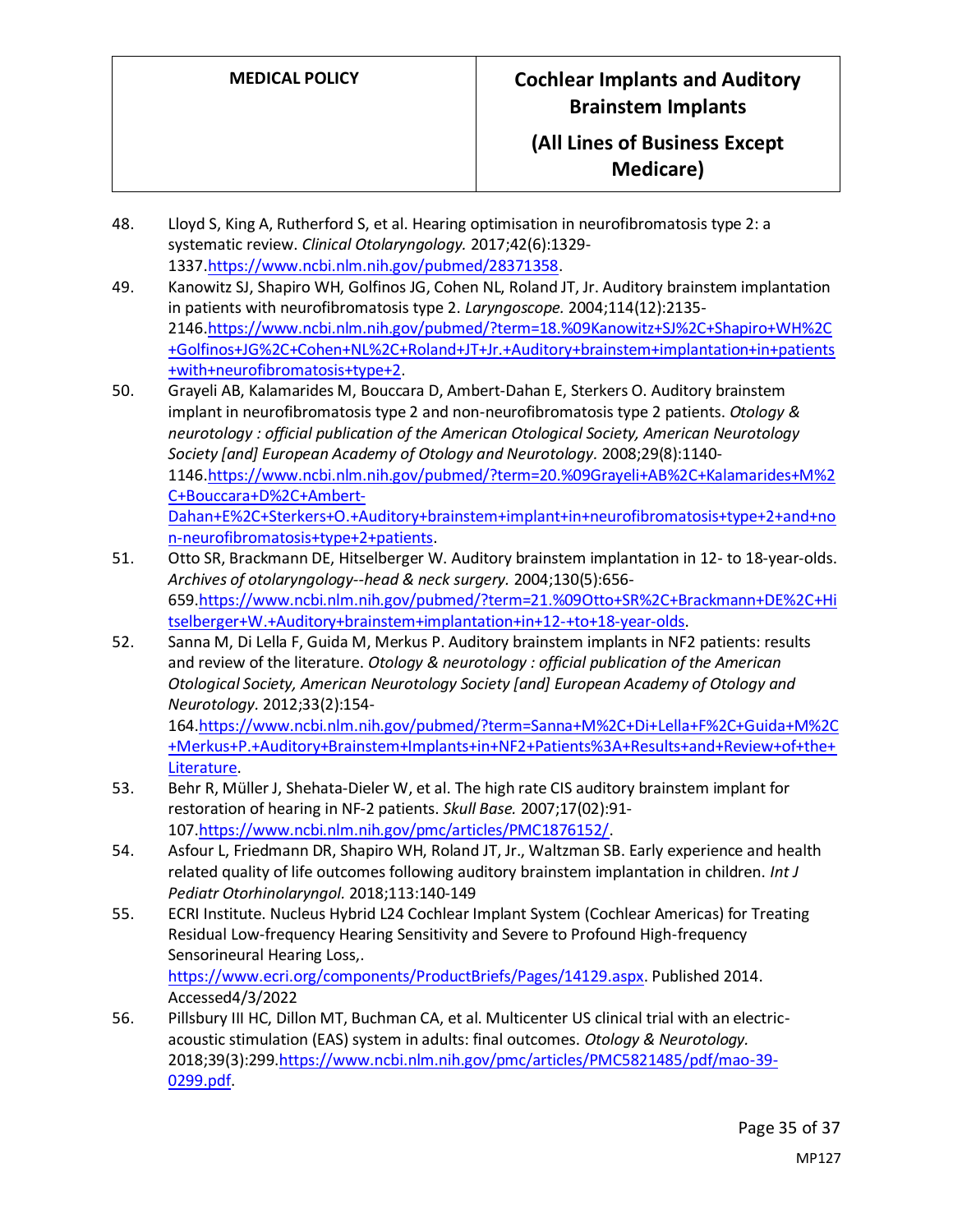- 57. Roland Jr JT, Gantz BJ, Waltzman SB, Parkinson AJ. Long‐term outcomes of cochlear implantation in patients with high‐frequency hearing loss. *The Laryngoscope.* 2018;128(8):1939- 1945[.https://onlinelibrary.wiley.com/doi/pdf/10.1002/lary.27073.](https://onlinelibrary.wiley.com/doi/pdf/10.1002/lary.27073)
- 58. Roland JT, Jr., Gantz BJ, Waltzman SB, Parkinson AJ, Multicenter Clinical Trial G. United States multicenter clinical trial of the cochlear nucleus hybrid implant system. *Laryngoscope.*  2016;126(1):175-18[1.https://www.ncbi.nlm.nih.gov/pubmed/26152811.](https://www.ncbi.nlm.nih.gov/pubmed/26152811)
- 59. Kelsall DC, Arnold RJ, Lionnet L. Patient-Reported Outcomes From the United States Clinical Trial for a Hybrid Cochlear Implant. *Otology & Neurotology.* 2017;38(9):1251- 1261[.https://www.ncbi.nlm.nih.gov/pubmed/28777227.](https://www.ncbi.nlm.nih.gov/pubmed/28777227)
- 60. Buchner A, Schussler M, Battmer RD, Stover T, Lesinski-Schiedat A, Lenarz T. Impact of lowfrequency hearing. *Audiology & neuro-otology.* 2009;14 Suppl 1:8- 13[.https://www.ncbi.nlm.nih.gov/pubmed/?term=B%C3%BCchner+A%2C+Sch%C3%BCssler+M](https://www.ncbi.nlm.nih.gov/pubmed/?term=B%C3%BCchner+A%2C+Sch%C3%BCssler+M%2C+Battmer+RD%2C+St%C3%B6ver+T%2C+Lesinski-Schiedat++A%2C+Lenarz+T.+Impact+of+low-frequency+hearing) [%2C+Battmer+RD%2C+St%C3%B6ver+T%2C+Lesinski-](https://www.ncbi.nlm.nih.gov/pubmed/?term=B%C3%BCchner+A%2C+Sch%C3%BCssler+M%2C+Battmer+RD%2C+St%C3%B6ver+T%2C+Lesinski-Schiedat++A%2C+Lenarz+T.+Impact+of+low-frequency+hearing)[Schiedat++A%2C+Lenarz+T.+Impact+of+low-frequency+hearing.](https://www.ncbi.nlm.nih.gov/pubmed/?term=B%C3%BCchner+A%2C+Sch%C3%BCssler+M%2C+Battmer+RD%2C+St%C3%B6ver+T%2C+Lesinski-Schiedat++A%2C+Lenarz+T.+Impact+of+low-frequency+hearing)
- 61. Lenarz T, James C, Cuda D, et al. European multi-centre study of the Nucleus Hybrid L24 cochlear implant. *Int J Audiol.* 2013;52(12):838-84[8.https://www.ncbi.nlm.nih.gov/pubmed/23992489.](https://www.ncbi.nlm.nih.gov/pubmed/23992489)
- 62. Lenarz T, Stöver T, Buechner A, Lesinski-Schiedat A, Patrick J, Pesch J. Hearing conservation surgery using the Hybrid-L electrode. *Audiology and Neurotology.* 2009;14(Suppl. 1):22- 31[.https://www.ncbi.nlm.nih.gov/pubmed/19390172s.](https://www.ncbi.nlm.nih.gov/pubmed/19390172s)
- 63. Nguyen Y, Mosnier I, Borel S, et al. Evolution of electrode array diameter for hearing preservation in cochlear implantation. *Acta oto-laryngologica.* 2013;133(2):116- 122[.https://www.ncbi.nlm.nih.gov/pubmed/23216055.](https://www.ncbi.nlm.nih.gov/pubmed/23216055)
- 64. Szyfter W, Wróbel M, Karlik M, et al. Observations on hearing preservation in patients with hybrid-L electrode implanted at Poznan University of Medical Sciences in Poland. *European Archives of Oto-Rhino-Laryngology.* 2013;270(10):2637- 2640[.https://www.ncbi.nlm.nih.gov/pubmed/23223855.](https://www.ncbi.nlm.nih.gov/pubmed/23223855)
- 65. Jurawitz M-C, Büchner A, Harpel T, et al. Hearing preservation outcomes with different cochlear implant electrodes: Nucleus® Hybrid™-L24 and Nucleus Freedom™ CI422. *Audiology and Neurotology.* 2014;19(5):293-309[.https://www.ncbi.nlm.nih.gov/pubmed/25277083.](https://www.ncbi.nlm.nih.gov/pubmed/25277083)
- 66. American Academy of Audiology. Cochlear Implants in Children. [https://www.audiology.org/publications-resources/document-library/cochlear-implants](https://www.audiology.org/publications-resources/document-library/cochlear-implants-children)[children.](https://www.audiology.org/publications-resources/document-library/cochlear-implants-children) Published 2018. Accessed 2/28/2021.
- 67. American Academy of Audiology. Clinical Practice Guideline:
- Cochlear Implants. [https://www.audiology.org/wp](https://www.audiology.org/wp-content/uploads/2021/05/CochlearImplantPracticeGuidelines.pdf)[content/uploads/2021/05/CochlearImplantPracticeGuidelines.pdf.](https://www.audiology.org/wp-content/uploads/2021/05/CochlearImplantPracticeGuidelines.pdf) Published 2019. Accessed 4/5/2022.
- 68. American Academy of Otolaryngology Head and Neck Surgery. Position Statement: Cochlear Implants[. https://www.entnet.org/content/position-statement-cochlear-implants.](https://www.entnet.org/content/position-statement-cochlear-implants) Published 2020. Accessed 4/3/2022.
- 69. National Institute for Health and Care Excellence (NICE). Cochlear implants for children and adults with severe to profound deafness. [https://www.nice.org.uk/guidance/TA566.](https://www.nice.org.uk/guidance/TA566) Published 2019. Accessed 4/3/2022.